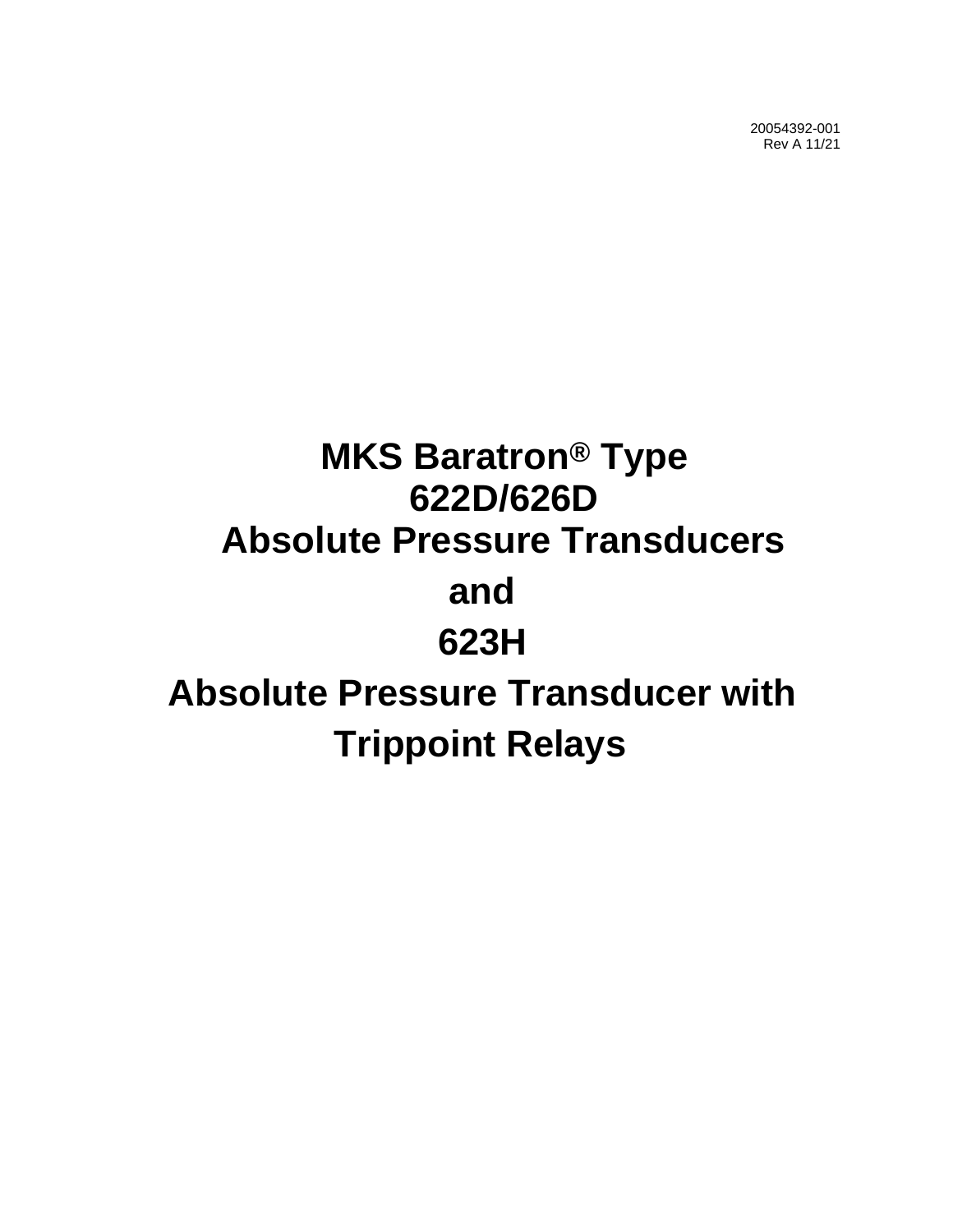*Copyright © 2021 by MKS Instruments, Inc.*

*All rights reserved. No part of this work may be reproduced or transmitted in any form or by any means, electronic or mechanical, including photocopying and recording, or by any information storage or retrieval system, except as may be expressly permitted in writing by MKS Instruments, Inc.*

*Printed in the United States of America*

Swagelok $^\circledR,$  VCR $^\circledR,$  and VCO $^\circledR$  are registered trademarks of Swagelok Co., Solon, OH, USA.

mksinst<sup>TM</sup> is a trademark and Baratron<sup>®</sup> is a registered trademark of MKS Instruments, Inc., Andover, MA, USA.

Inconel® and Incoloy® are registered trademarks of Inco Alloys International, Huntington, WV, USA.

*Some Baratron® products may not be exported to many end user countries without both US and local government export licenses under ECCN 2B230.*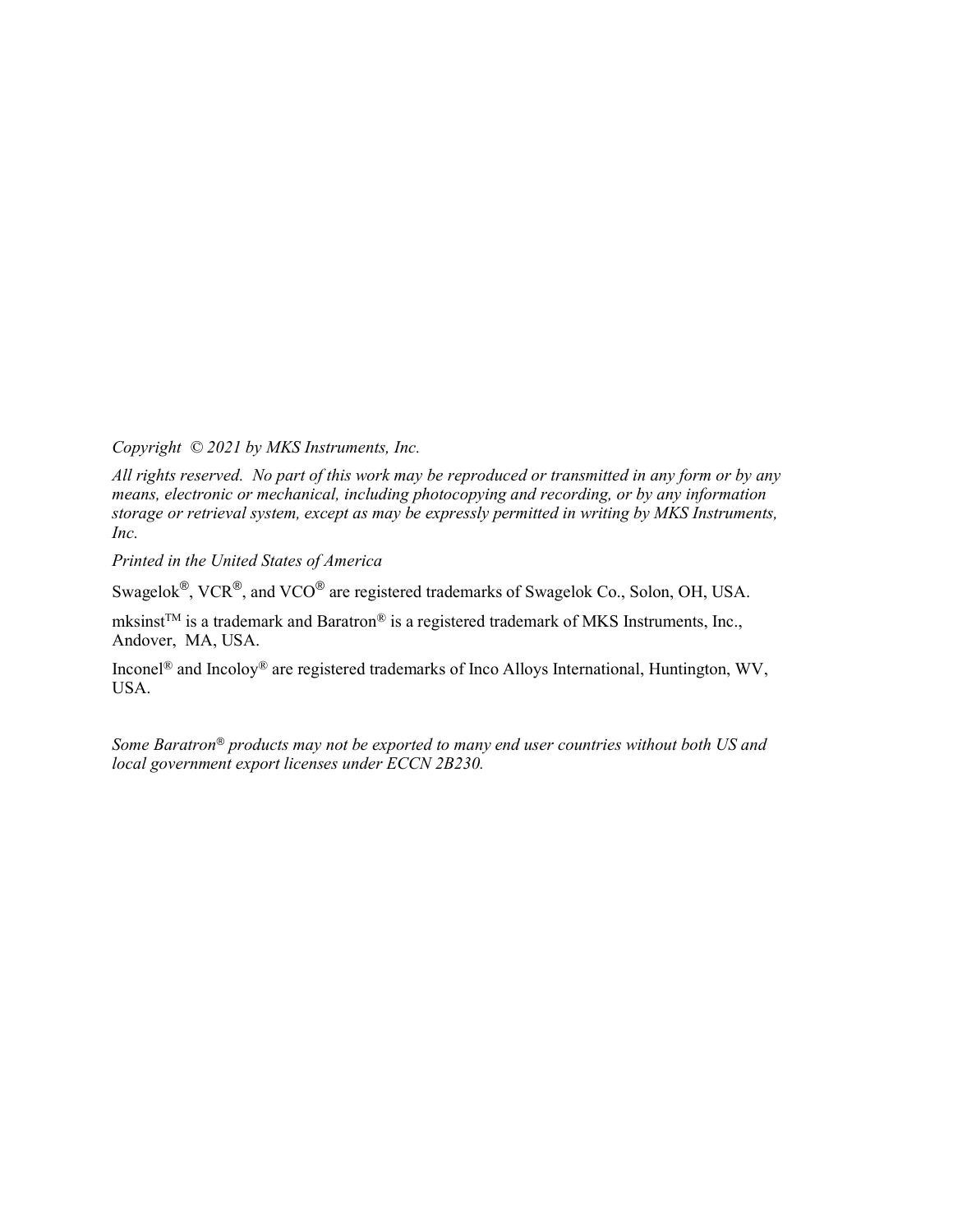### **Table of Contents**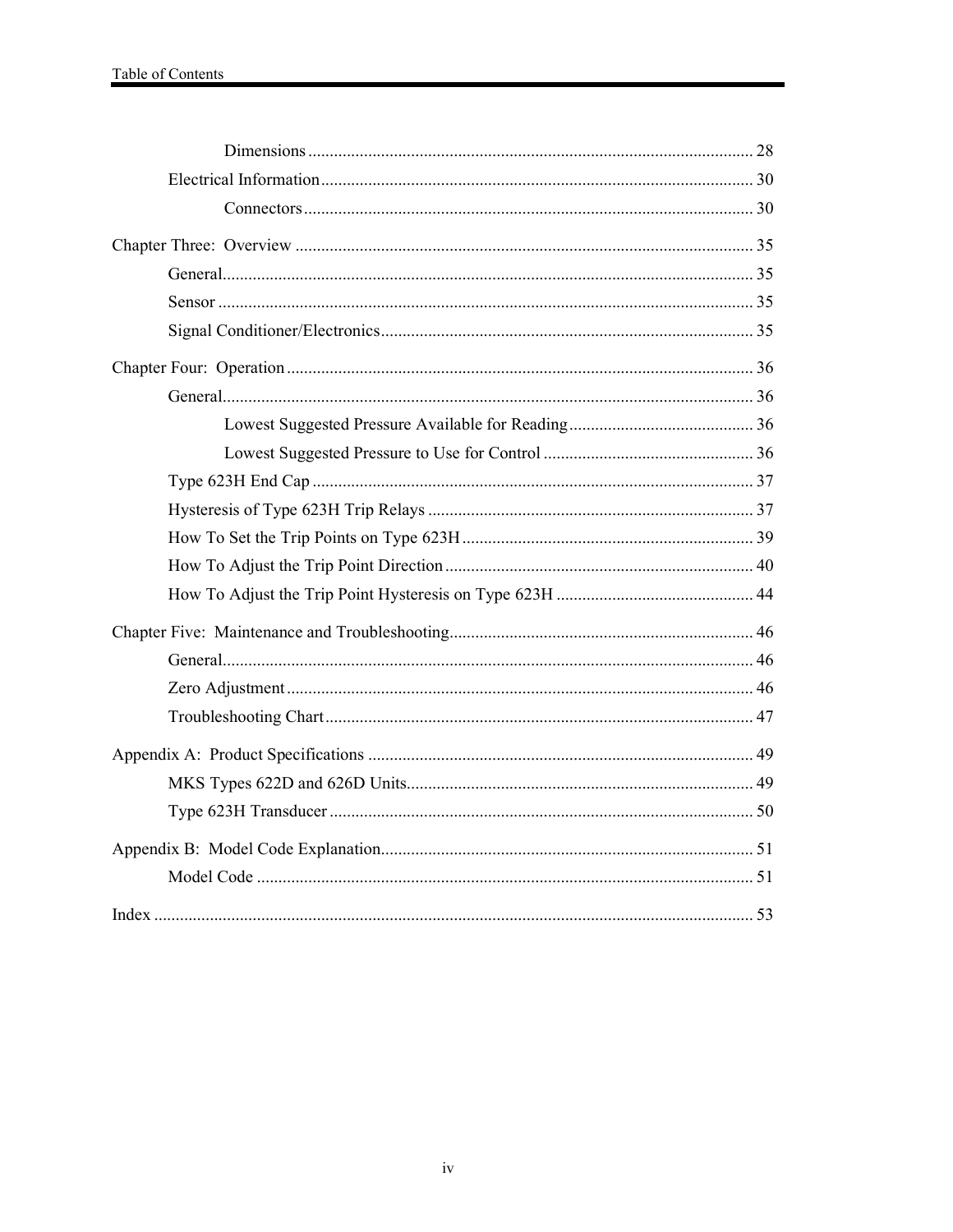## **List of Figures and Tables**

### *Figures*

| Figure 1: Preferred Method To Connect an Overall Metal Braided Shielded Cable 22 |  |
|----------------------------------------------------------------------------------|--|
| Figure 2: Alternate Method To Connect an Overall Metal Braided Shielded Cable 22 |  |
| Figure 3: Metal Single and Double Ferrule Compression-type Vacuum Fittings 24    |  |
|                                                                                  |  |
|                                                                                  |  |
|                                                                                  |  |
|                                                                                  |  |
|                                                                                  |  |
|                                                                                  |  |
|                                                                                  |  |
|                                                                                  |  |
|                                                                                  |  |

#### *Tables*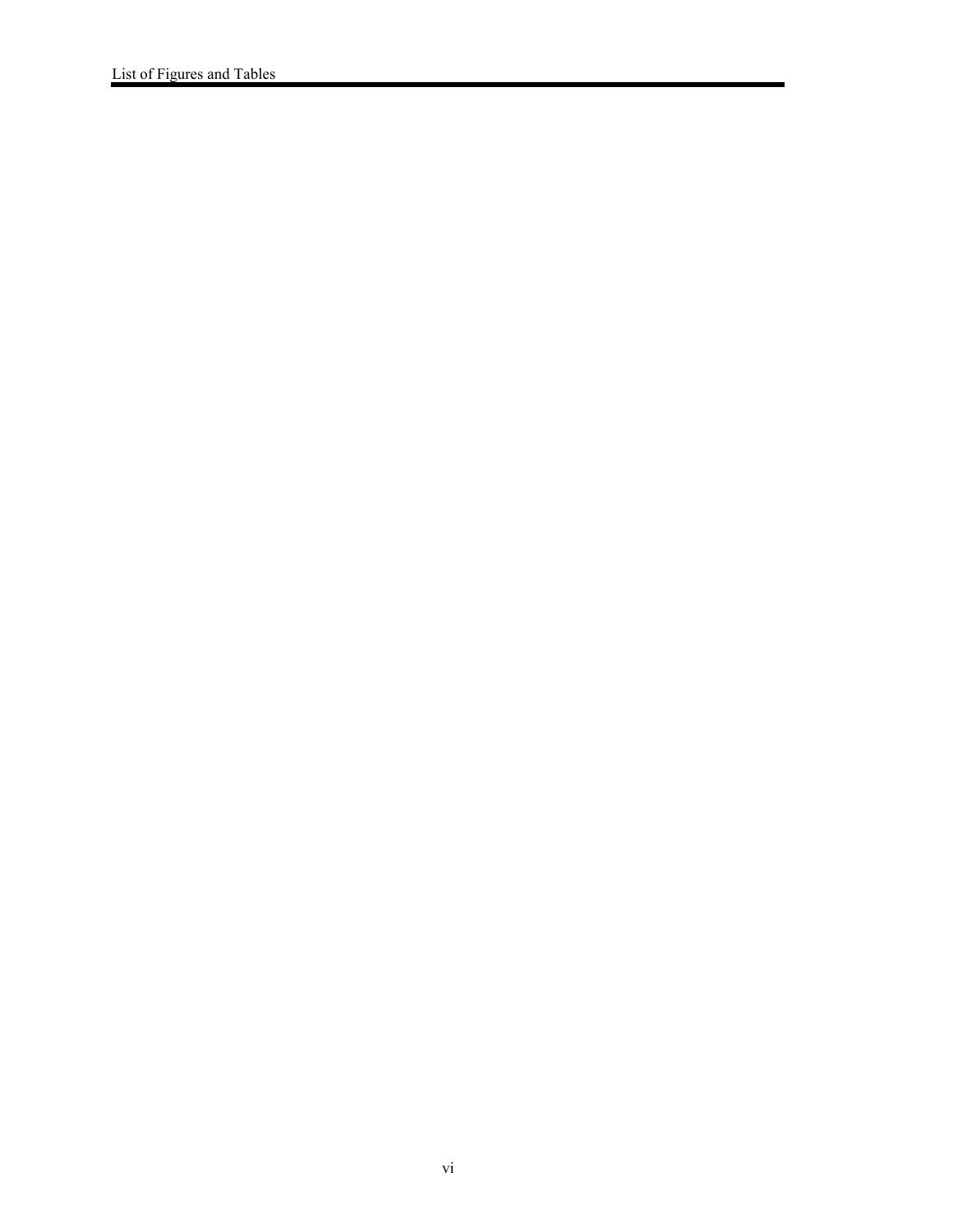## **Pressure Transducer Safety Information**

### **Symbols Used in This Instruction Manual**

Definitions of WARNING, CAUTION, and NOTE messages used throughout the manual.

Warning **10** The WARNING sign denotes a hazard to personnel. It calls **attention to a procedure, practice, condition, or the like, which, if not correctly performed or adhered to, could result in injury to personnel.**



**Caution III** The CAUTION sign denotes a hazard to equipment. It calls attention **to an operating procedure, practice, or the like, which, if not correctly performed or adhered to, could result in damage to or destruction of all or part of the product.**

**Note** The NOTE sign denotes important information. It calls attention to a procedure prestige condition or the like which is assertial to highlight procedure, practice, condition, or the like, which is essential to highlight.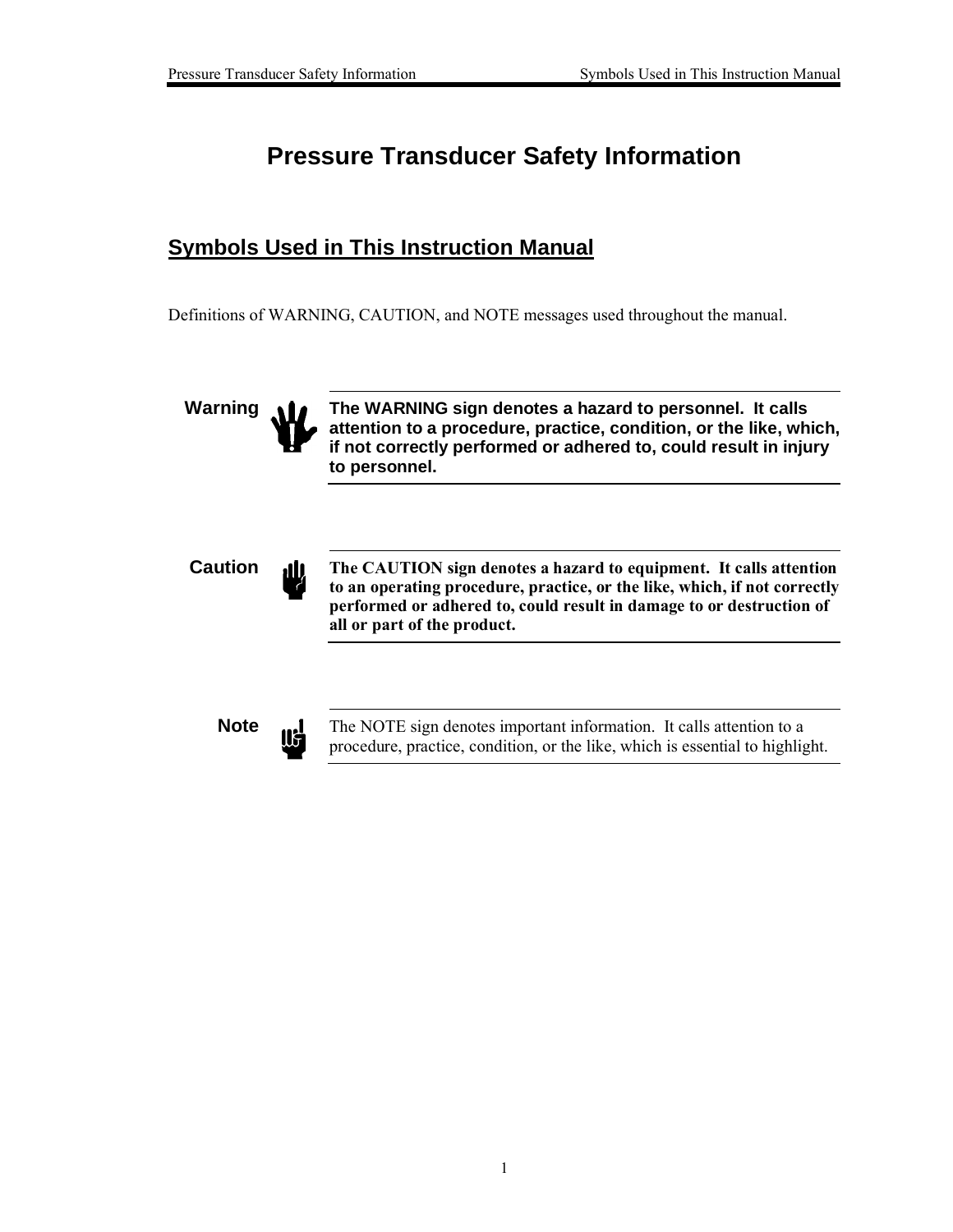### **Symbols Found on the Unit**

The following table describes symbols that may be found on the unit.

| Definition of Symbols Found on the Unit                              |                                                          |                                                           |                                                        |
|----------------------------------------------------------------------|----------------------------------------------------------|-----------------------------------------------------------|--------------------------------------------------------|
|                                                                      |                                                          |                                                           |                                                        |
| <b>COSTAD</b><br><b>ECSTIZINGKO</b>                                  | Off (Supply)<br>IEC 417, No.5008                         | <b>Eat (grun)</b><br><b>KEATARKAT</b>                     | <b>Rotedivecenth</b><br>(gard)<br><b>IECAT, NOEDIE</b> |
|                                                                      |                                                          |                                                           |                                                        |
| <b>Franceptrasis</b><br><b>ECALT REASE</b>                           | <b>Education</b><br><b>KESTARKSEE</b>                    | <b>Retxonedo</b><br><b>KESTIANSEE</b>                     | Alternating current<br>IEC 417, No.5032                |
|                                                                      | ΙI                                                       | 31                                                        |                                                        |
| Both direct and<br>alternating current<br>IEC 417, No.5033-a         | <b>Calcipul</b><br><b>KENT SERRE</b>                     | Three phase<br>alternating current<br>IEC 617-2 No.020206 |                                                        |
|                                                                      |                                                          |                                                           |                                                        |
| Caution, refer to<br>accompanying<br>documents<br>ISO 3864, No.B.3.1 | Caution, risk of<br>electric shock<br>ISO 3864, No.B.3.6 | Caution, hot surface<br>IEC 417, No.5041                  |                                                        |

Table 1: Definition of Symbols Found on the Unit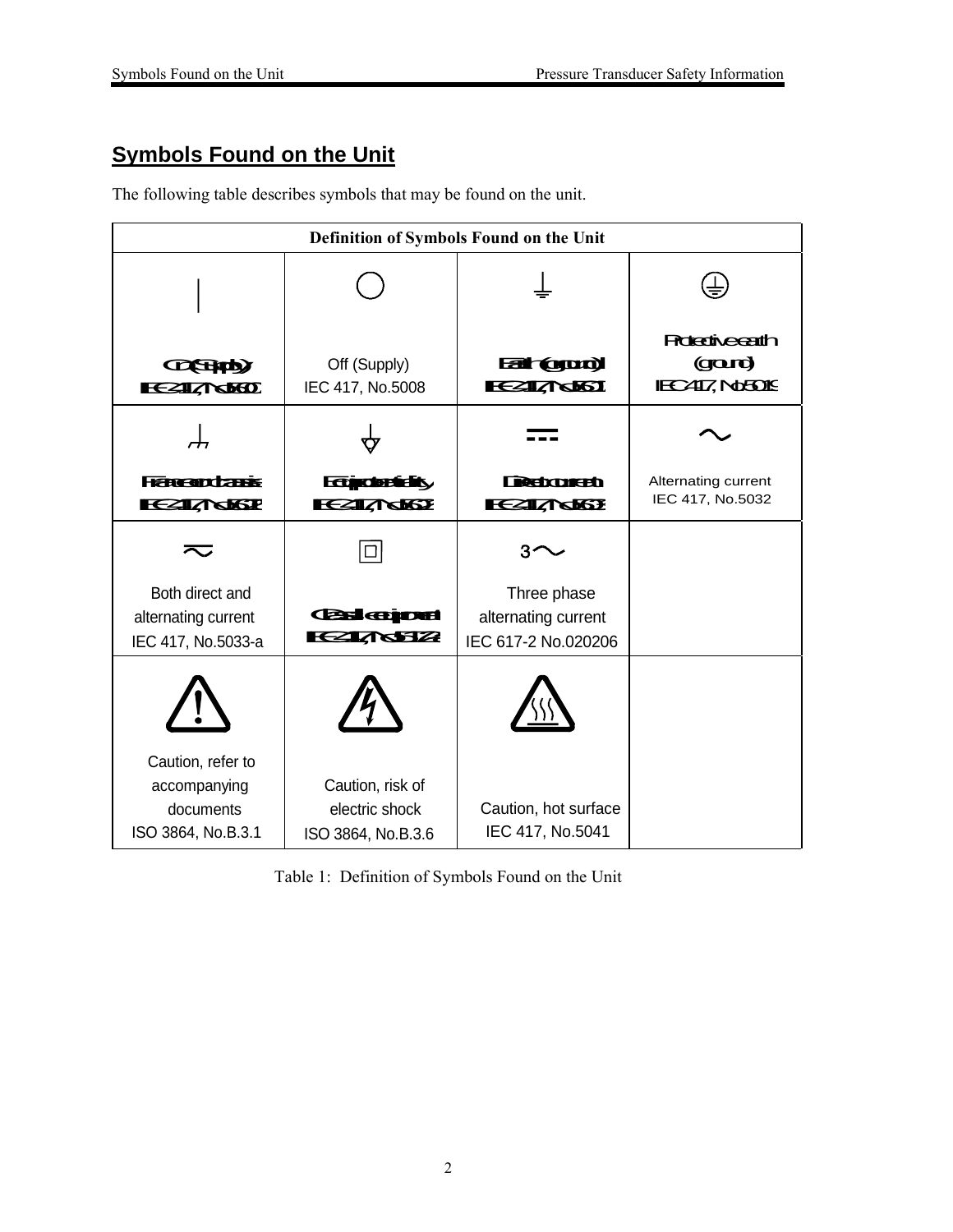### **Safety Procedures and Precautions**

**Observe the following general safety precautions during all phases of operation of this instrument. Failure to comply with these precautions or with specific warnings elsewhere in this manual violates safety standards of intended use of the instrument and may impair the protection provided by the equipment. MKS Instruments, Inc. assumes no liability for the customer's failure to comply with these requirements.**

#### **DO NOT SUBSTITUTE PARTS OR MODIFY INSTRUMENT**

Do not install substitute parts or perform any unauthorized modification to the instrument. Return the instrument to an MKS Calibration and Service Center for service and repair to ensure that all safety features are maintained.

#### **SERVICE BY QUALIFIED PERSONNEL ONLY**

Operating personnel must not attempt component replacement and internal adjustments. Any service must be made by qualified service personnel only.

#### **USE CAUTION WHEN OPERATING WITH HAZARDOUS MATERIALS**

If hazardous materials are used, users must take responsibility to observe the proper safety precautions, completely purge the instrument when necessary, and ensure that the material used is compatible with the materials in this product, including any sealing materials.

#### **PURGE THE INSTRUMENT**

After installing the unit, or before removing it from a system, purge the unit completely with a clean, dry gas to eliminate all traces of the previously used flow material.

#### **USE PROPER PROCEDURES WHEN PURGING**

This instrument must be purged under a ventilation hood, and gloves must be worn for protection.

#### **DO NOT OPERATE IN AN EXPLOSIVE ENVIRONMENT**

To avoid explosion, do not operate this product in an explosive environment unless it has been specifically certified for such operation.

#### **USE PROPER FITTINGS AND TIGHTENING PROCEDURES**

All instrument fittings must be consistent with instrument specifications, and compatible with the intended use of the instrument. Assemble and tighten fittings according to manufacturer's directions.

#### **CHECK FOR LEAK-TIGHT FITTINGS**

Carefully check all vacuum component connections to ensure leak-tight installation.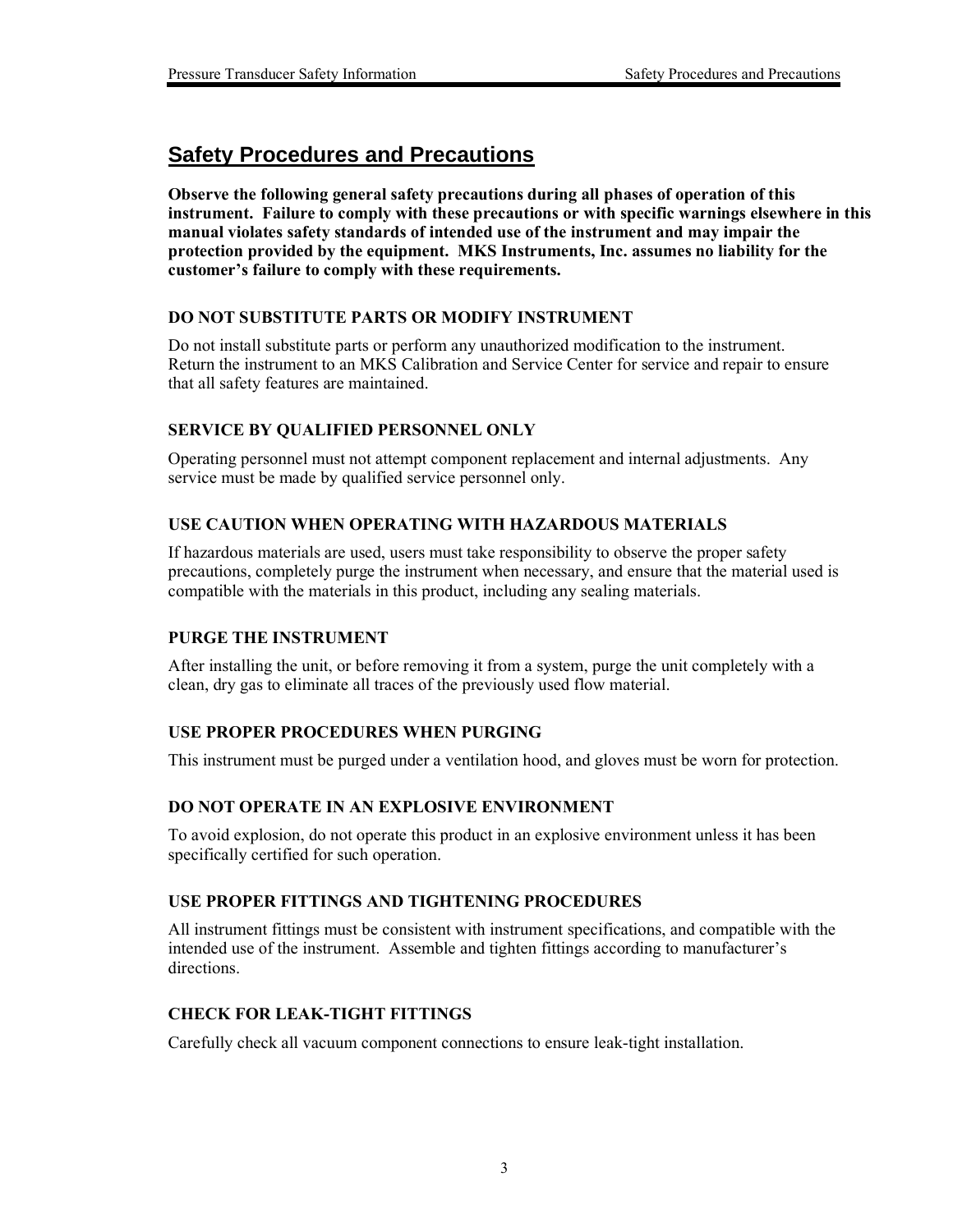#### **OPERATE AT SAFE INLET PRESSURES**

Never operate at pressures higher than the rated maximum pressure (refer to the product specifications for the maximum allowable pressure).

#### **INSTALL A SUITABLE BURST DISC**

When operating from a pressurized gas source, install a suitable burst disc in the vacuum system to prevent system explosion should the system pressure rise.

#### **KEEP THE UNIT FREE OF CONTAMINANTS**

Do not allow contaminants to enter the unit before or during use. Contamination such as dust, dirt, lint, glass chips, and metal chips may permanently damage the unit or contaminate the process.

#### **ALLOW PROPER WARM UP TIME FOR TEMPERATURE-CONTROLLED UNITS**

Temperature-controlled units will only meet specifications when sufficient time is allowed for the unit to meet, and stabilize at, the designed operating temperature. Do not zero or calibrate the unit until the warm up is complete.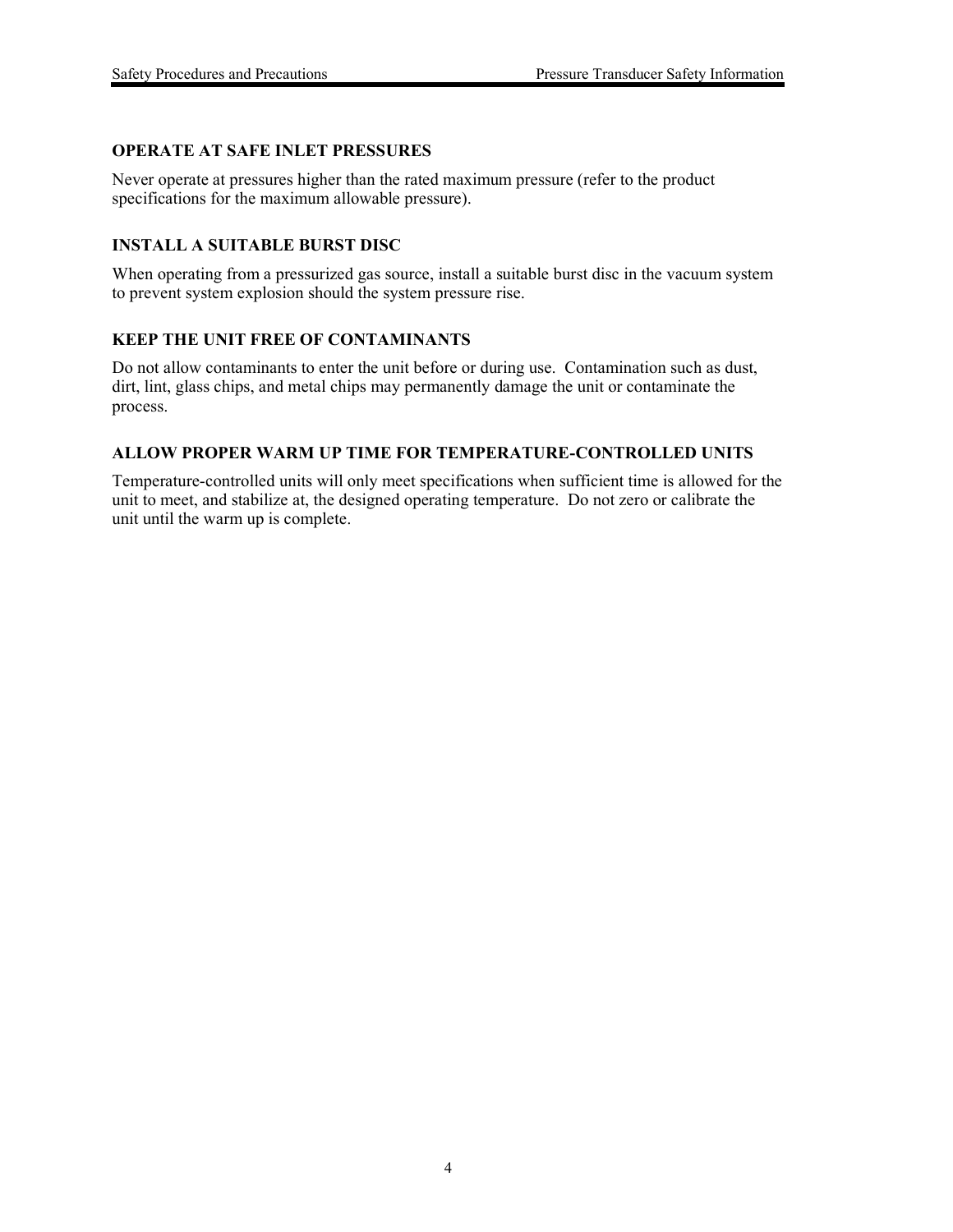### **Sicherheitshinweise für den Druckmeßumformer**

### **In dieser Betriebsanleitung vorkommende Symbole**

Bedeutung der mit WARNUNG!, VORSICHT! und HINWEIS gekennzeichneten Absätze in dieser Betriebsanleitung.



**Warnung! Das Symbol WARNUNG! weist auf eine Gefahr für das Bedienpersonal hin. Es macht auf einen Arbeitsablauf, eine Arbeitsweise, einen Zustand oder eine sonstige Gegebenheit aufmerksam, deren unsachgemäße Ausführung bzw. ungenügende Berücksichtigung zu Verletzungen führen kann.**

**Vorsicht! Das Symbol VORSICHT! weist auf eine Gefahr für das Gerät hin. Es macht auf einen Bedienungsablauf, eine Arbeitsweise oder eine sonstige Gegebenheit aufmerksam, deren unsachgemäße Ausführung bzw. ungenügende Berücksichtigung zu einer Beschädigung oder Zerstörung des Gerätes oder von Teilen des Gerätes führen kann.**



**Hinweis** Das Symbol HINWEIS macht auf wichtige Informationen bezüglich eines Arbeitsablaufs, einer Arbeitsweise, eines Zustands oder einer sonstige Gegebenheit aufmerksam.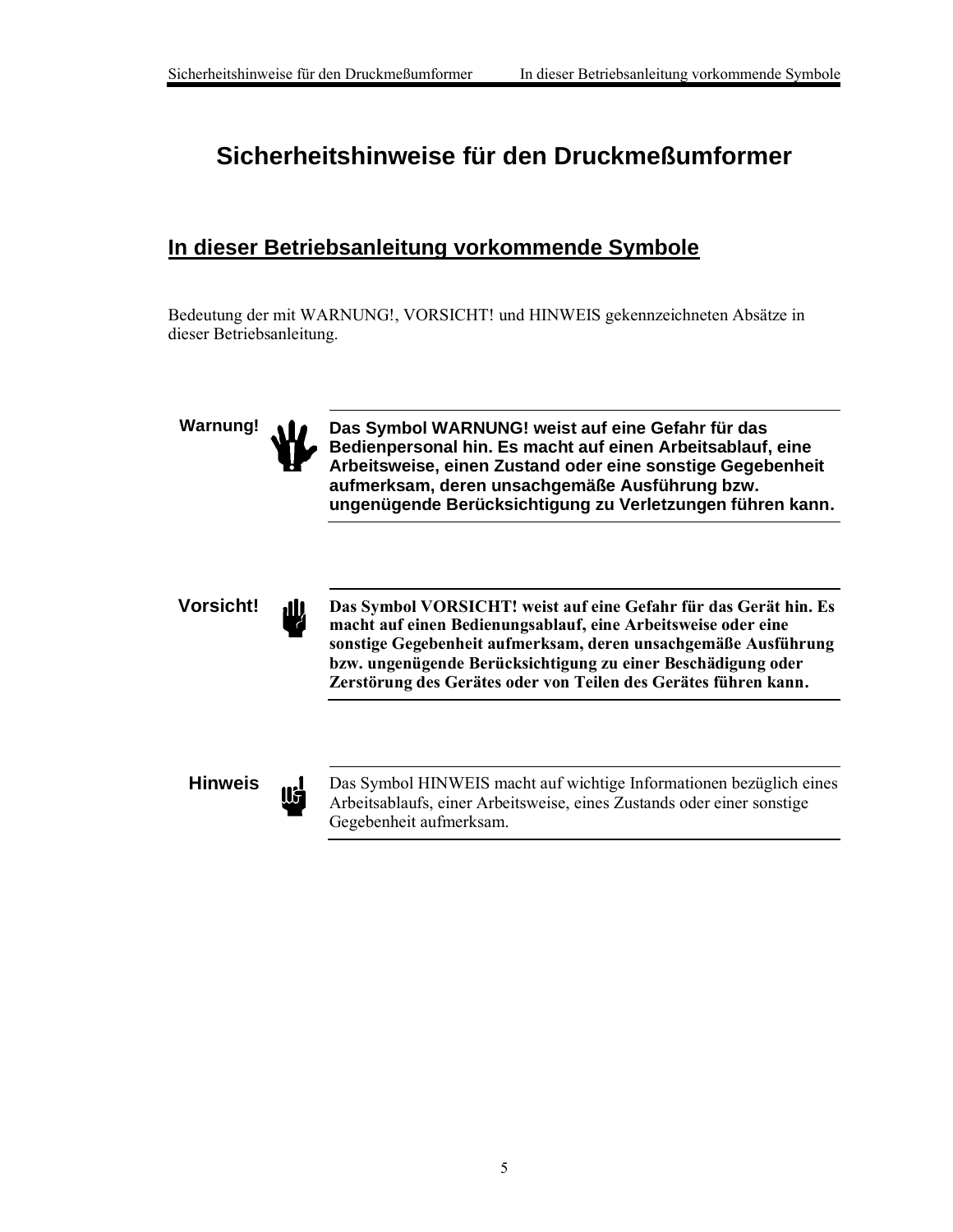### **Erklärung der am Gerät angebrachten Symbole**

Nachstehender Tabelle sind die Bedeutungen der Symbole zu entnehmen, die am Gerät angebracht sein können.

| Bedeutung der am Gerät angebrachten Symbole                                                         |                                                                              |                                                                           |                                                 |
|-----------------------------------------------------------------------------------------------------|------------------------------------------------------------------------------|---------------------------------------------------------------------------|-------------------------------------------------|
|                                                                                                     |                                                                              |                                                                           |                                                 |
| Ein (Energie)<br>IEC 417, No.5007                                                                   | Aus (Energie)<br>IEC 417, No.5008                                            | Erdanschluß<br>IEC 417, No.5017                                           | <b>Schutzleiteranschluß</b><br>IEC 417, No.5019 |
|                                                                                                     |                                                                              |                                                                           |                                                 |
| Masseanschluß<br>IEC 417, No.5020                                                                   | Aquipotential-<br>anschluß<br>IEC 417, No.5021                               | Gleichstrom<br>IEC 417, No.5031                                           | Wechselstrom<br>IEC 417, No.5032                |
|                                                                                                     |                                                                              | 31                                                                        |                                                 |
| Gleich- oder<br>Wechselstrom<br>IEC 417, No.5033-a                                                  | Durchgängige<br>doppelte oder<br>verstärkte Isolierung<br>IEC 417, No.5172-a | Dreileiter-<br>Wechselstrom<br>(Drehstrom)<br>IEC 617-2, No.020206        |                                                 |
|                                                                                                     |                                                                              |                                                                           |                                                 |
| Warnung vor einer<br>Gefahrenstelle<br>(Achtung, Dokumen-<br>tation beachten)<br>ISO 3864, No.B.3.1 | Warnung vor<br>gefährlicher<br>elektrischer Spannung<br>ISO 3864, No.B.3.6   | Höhere Temperatur<br>an leicht<br>zugänglichen Teilen<br>IEC 417, No.5041 |                                                 |

Tabelle 2: Bedeutung der am Gerät angebrachten Symbole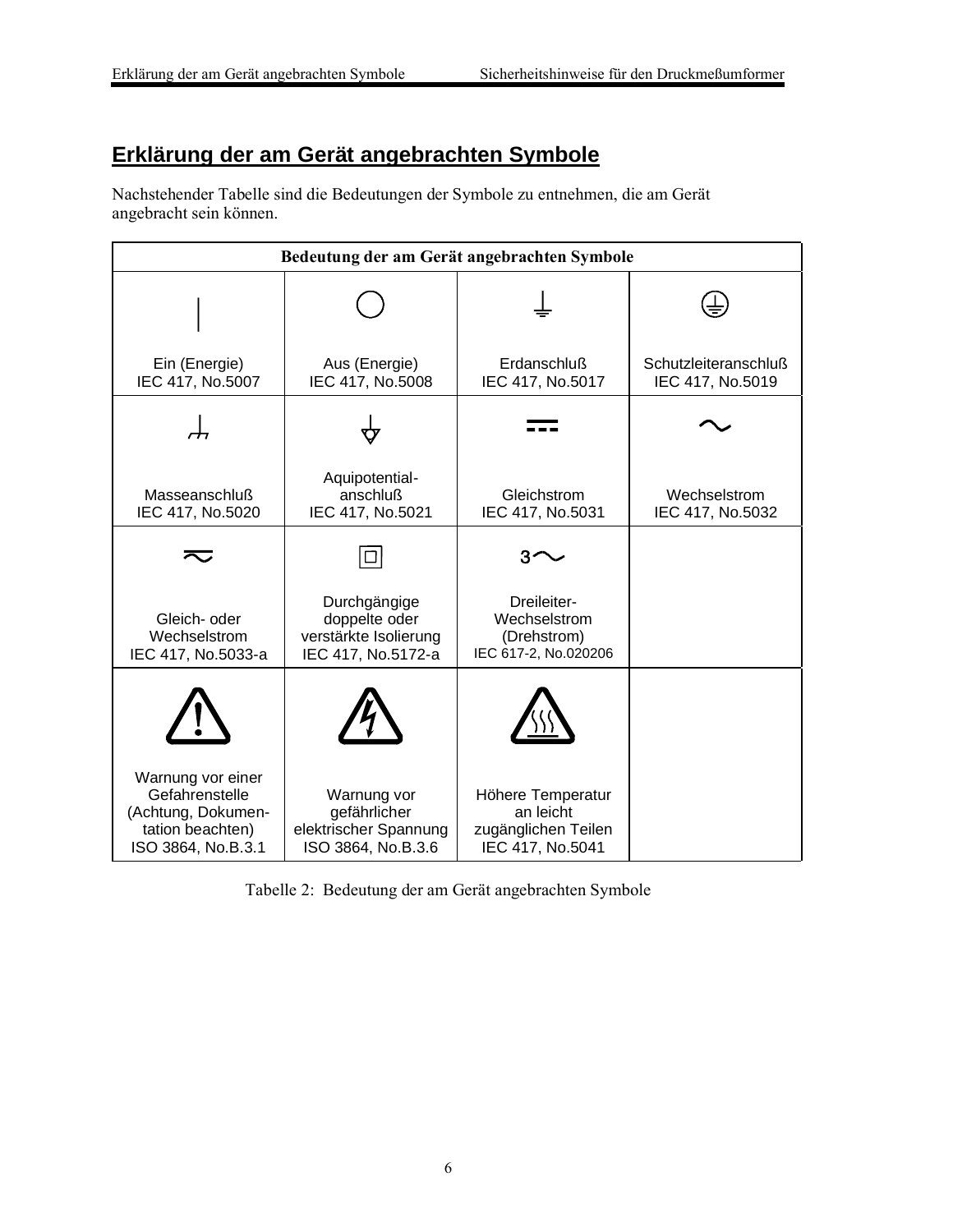### **Sicherheitsvorschriften und Vorsichtsmaßnahmen**

**Folgende allgemeine Sicherheitsvorschriften sind während allen Betriebsphasen dieses Gerätes zu befolgen. Eine Mißachtung der Sicherheitsvorschriften und sonstiger Warnhinweise in dieser Betriebsanleitung verletzt die für dieses Gerät und seine Bedienung geltenden Sicherheitsstandards, und kann die Schutzvorrichtungen an diesem Gerät wirkungslos machen. MKS Instruments, Inc. haftet nicht für Mißachtung dieser Sicherheitsvorschriften seitens des Kunden.**

#### **Niemals Teile austauschen oder Änderungen am Gerät vornehmen!**

Ersetzen Sie keine Teile mit baugleichen oder ähnlichen Teilen, und nehmen Sie keine eigenmächtigen Änderungen am Gerät vor. Schicken Sie das Gerät zwecks Wartung und Reparatur an den MKS-Kalibrierungs- und -Kundendienst ein. Nur so wird sichergestellt, daß alle Schutzvorrichtungen voll funktionsfähig bleiben.

#### **Wartung nur durch qualifizierte Fachleute!**

Das Auswechseln von Komponenten und das Vornehmen von internen Einstellungen darf nur von qualifizierten Fachleuten durchgeführt werden, niemals vom Bedienpersonal.

#### **Vorsicht beim Arbeiten mit gefährlichen Stoffen!**

Wenn gefährliche Stoffe verwendet werden, muß der Bediener die entsprechenden Sicherheitsvorschriften genauestens einhalten, das Gerät, falls erforderlich, vollständig spülen, sowie sicherstellen, daß der Gefahrstoff die am Gerät verwendeten Materialien, insbesondere Dichtungen, nicht angreift.

#### **Spülen des Gerätes mit Gas!**

Nach dem Installieren oder vor dem Ausbau aus einem System muß das Gerät unter Einsatz eines reinen Trockengases vollständig gespült werden, um alle Rückstände des Vorgängermediums zu entfernen.

#### **Anweisungen zum Spülen des Gerätes**

Das Gerät darf nur unter einer Ablufthaube gespült werden. Schutzhandschuhe sind zu tragen.

#### **Gerät nicht zusammen mit explosiven Stoffen, Gasen oder Dämpfen benutzen!**

Um der Gefahr einer Explosion vorzubeugen, darf dieses Gerät niemals zusammen mit (oder in der Nähe von) explosiven Stoffen aller Art eingesetzt werden, sofern es nicht ausdrücklich für diesen Zweck zugelassen ist.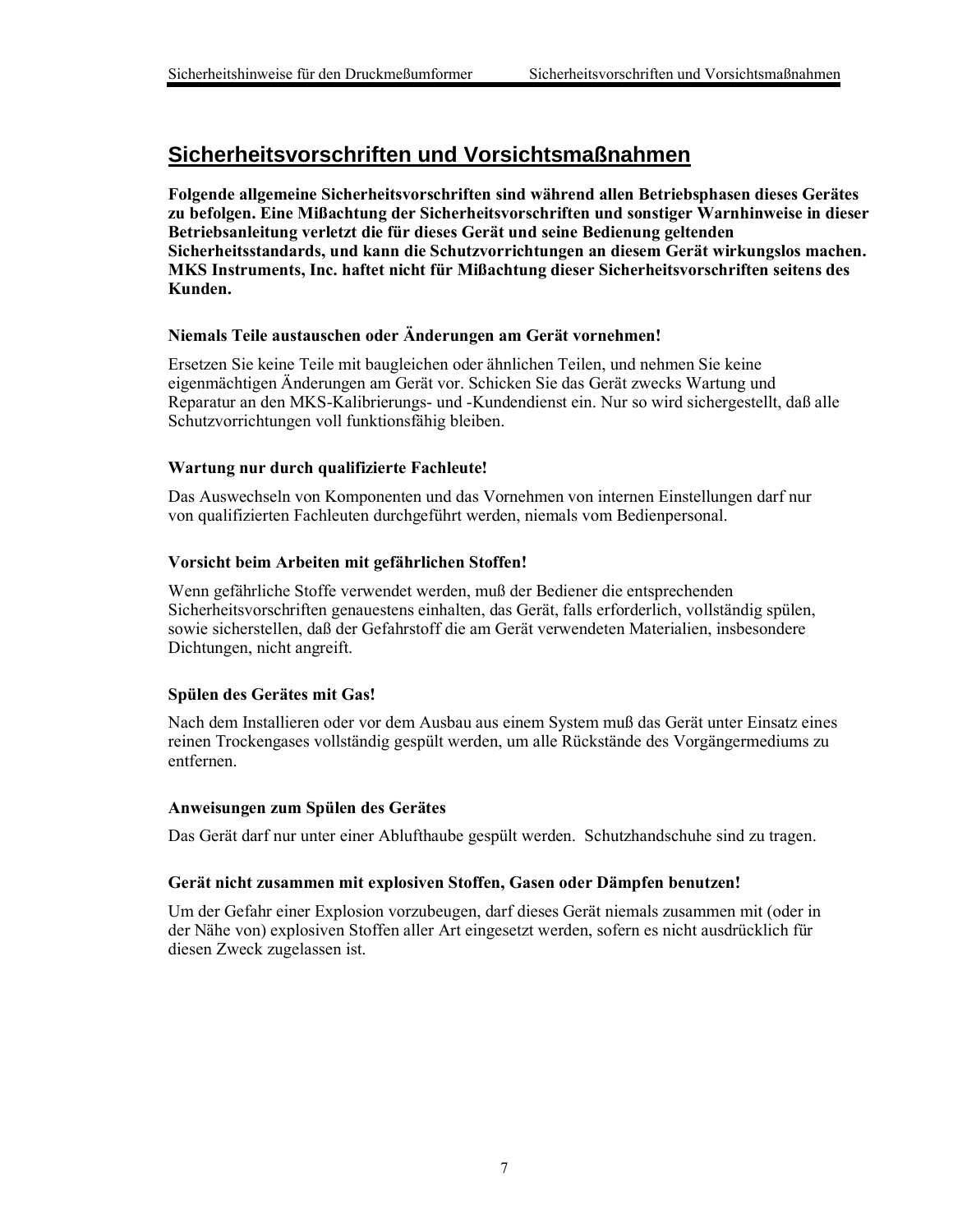#### **Anweisungen zum Installieren der Armaturen!**

Alle Anschlußstücke und Armaturenteile müssen mit der Gerätespezifikation übereinstimmen, und mit dem geplanten Einsatz des Gerätes kompatibel sein. Der Einbau, insbesondere das Anziehen und Abdichten, muß gemäß den Anweisungen des Herstellers vorgenommen werden.

#### **Verbindungen auf Undichtigkeiten prüfen!**

Überprüfen Sie sorgfältig alle Verbindungen der Vakuumkomponenten auf undichte Stellen.

#### **Gerät nur unter zulässigen Anschlußdrücken betreiben!**

Betreiben Sie das Gerät niemals unter Drücken, die den maximal zulässigen Druck (siehe Produktspezifikationen) übersteigen.

#### **Geeignete Berstscheibe installieren!**

Wenn mit einer unter Druck stehenden Gasquelle gearbeitet wird, sollte eine geeignete Berstscheibe in das Vakuumsystem installiert werden, um eine Explosionsgefahr aufgrund von steigendem Systemdruck zu vermeiden.

#### **Verunreinigungen im Gerät vermeiden!**

Stellen Sie sicher, daß Verunreinigungen jeglicher Art weder vor dem Einsatz noch während des Betriebs in das Instrumenteninnere gelangen können. Staub- und Schmutzpartikel, Glassplitter oder Metallspäne können das Gerät dauerhaft beschädigen oder Prozeß und Meßwerte verfälschen.

#### **Bei Geräten mit Temperaturkontrolle korrekte Anwärmzeit einhalten!**

Temperaturkontrollierte Geräte arbeiten nur dann gemäß ihrer Spezifikation, wenn genügend Zeit zum Erreichen und Stabilisieren der Betriebstemperatur eingeräumt wird. Kalibrierungen und Nulleinstellungen sollten daher nur nach Abschluß des Anwärmvorgangs durchgeführt werden.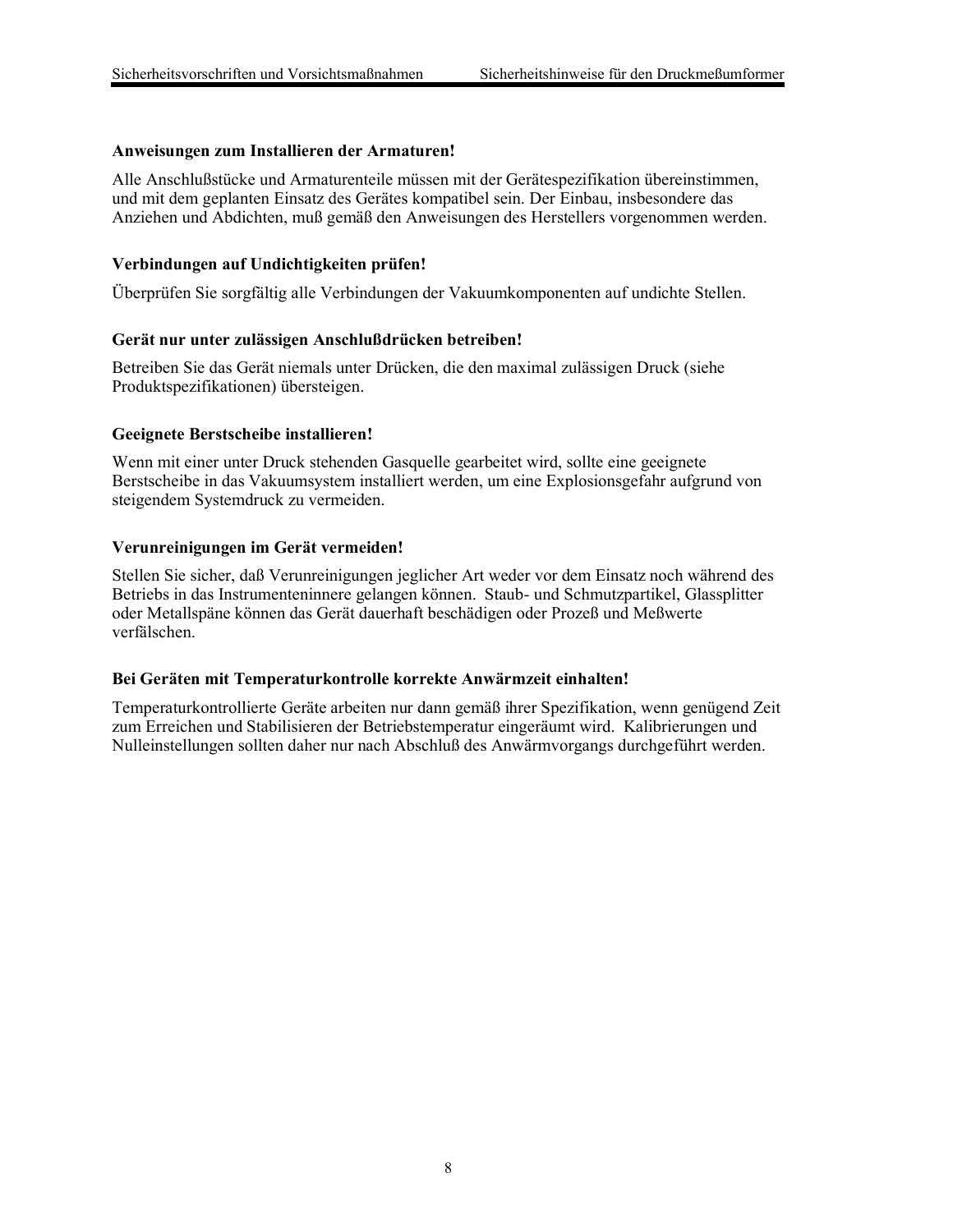### **Informations relatives à la sécurité pour le transducteur de pression**

### **Symboles utilisés dans ce manuel d'utilisation**

Définitions des indications AVERTISSEMENT, ATTENTION, et REMARQUE utilisées dans ce manuel.

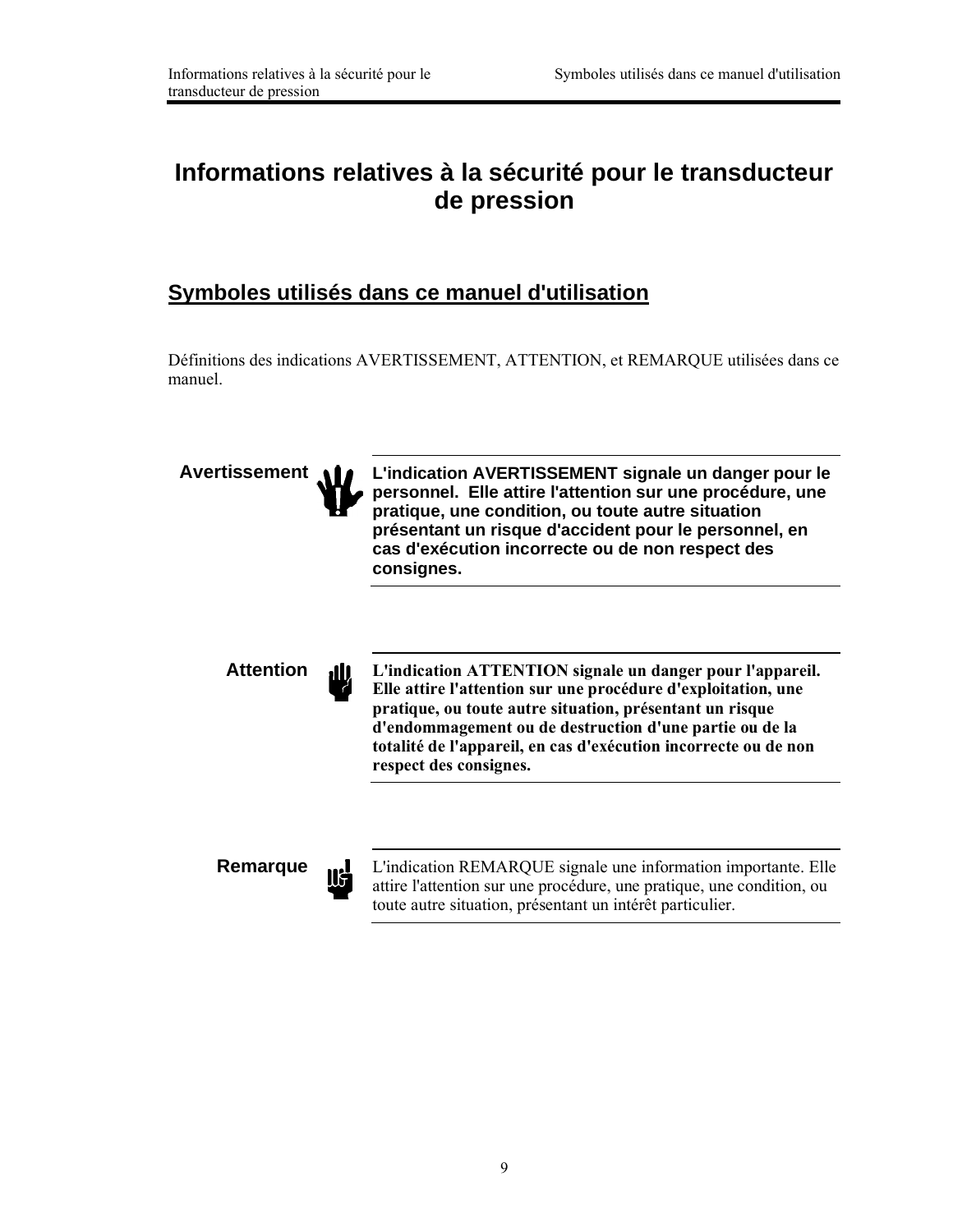### **Symboles apparaissant sur l'unité**

Le tableau suivant décrit les symboles pouvant apparaître sur l'unité.

| Définition des symboles apparaissant sur l'unité                    |                                                                |                                                        |                                                    |
|---------------------------------------------------------------------|----------------------------------------------------------------|--------------------------------------------------------|----------------------------------------------------|
|                                                                     |                                                                |                                                        |                                                    |
| Marche<br>(sous tension)<br>IEC 417, No.5007                        | Arrêt (hors tension)<br>IEC 417, No.5008                       | Terre (masse)<br>IEC 417, No.5017                      | Terre de protection<br>(masse)<br>IEC 417, No.5019 |
|                                                                     |                                                                |                                                        |                                                    |
| Masse<br>IEC 417, No.5020                                           | Equipotentialité<br>IEC 417, No.5021                           | Courant continu<br>IEC 417, No.5031                    | Courant alternatif<br>IEC 417, No.5032             |
|                                                                     |                                                                |                                                        |                                                    |
| Courant continu et<br>alternatif<br>IEC 417, No.5033-a              | Matériel de classe II<br>IEC 417, No.5172-a                    | Courant alternatif<br>triphasé<br>IEC 617-2, No.020206 |                                                    |
|                                                                     |                                                                |                                                        |                                                    |
| Attention : se reporter<br>à la documentation<br>ISO 3864, No.B.3.1 | Attention : risque de<br>choc électrique<br>ISO 3864, No.B.3.6 | Attention: surface<br>brûlante<br>IEC 417, No.5041     |                                                    |

Tableau 3: Définition des symboles apparaissant sur l'unité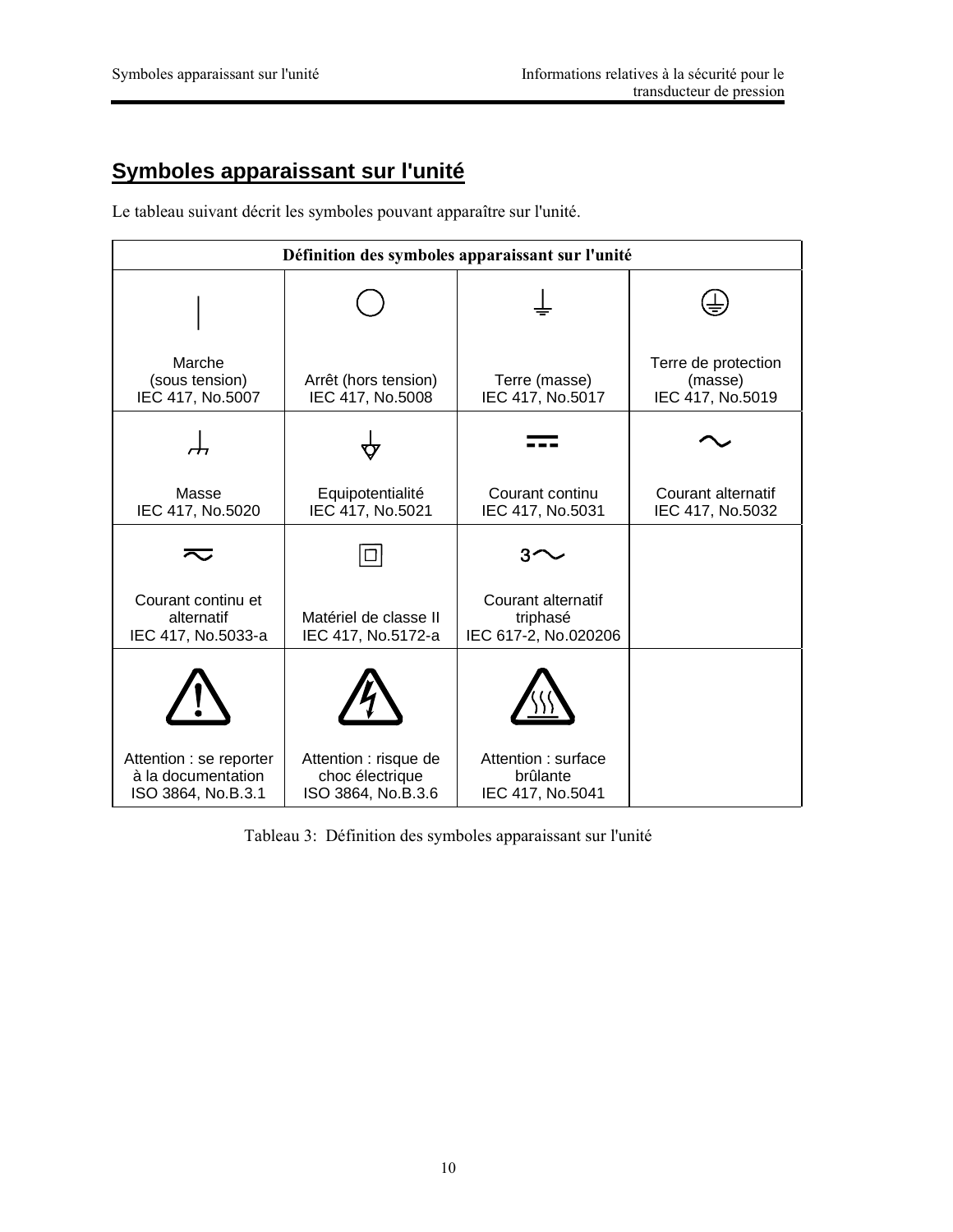### **Mesures de sécurité et précautions**

**Prendre les précautions générales de sécurité suivantes pendant toutes les phases d'exploitation de cet appareil. Le non respect des ces précautions ou des avertissements contenus dans ce manuel constitue une violation des normes de sécurité relatives à l'utilisation de l'appareil et peut diminuer la protection fournie par l'appareil. MKS Instruments, Inc. n'assume aucune responsabilité concernant le non respect des consignes par les clients.**

#### **PAS DE SUBSTITUTION DE PIÈCES OU DE MODIFICATION DE L'APPAREIL**

Ne pas installer des pièces de substitution ou effectuer des modifications non autorisées sur l'appareil. Renvoyer l'appareil à un centre de service et de calibrage MKS pour tout dépannage ou réparation afin de garantir le l'intégrité des dispositifs de sécurité.

#### **DÉPANNAGE UNIQUEMENT PAR DU PERSONNEL QUALIFIÉ**

Le personnel d'exploitation ne doit pas essayer de remplacer des composants ou de faire des réglages internes. Tout dépannage doit être uniquement effectué par du personnel qualifié.

#### **PRÉCAUTION EN CAS D'UTILISATION AVEC DES PRODUITS DANGEREUX**

Si des produits dangereux sont utilisés, l'utilisateur est responsable de la prise des mesures de précaution appropriées, de la purge complète de l'appareil quand cela est nécessaire, et de la garantie que les produits utilisés sont compatibles avec les composants de cet appareil, y compris les matériaux d'étanchéité.

#### **PURGE DE L'APPAREIL**

Après l'installation de l'unité, ou avant son enlèvement d'un système, purger l'unité complètement avec un gaz propre et sec afin d'éliminer toute trace du produit de flux utilisé précédemment.

#### **UTILISATION DES PROCÉDURES APPROPRIÉES POUR LA PURGE**

Cet appareil doit être purgé sous une hotte de ventilation, et il faut porter des gants de protection.

#### **PAS D'EXPLOITATION DANS UN ENVIRONNEMENT EXPLOSIF**

Pour éviter toute explosion, ne pas utiliser cet appareil dans un environnement explosif, sauf en cas d'homologation spécifique pour une telle exploitation.

#### **UTILISATION D'ÉQUIPEMENTS APPROPRIÉS ET PROCÉDURES DE SERRAGE**

Tous les équipements de l'appareil doivent être cohérents avec ses spécifications, et compatibles avec l'utilisation prévue de l'appareil. Assembler et serrer les équipements conformément aux directives du fabricant.

#### **VÉRIFICATION DE L'ÉTANCHÉITÉ DES CONNEXIONS**

Vérifier attentivement toutes les connexions des composants pour le vide afin de garantir l'étanchéité de l'installation.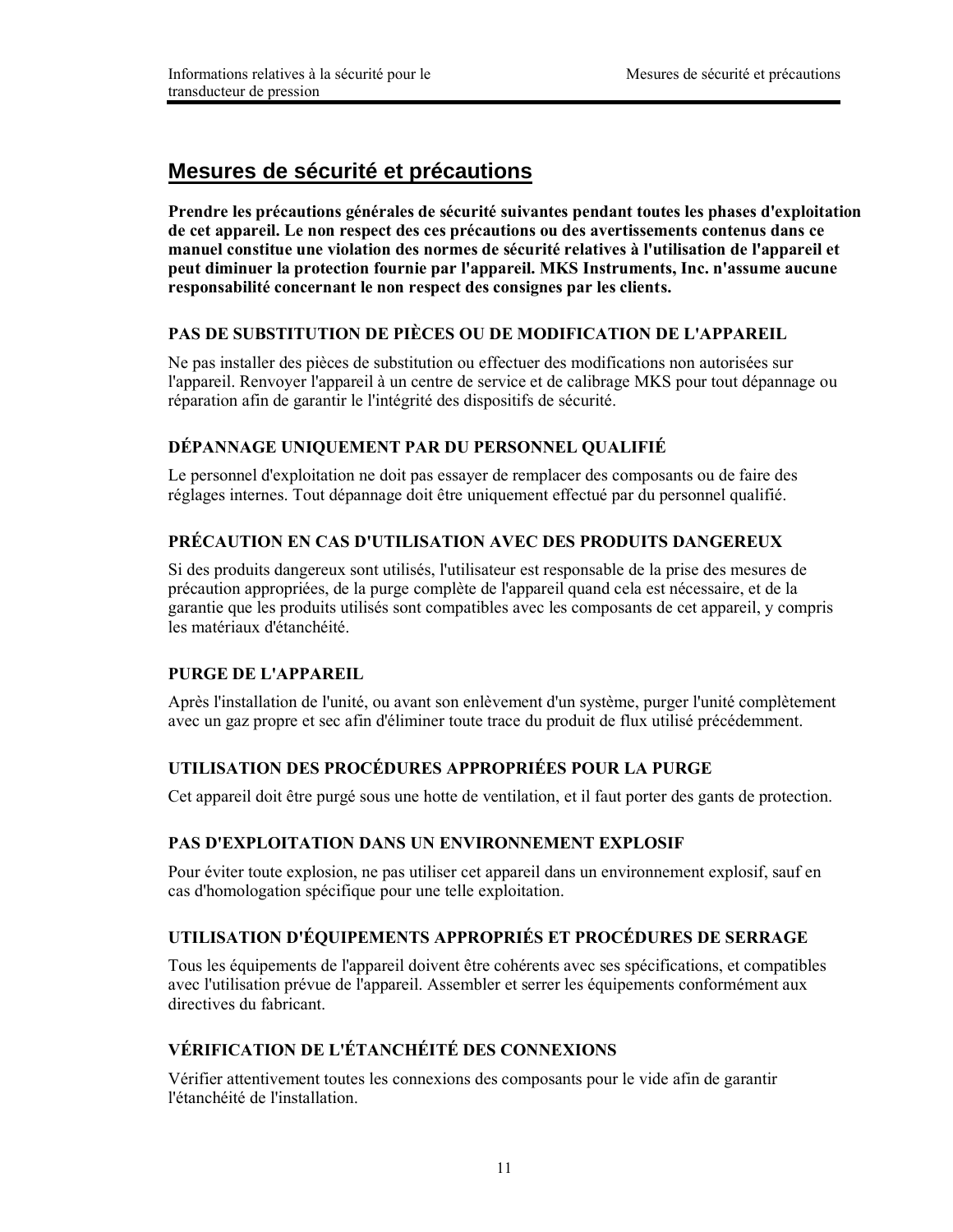#### **EXPLOITATION AVEC DES PRESSIONS D'ENTRÉE NON DANGEREUSES**

Ne jamais utiliser des pressions supérieures à la pression nominale maximum (se reporter aux spécifications de l'unité pour la pression maximum admissible).

#### **INSTALLATION D'UN DISQUE D'ÉCHAPPEMENT ADAPTÉ**

En cas d'exploitation avec une source de gaz pressurisé, installer un disque d'échappement adapté dans le système à vide, afin d'éviter une explosion du système en cas d'augmentation de la pression.

#### **MAINTIEN DE L'UNITÉ À L'ABRI DES CONTAMINATIONS**

Ne pas laisser des produits contaminants pénétrer dans l'unité avant ou pendant l'utilisation. Des produits contaminants tels que des poussières et des fragments de tissu, de glace et de métal peuvent endommager l'unité d'une manière permanente ou contaminer le processus.

#### **RESPECT DU TEMPS D'ÉCHAUFFEMENT APPROPRIÉ POUR LES UNITÉS Á TEMPÉRATURE CONTRÔLÉE**

Les unités à température contrôlée atteignent leurs spécifications uniquement quand on leur laisse un temps suffisant pour atteindre d'une manière stable la température d'exploitation. Ne pas remettre à zéro ou calibrer l'unité tant que l'échauffement n'est pas terminé.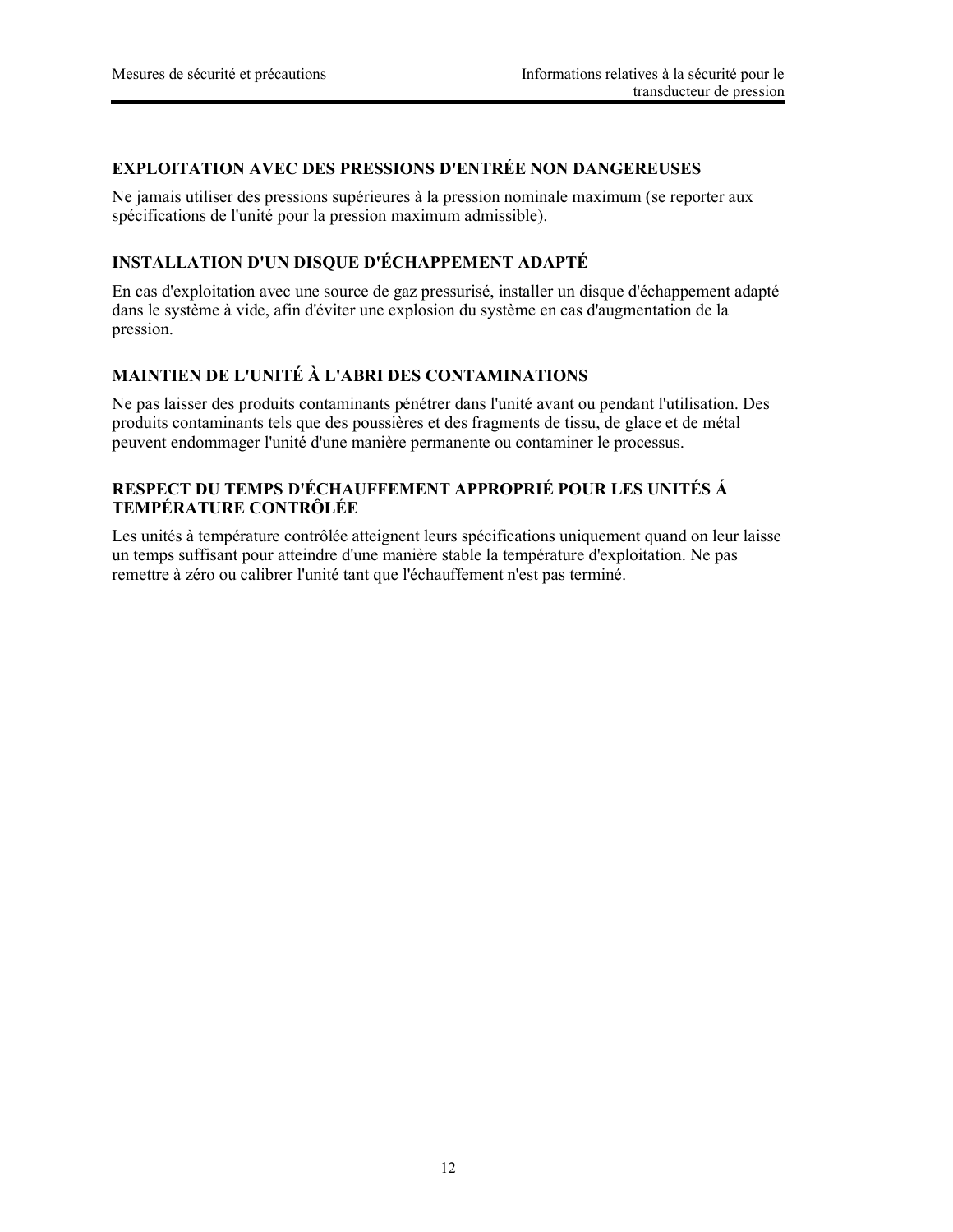### **Medidas de seguridad del transductor de presión**

### **Símbolos usados en este manual de instrucciones**

Definiciones de los mensajes de advertencia, precaución y de las notas usados en el manual.

**Advertencia El símbolo de advertencia indica la posibilidad de que se produzcan daños personales. Pone de relieve un procedimiento, práctica, estado, etc. que en caso de no realizarse u observarse correctamente puede causar daños personales.**



**Precaución El símbolo de precaución indica la posibilidad de producir daños al equipo. Pone de relieve un procedimiento operativo, práctica, estado, etc. que en caso de no realizarse u observarse correctamente puede causar daños o la destrucción total o parcial del equipo.**



Nota **II** El símbolo de notas indica información de importancia. Este símbolo pone de relieve un procedimiento, práctica o condición cuyo conocimiento es esencial destacar.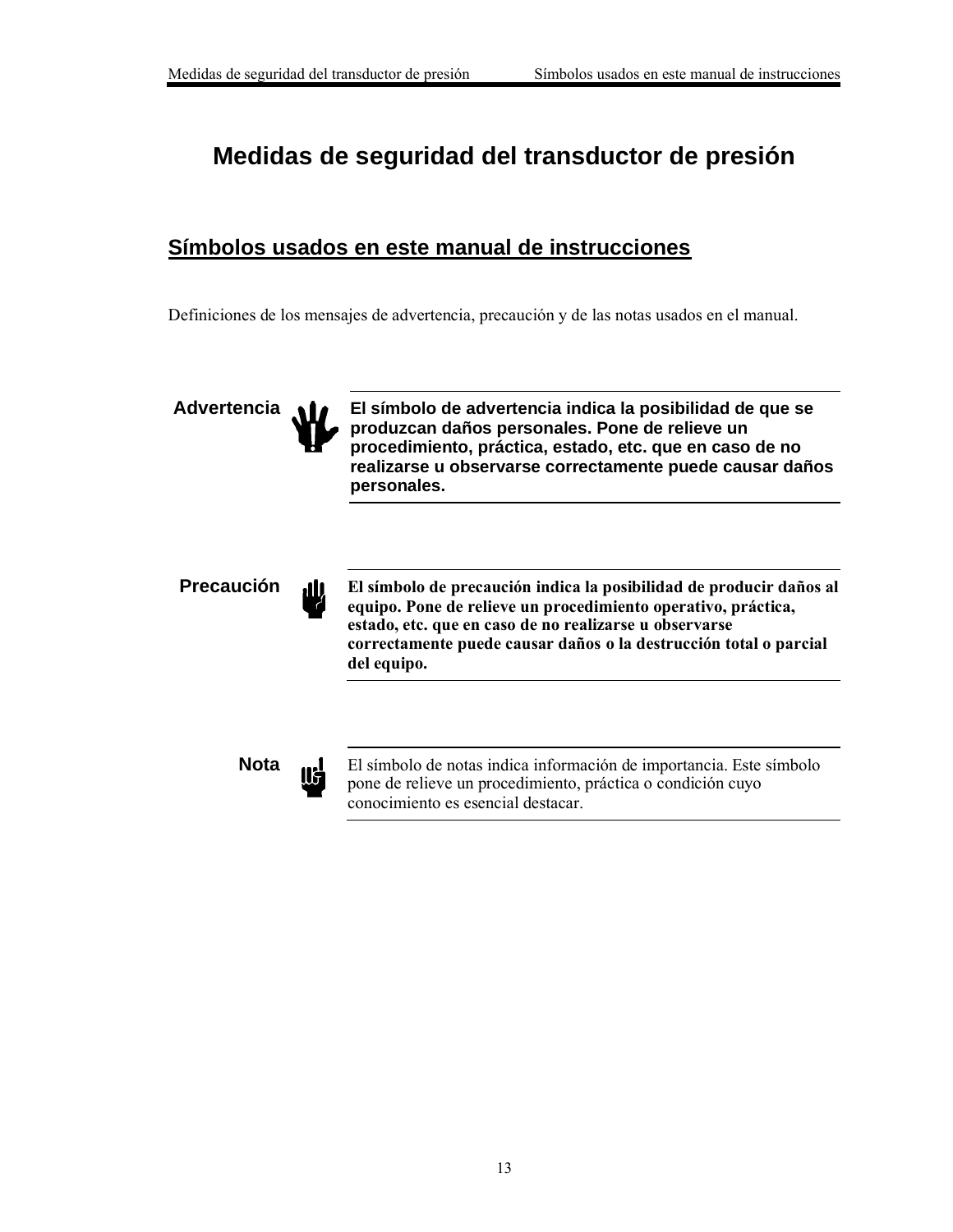### **Símbolos hallados en la unidad**

La tabla siguiente contiene los símbolos que puede hallar en la unidad.

| Definición de los símbolos hallados en la unidad                         |                                                                   |                                                           |                                         |
|--------------------------------------------------------------------------|-------------------------------------------------------------------|-----------------------------------------------------------|-----------------------------------------|
|                                                                          |                                                                   |                                                           |                                         |
| Encendido<br>(alimentación eléctrica)<br>IEC 417, N° 5007                | Apagado<br>(alimentación eléctrica)<br>IEC 417, N° 5008           | Puesta a tierra<br>IEC 417, N° 5017                       | Protección a tierra<br>IEC 417, N° 5019 |
|                                                                          |                                                                   |                                                           |                                         |
| Caja o chasis<br>IEC 417, N° 5020                                        | Equipotencialidad<br>IEC 417, N° 5021                             | Corriente continua<br>IEC 417, N° 5031                    | Corriente alterna<br>IEC 417, N° 5032   |
|                                                                          |                                                                   |                                                           |                                         |
| Corriente continua y<br>alterna<br>IEC 417, N° 5033-a                    | Equipo de clase II<br>IEC 417, N° 5172-a                          | Corriente alterna<br>trifásica<br>IEC 617-2, N° 020206    |                                         |
|                                                                          |                                                                   |                                                           |                                         |
| Precaución, Consulte<br>los documentos<br>adjuntos<br>ISO 3864, N° B.3.1 | Precaución. Riesgo<br>de descarga eléctrica<br>ISO 3864, N° B.3.6 | Precaución.<br>Superficie<br>caliente<br>IEC 417, N° 5041 |                                         |

Tabla 4: Definición de los símbolos hallados en la unidad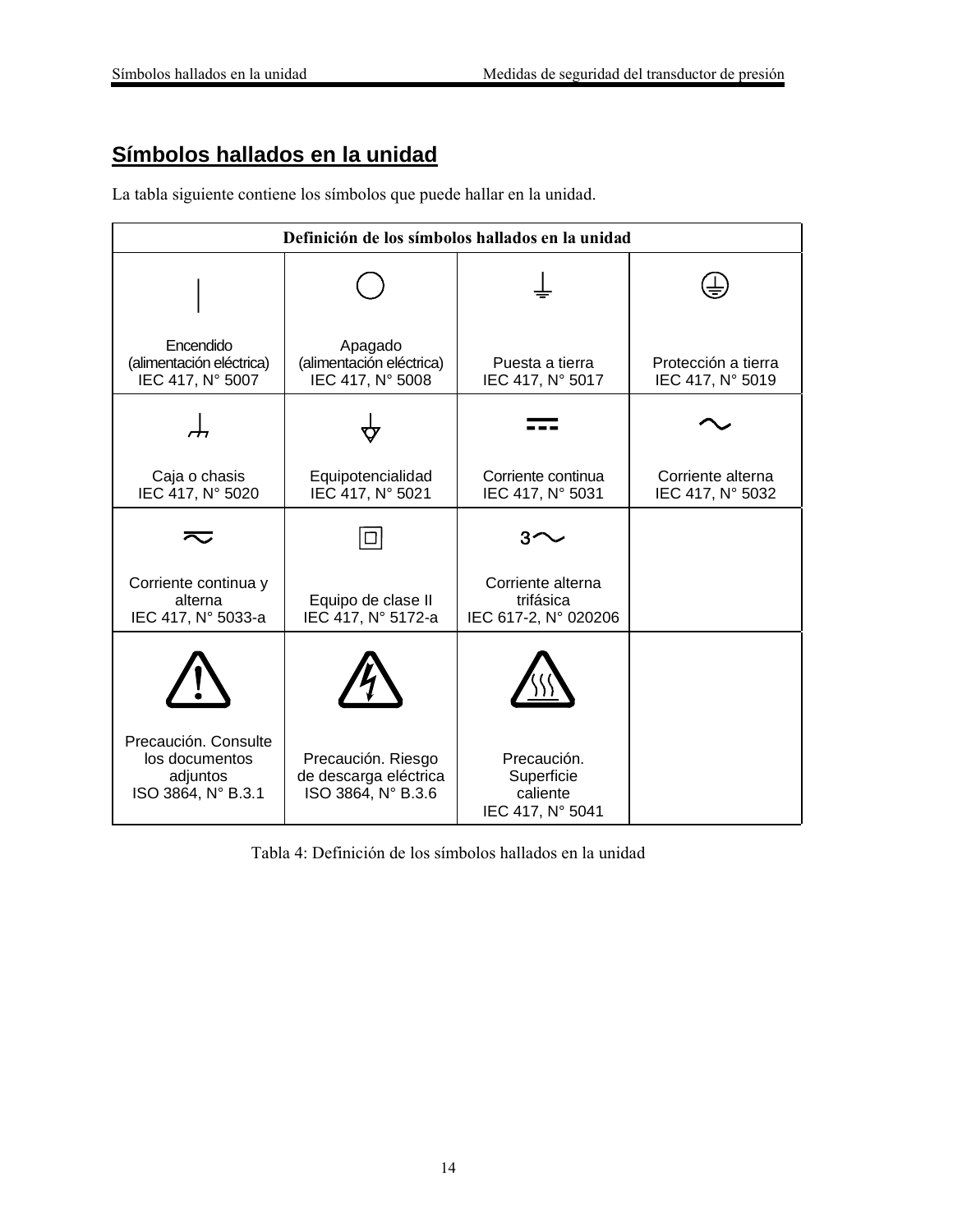### **Procedimientos y precauciones de seguridad**

**Las precauciones generales de seguridad descritas a continuación deben observarse durante todas las etapas de funcionamiento del instrumento. La falta de cumplimiento de dichas precauciones o de las advertencias específicas a las que se hace referencia en el manual, constituye una violación de las normas de seguridad establecidas para el uso previsto del instrumento y podría anular la protección proporcionada por el equipo. Si el cliente no cumple dichas precauciones y advertencias, MKS Instruments, Inc. no asume responsabilidad legal alguna.**

#### **NO UTILICE PIEZAS NO ORIGINALES O MODIFIQUE EL INSTRUMENTO**

No instale piezas que no sean originales ni modifique el instrumento sin autorización. Para asegurar el correcto funcionamiento de todos los dispositivos de seguridad, envíe el instrumento al Centro de servicio y calibración de MKS toda vez que sea necesario repararlo o efectuar tareas de mantenimiento.

#### **LAS REPARACIONES DEBEN SER EFECTUADAS ÚNICAMENTE POR TÉCNICOS AUTORIZADOS**

Los operarios no deben intentar reemplazar los componentes o realizar tareas de ajuste en el interior del instrumento. Las tareas de mantenimiento o reparación deben ser realizadas únicamente por personal autorizado.

#### **TENGA CUIDADO CUANDO TRABAJE CON MATERIALES TÓXICOS**

Cuando se utilicen materiales tóxicos, es responsabilidad de los operarios tomar las medidas de seguridad correspondientes, purgar totalmente el instrumento cuando sea necesario y comprobar que el material utilizado sea compatible con los materiales del instrumento e inclusive, con todos los materiales de sellado.

#### **PURGUE EL INSTRUMENTO**

Una vez instalada la unidad o antes de retirarla del sistema, purgue completamente la unidad con gas limpio y seco para eliminar todo resto de la sustancia líquida empleada anteriormente.

#### **USE PROCEDIMIENTOS ADECUADOS PARA REALIZAR LA PURGA**

El instrumento debe purgarse debajo de una campana de ventilación y deben utilizarse guantes protectores.

#### **NO HAGA FUNCIONAR EL INSTRUMENTO EN AMBIENTES CON RIESGO DE EXPLOSIÓN**

Para evitar que se produzcan explosiones, no haga funcionar este instrumento en un ambiente con riesgo de explosiones, excepto cuando el mismo haya sido certificado específicamente para tal uso.

#### **USE ACCESORIOS ADECUADOS Y REALICE CORRECTAMENTE LOS PROCEDIMIENTOS DE AJUSTE**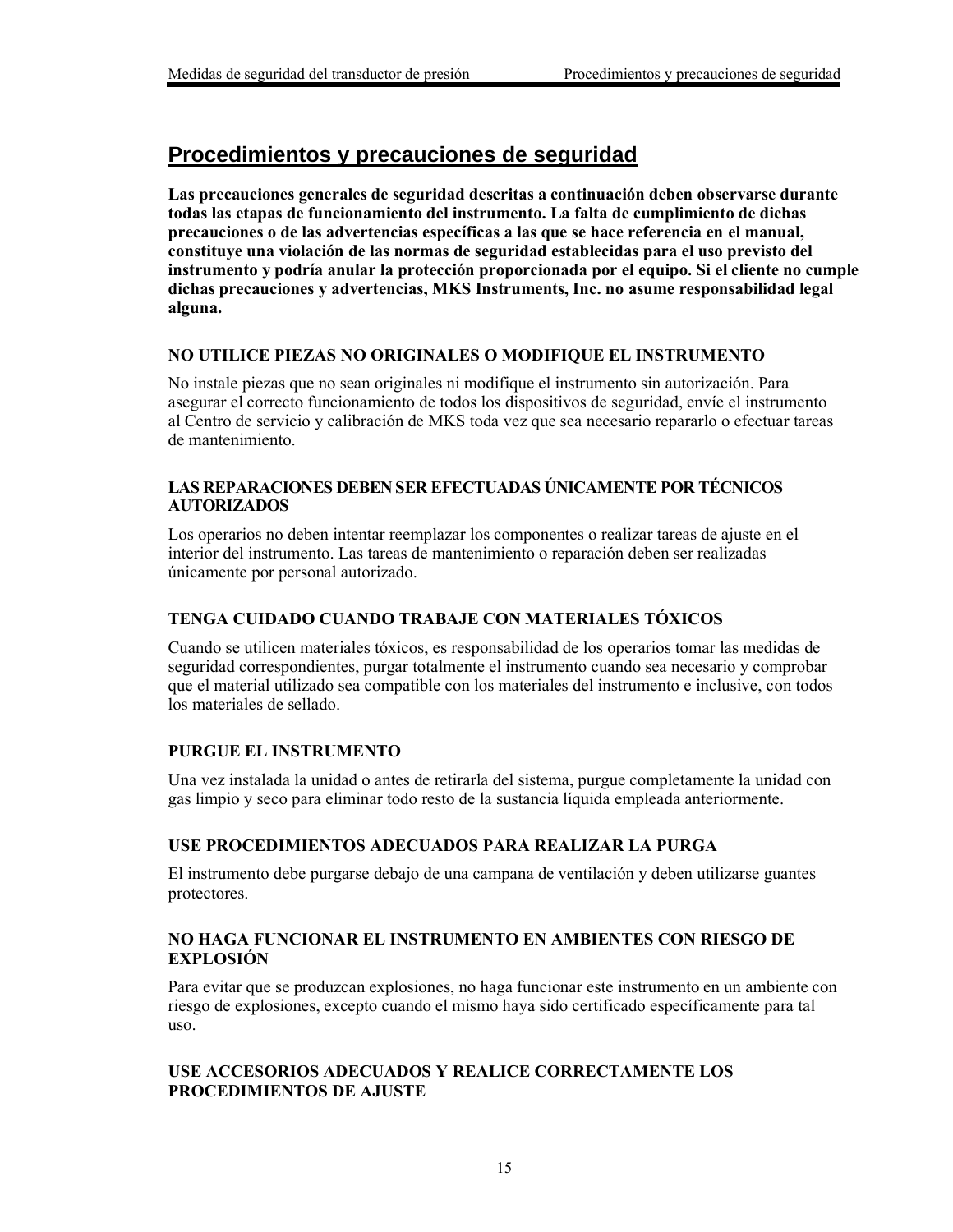Todos los accesorios del instrumento deben cumplir las especificaciones del mismo y ser compatibles con el uso que se debe dar al instrumento. Arme y ajuste los accesorios de acuerdo con las instrucciones del fabricante.

#### **COMPRUEBE QUE LAS CONEXIONES SEAN A PRUEBA DE FUGAS**

Inspeccione cuidadosamente las conexiones de los componentes de vacío para comprobar que hayan sido instalados a prueba de fugas.

#### **HAGA FUNCIONAR EL INSTRUMENTO CON PRESIONES DE ENTRADA SEGURAS**

No haga funcionar nunca el instrumento con presiones superiores a la máxima presión nominal (en las especificaciones del instrumento hallará la presión máxima permitida).

#### **INSTALE UNA CÁPSULA DE SEGURIDAD ADECUADA**

Cuando el instrumento funcione con una fuente de gas presurizado, instale una cápsula de seguridad adecuada en el sistema de vacío para evitar que se produzcan explosiones cuando suba la presión del sistema.

#### **MANTENGA LA UNIDAD LIBRE DE CONTAMINANTES**

No permita el ingreso de contaminantes en la unidad antes o durante su uso. Los productos contaminantes tales como polvo, suciedad, pelusa, lascas de vidrio o virutas de metal pueden dañar irreparablemente la unidad o contaminar el proceso.

#### **CALIENTE ADECUADAMENTE LAS UNIDADES CONTROLADAS POR MEDIO DE TEMPERATURA**

Las unidades controladas por medio de temperatura funcionarán de acuerdo con las especificaciones sólo cuando se las caliente durante el tiempo suficiente para permitir que lleguen y se estabilicen a la temperatura de operación indicada. No calibre la unidad y no la ponga en cero hasta que finalice el procedimiento de calentamiento.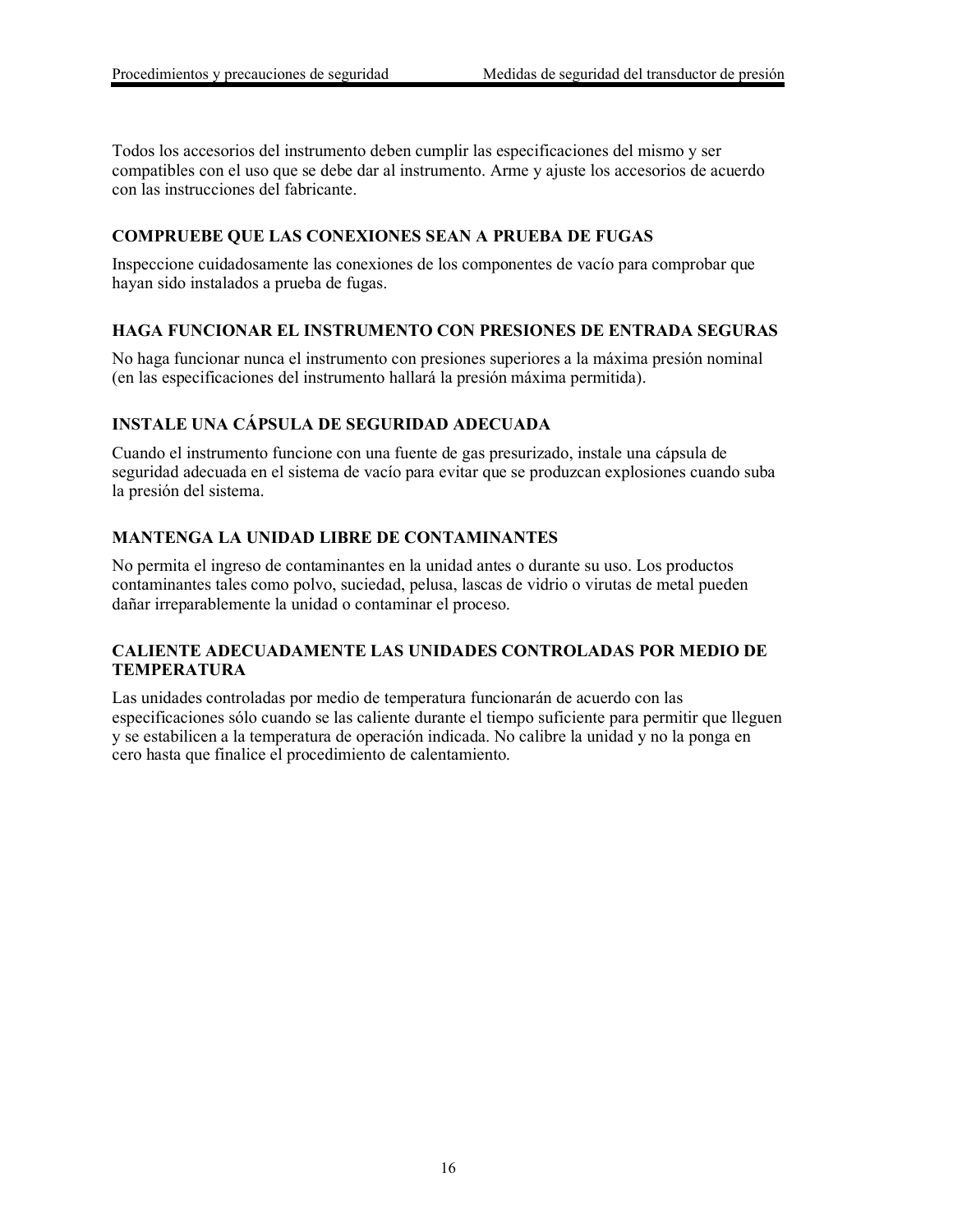## **Chapter One: General Information**

### **Introduction**

**Note** Some Baratron<sup>®</sup> products may not be exported to many end user countries without both US and local government export licenses under ECCN 2B230.

The MKS Baratron® Types 622B, and 626D Absolute Pressure Transducers are part of the MKS family of general purpose pressure transducers designed to provide accurate, reliable, and repeatable pressure measurements in the range from 1000 Torr to as low as 0.10 Torr F.S. (626D only). These instruments are RoHS (Restriction of Hazardous Substances)-compliant, operate with  $\pm 15$  VDC ( $\pm 5\%$ ) input voltage @ 35 mA or 75 mA, and provide a 0 - 10 VDC analog output linear with pressure. All of these products expose only Inconel® and Incoloy® to the process, permitting use with corrosive or dirty gases and eliminating contamination of the process with transducer materials. Measurements are independent of gas composition and all of the units have a minimum measuring range of four decades.

Using the latest single-sided, dual-electrode Inconel transducer design, coupled with a low impedance, fixed-frequency bridge signal conditioner, these instruments are capable of withstanding high overpressure conditions (45 psia) with minimal or no shifts in output over their range. The advanced bridge signal conditioning technology provides high accuracy and operation which is extremely temperature-stable at operating pressure.

Protection from RF interference and noisy electrical environments is increased by the use of a metal case, by internal design elements, and by the use of surge and ESD suppression networks and RFI filtering on all inputs and outputs.

The Types 622D and 626D transducers have an accuracy of 0.25% of reading, with the exception of the 626D in its 0.10 and 0.25 Torr ranges, which has an accuracy of 0.50% of reading. Type 626D products with ranges of 10 to 1000 Torr may also be ordered with an optional accuracy of 0.15% of reading. The 622D and 626D models are identical except for their electrical connectors; the 622D unit has a 5-post terminal block connector, and the 626D unit has a 15-pin Dsubminiature connector. These instruments have been developed for applications requiring a small, economical transducer, which delivers accurate and repeatable measurements with a resolution of  $1 \times 10^{-4}$  F.S.

The Type 623H instrument adds two (2) trip relays that can be individually adjusted to activate or de-activate between 0.1 and 100% of the Baratron's full-scale measurement range. It is available in ranges from 10 to 1000 Torr, and has two (2) terminal blocks for connection to the host system.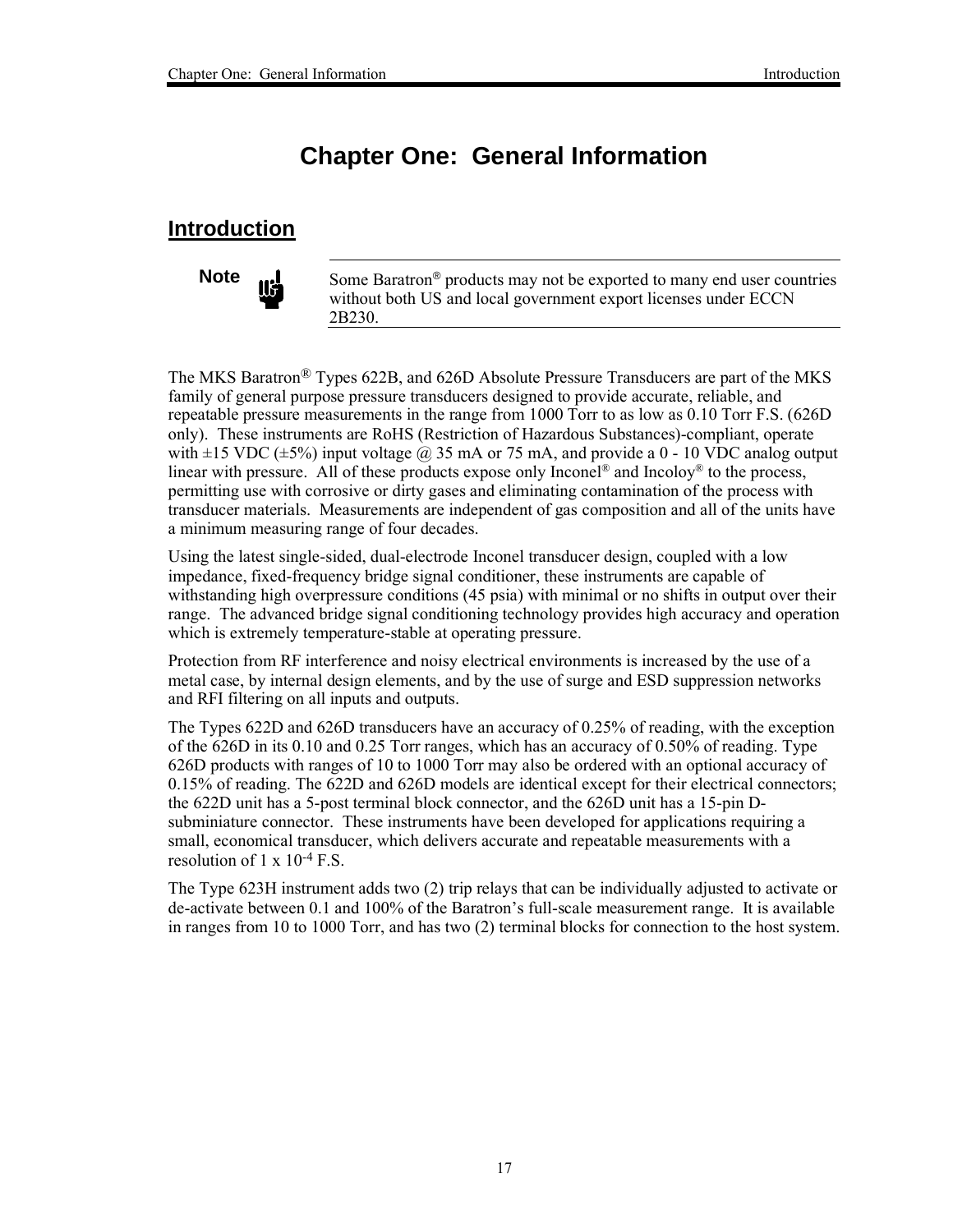### **How This Manual is Organized**

This manual is designed to provide information and instructions in the proper installation, operation, and maintenance of the MKS Types 622B, 623H, and 626D Absolute Pressure Transducers. Product specifications are provided at the end of the manual.

**Before installing your absolute pressure transducer in a system and/or operating it, carefully read and familiarize yourself with all precautionary notes in the** *Safety Messages and Procedures* **section at the front of this manual. In addition, observe and obey all WARNING and CAUTION notes provided throughout the manual.**

Chapter One, *General Information*, (this chapter) introduces the product and describes the organization of the manual.

Chapter Two, *Installation*, explains the environmental requirements and describes how to mount the instrument in your system.

Chapter Three, *Overview*, gives a brief description of the instrument and its functionality.

Chapter Four, *Operation,* describes how to use the instrument and explains all the functions and features.

Chapter Five, *Maintenance and Troubleshooting*, provides maintenance and troubleshooting information.

Appendix A, *Product Specifications*, lists the specifications of the instrument.

Appendix B, *Model Code Explanation,* describes the model code used to order the instrument.

### **Customer Support**

Standard maintenance and repair services are available at all of our regional MKS Calibration and Service Centers, listed on the back cover. In addition, MKS accepts the instruments of other manufacturers for recalibration using the Primary and Transfer Standard calibration equipment located at all of our regional service centers. Should any difficulties arise in the use of your Type 622B, 623H, or 626D instrument, or to obtain information about companion products MKS offers, contact any authorized MKS Calibration and Service Center. If it is necessary to return the instrument to MKS, please obtain an RMA (Return Materials Authorization) Number from the MKS Calibration and Service Center before shipping. The RMA Number expedites handling and ensures proper servicing of your instrument.

Please refer to the inside of the back cover of this manual for a list of MKS Calibration and Service Centers.



**Warning All returns to MKS Instruments must be free of harmful, corrosive, radioactive, or toxic materials.**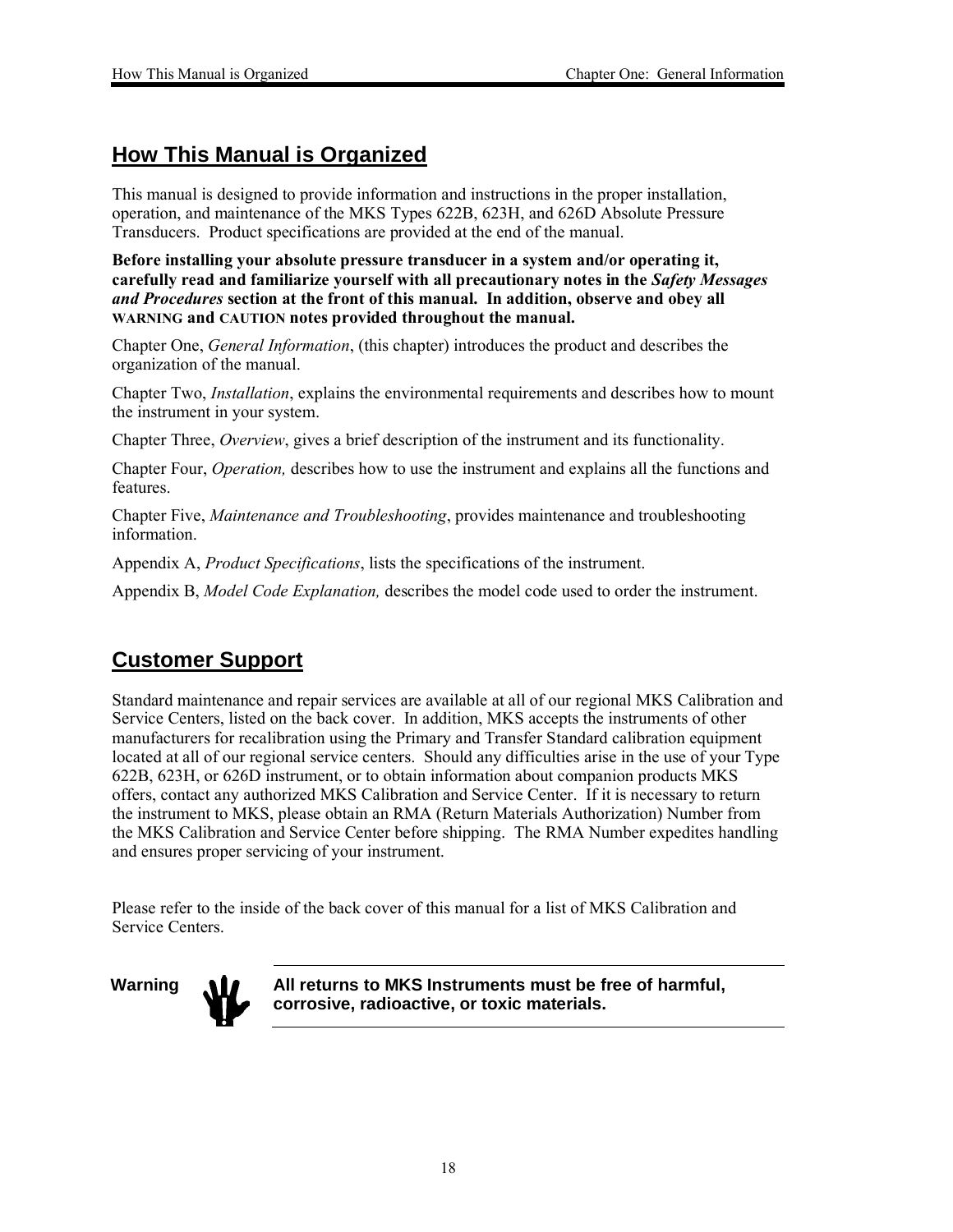### **Chapter Two: Installation**

### **How To Unpack**

MKS has carefully packed the Type 622D/623C/626D unit so that it will reach you in perfect operating order. Upon receiving the unit, however, you should check for defects, cracks, broken connectors, etc., to be certain that damage has not occurred during shipment.

**Note**  $\prod_{n=1}^{\infty}$  Do *not* discard any packing materials until you have completed your inspection and are sure the unit arrived safely.

If you find any damage, notify your carrier and MKS immediately. If it is necessary to return the unit to MKS, obtain an RMA (Return Material Authorization) Number from the MKS Service Center before shipping. Please refer to the inside of the back cover of this manual for a list of MKS Calibration and Service Centers.

#### **Unpacking Checklist**

#### *Standard Equipment:*

- The Type 622B, 623H, or 626D Absolute Pressure Transducer (specified at time of order).
- The Types 622D and 623H transducers come with a mating connector for the transducer's terminal block connector(s).

#### *Optional Equipment:*

The Types 622B, 623H, and 626D transducers are compatible with:

- Most MKS Pressure, Flow, Flow Ratio, and Throttling Valve Controllers
- Most MKS Power Supply/Readouts
- Optional RM-6 rack mount kit permits mounting one or two Readouts and/or Controllers in a  $19"$  rack
- Appropriate cables (Refer to *Interface Cables*, page 20, for information.)
- Electrical Connector Accessories Kit, 626B-K1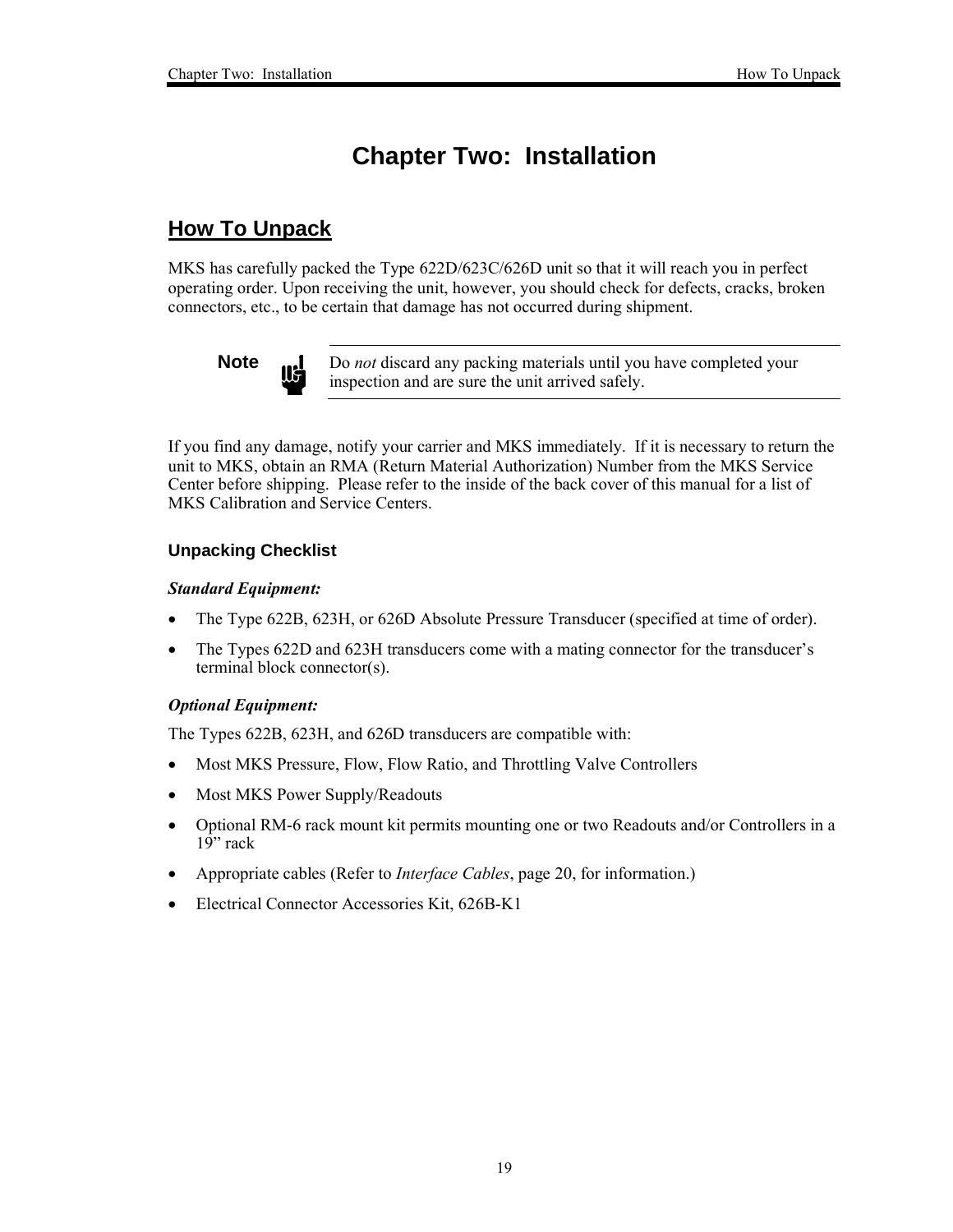### **Interface Cables**

The (EMC) [Directive 2014/30/EU](http://eur-lex.europa.eu/legal-content/EN/TXT/?uri=CELEX:32014L0030&locale=en) was published in the Official Journal of the European Union L 96/79, 29 March 2014, and repealed Directive 2004/108/EC as from 20 April 2016.



**Note**  $\prod_{i=1}^n$  An overall metal braided, shielded cable, properly grounded at both ends, is required during use to meet CE and **UKCA** specifications.

| <b>PRODUCT</b> | 146, 660,<br><b>PR4000</b> | <b>PDR2000</b> | <b>PDR-C-1C/2C</b> |
|----------------|----------------------------|----------------|--------------------|
| 622D           | RCB112S-2-10               | n/a            | RCB473S-1-10       |
| 623H           | RCB112S-2-10               | n/a            | RCB473S-1-10       |
| 626D           | RCB259S-5-10               | RCB2000S-1-M1  | RCB127S-1-10       |

#### **Table 5: Interface Cables**

For cables connecting to non-MKS products, MKS can provide normal shielding or braided shielded cable assemblies in a nominal 10' (3m) length, terminating in *flying leads* (pigtail) fashion at both ends. Braided shielded cable assemblies are recommended if the environment contains high EMI/RFI noise.

The connector pinouts are listed on the transducer endcaps and in Table 8 and Table 9, page 31, and Table 10, page 33.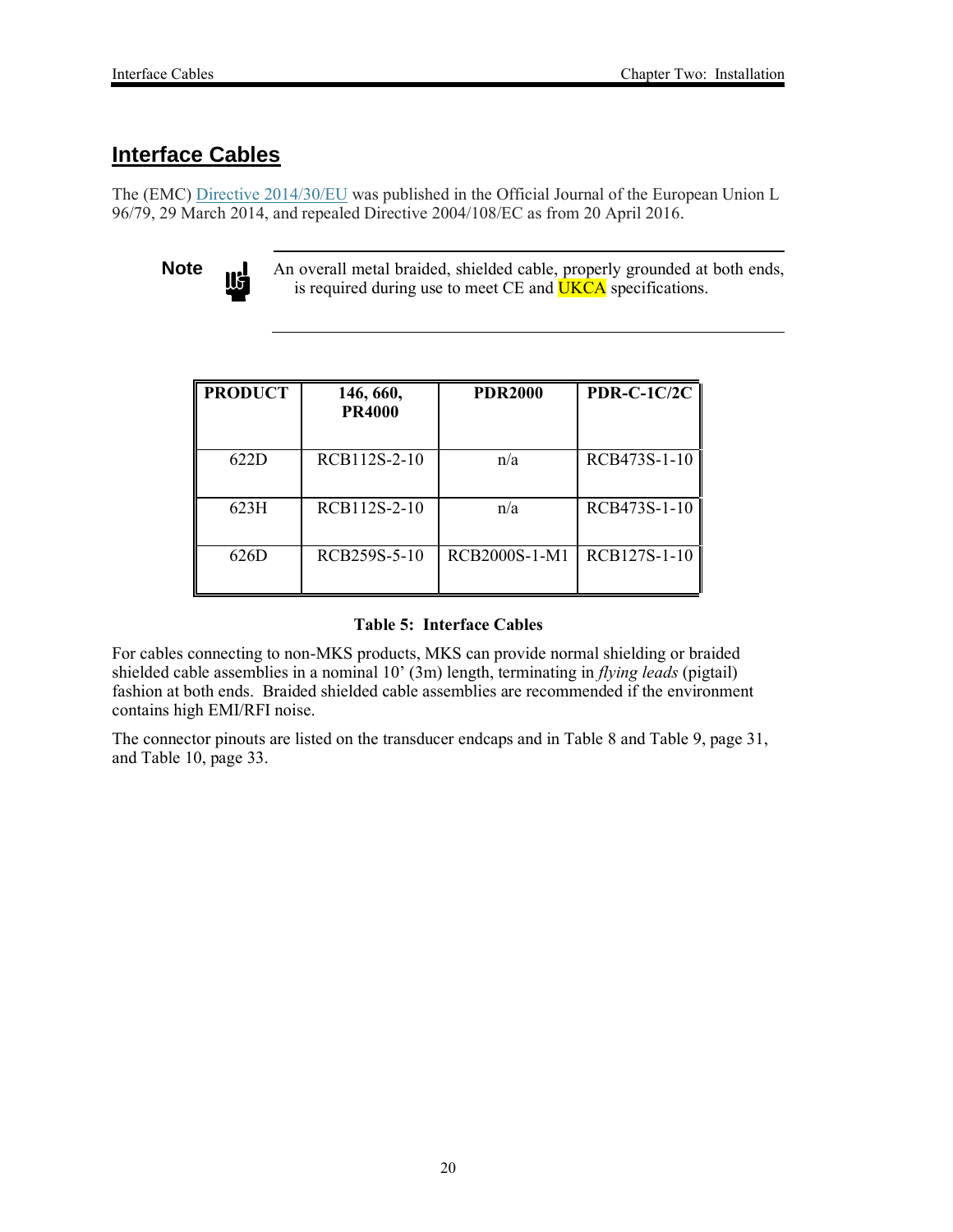#### **Generic Shielded Cable Guidelines**

Should you choose to manufacture your own cables, follow the guidelines listed below:

- 1. The cable must have an overall metal *braided* shield, covering all wires. Neither aluminum foil nor spiral shielding will be as effective; using either may nullify regulatory compliance.
- 2. The connectors must have a metal case which has direct contact to the cable's shield on the whole circumference of the cable. The inductance of a flying lead or wire from the shield to the connector will seriously degrade the shield's effectiveness. The shield should be grounded to the connector before its internal wires exit.
- 3. With very few exceptions, the connector(s) must make good contact to the device's case (ground). "Good contact" is about 0.01 ohms; and the ground should surround all wires. Contact to ground at just one point may not suffice.
- 4. For shielded cables with flying leads at one or both ends; it is important at each such end, to ground the shield *before* the wires exit. Make this ground with absolute minimum length. Refer to Figures 1 and 2, page 22. (A  $\frac{1}{4}$  inch piece of #22 wire may be undesirably long since it has approximately 5 nH of inductance, equivalent to 31 ohms at 1000 MHz). After picking up the braid's ground, keep wires and braid flat against the case. With very few exceptions, grounded metal covers are not required over terminal strips. If one is required, it will be stated in the Declaration of Conformity or in the instruction manual.
- 5. In selecting the appropriate type and wire size for cables, consider:
	- A. The voltage ratings.
	- B. The cumulative I<sup>2</sup>R heating of all the conductors (keep them safely cool).
	- C. The IR drop of the conductors, so that adequate power or signal voltage gets to the device.
	- D. The capacitance and inductance of cables which are handling fast signals, (such as data lines or stepper motor drive cables).
	- E. That some cables may need internal shielding from specific wires to others; please see the instruction manual for details regarding this matter.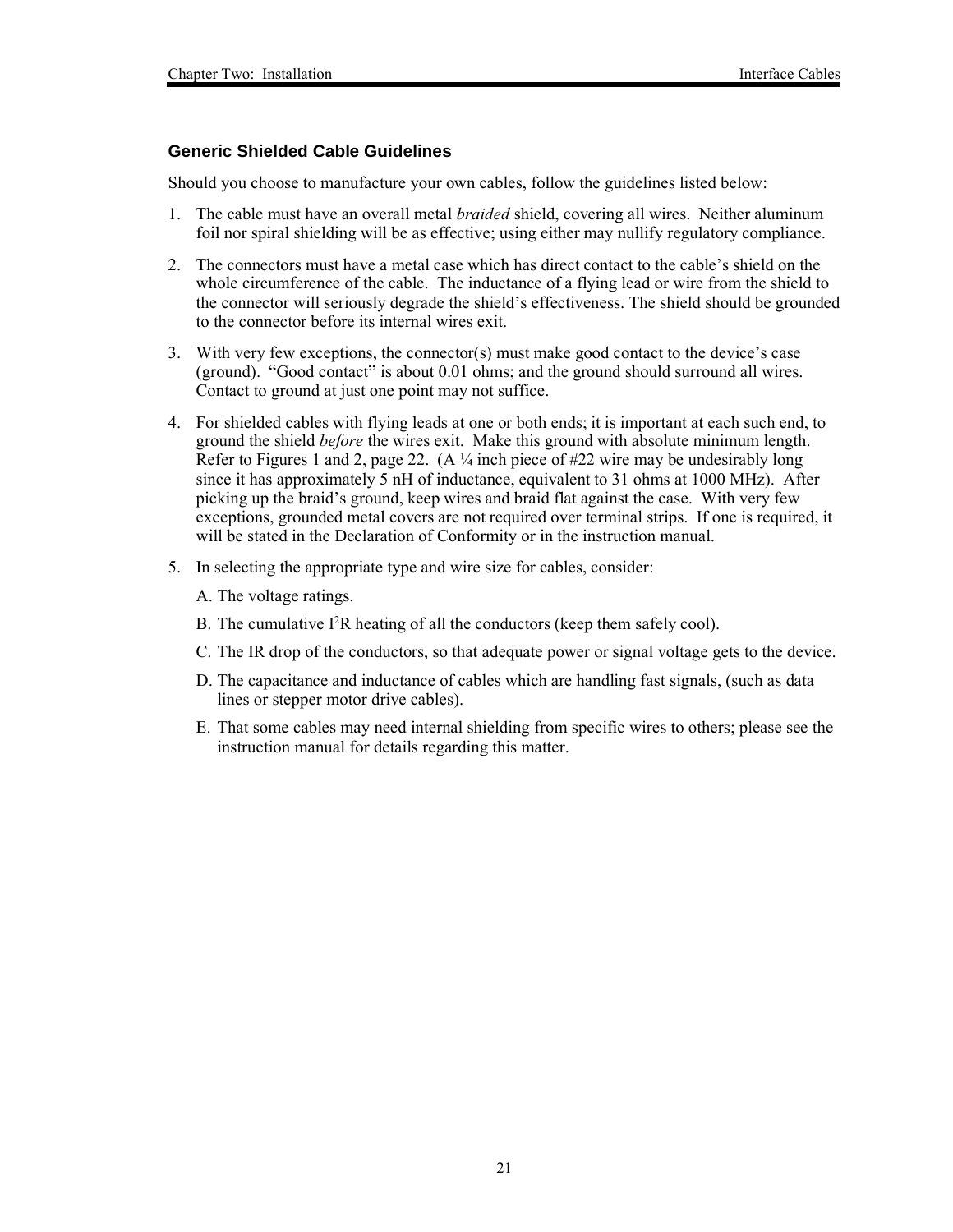### *Example 1: Preferred Method To Connect Cable*

*(shown on a transducer)*



Figure 1: Preferred Method To Connect an Overall Metal Braided Shielded Cable

*Example 2: Alternate Method To Connect Cable*





Figure 2: Alternate Method To Connect an Overall Metal Braided Shielded Cable *Use this method when cable clamp is not available*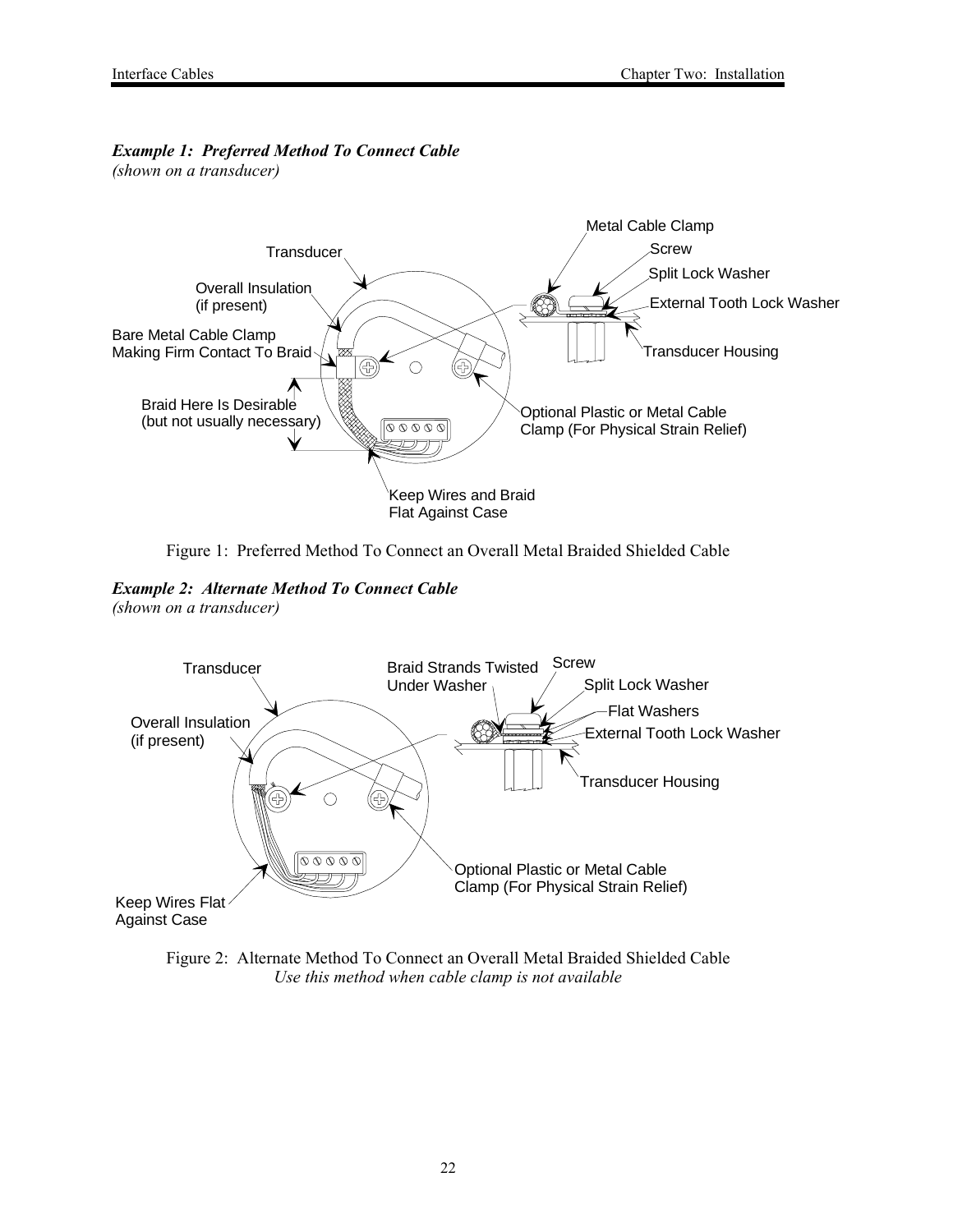### **Product Location and Requirements**

#### **Types 622D and 626B:**

- Ambient operating temperature should remain between  $0^{\circ}$  C and  $50^{\circ}$  C (32 $^{\circ}$  F and 122 $^{\circ}$  F).
- For 626D with 0.25 or 0.10 Torr ranges, the ambient operating temperature should remain between 15°C and 40°C (59°F and 104°F).
- Input required is  $\pm 15$  VDC ( $\pm 5\%$ ) @ 35 mA (maximum) with <20 mV p-p noise and ripple

#### **Type 623H**

- Ambient operating temperature should remain between  $0^{\circ}$  C and  $50^{\circ}$  C (32° F and 122° F).
- Input required is  $\pm 15$  VDC ( $\pm 5\%$ ) @ 75 mA (maximum) with <20 mV p-p noise and ripple



**Note** The maximum temperature specification is provided for general guidance<br>under ideal conditions. If the switch is located in an enclosed environment under ideal conditions. If the switch is located in an enclosed environment or where air flow is limited or impeded in any way please consult your local MKS office for additional guidance.

For additional product requirements refer to *Appendix A: Product Specifications*, page 49.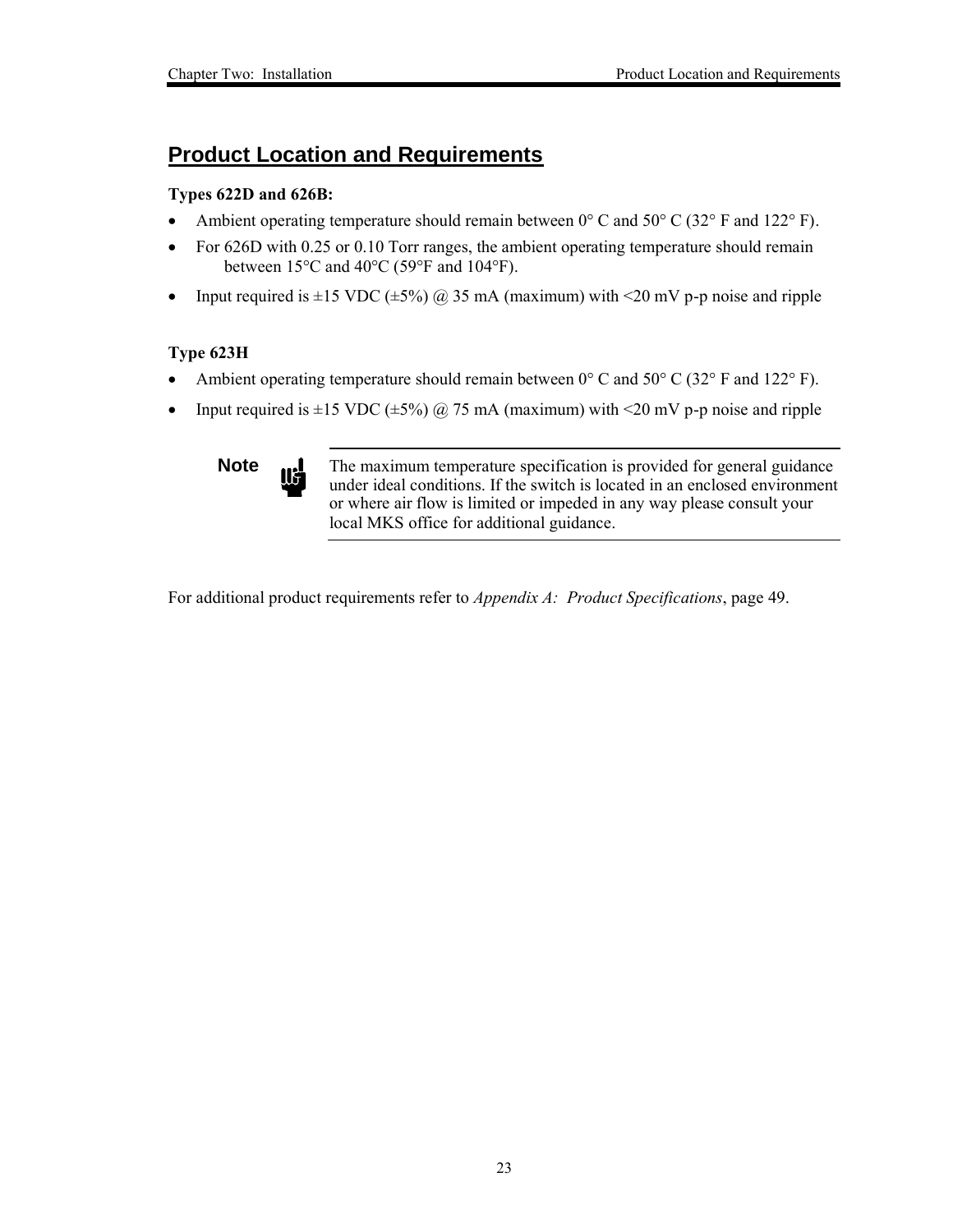### **Fittings**

The transducer port will easily carry the weight of the transducer. The following is a list of available fittings:

- $\frac{1}{2}$ " diameter (12.7 mm) tubulation
- NW16-KF
- Swagelok® 8-VCR® (female)
- Swagelok 8-VCO<sup>®</sup> (female)
- 1.33 inch (33.8 mm) O.D. CF



**Caution MKS** *does not warranty* **the 622B, 623H, or 626D transducers when single or double metal ferrule compression-type vacuum fittings (shown in Figure 3, page 24) are used because damage will occur to the transducer when improper tightening procedures are followed.** 



Figure 3: Metal Single and Double Ferrule Compression-type Vacuum Fittings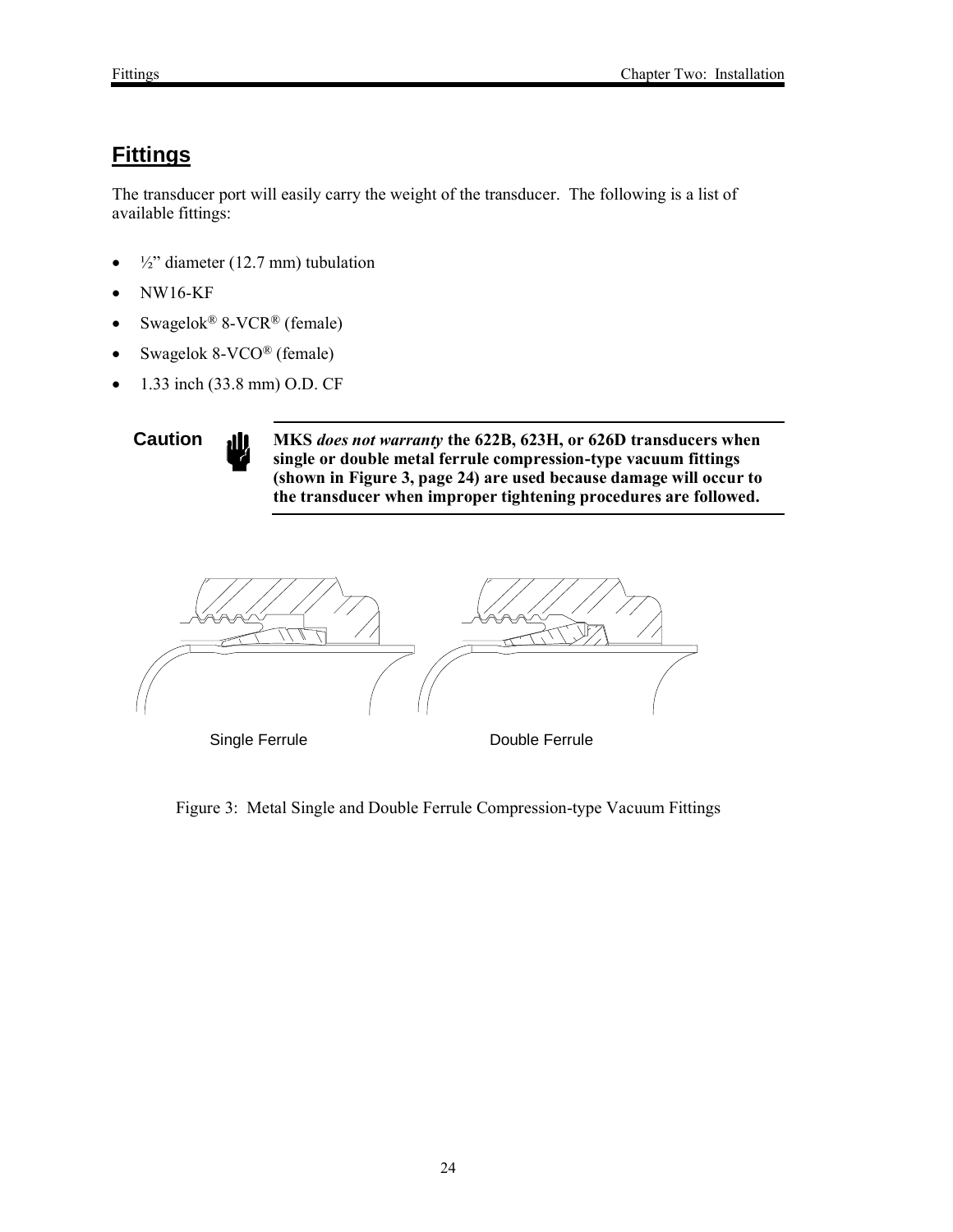### **Setup**

Mount the transducer with the inlet port pointing (vertically) downward. Although the unit can be mounted in any orientation, mounting it as suggested allows any foreign matter entering the pressure port to fall away from the diaphragm.

Isolate the unit from vibration as much as possible. When not subject to gas damping at low pressure, the diaphragm may become susceptible to resonance. The 0.1, 0.25, and 1 Torr F.S. units are most sensitive and you should isolate these units from any vibration that exists. Remember to isolate the vibration through the cable as well as through the port.

#### **Checking the Transducer Zero**

Check the transducer zero prior to the initial operation and then periodically as required. The zero can be set (or reset) by adjusting the zero potentiometer located on the top cover of the transducer or at the front panel of any MKS Power Supply/Readout which is being used. The unit must be *fully stabilized* before you change the zero adjustment. Stabilization is accomplished by allowing the unit to warm up for approximately 15 minutes.

Pump the unit, with the power on, down to a pressure less than the transducer's resolution (0.01%) of Full Scale).



**Note I** Once the unit is properly warmed up and stabilized, the zero adjustment must be made at a pressure less than the transducer's resolution (0.01% of F.S.). Low range transducers (< 1 Torr F.S.) should be pumped for at least one hour after exposure to air to remove any moisture and to allow the pressure to stabilize.

Zeroing a transducer above its stated minimum resolution creates a *zero offset* relative (or unique) to the system in which the transducer is located. All subsequent readings are then linear and accurate *relative to the offset value*.

Refer to Figure 4, page 26, for the location of the zero potentiometers.



**Note If** available pressures are not sufficiently low to set the transducer zero, you may use a vacuum leak detector with sufficient vacuum pumping (to achieve proper zeroing pressures). In this case, mount the transducer on the leak detector *in the same plane of orientation as it will be during actual use*.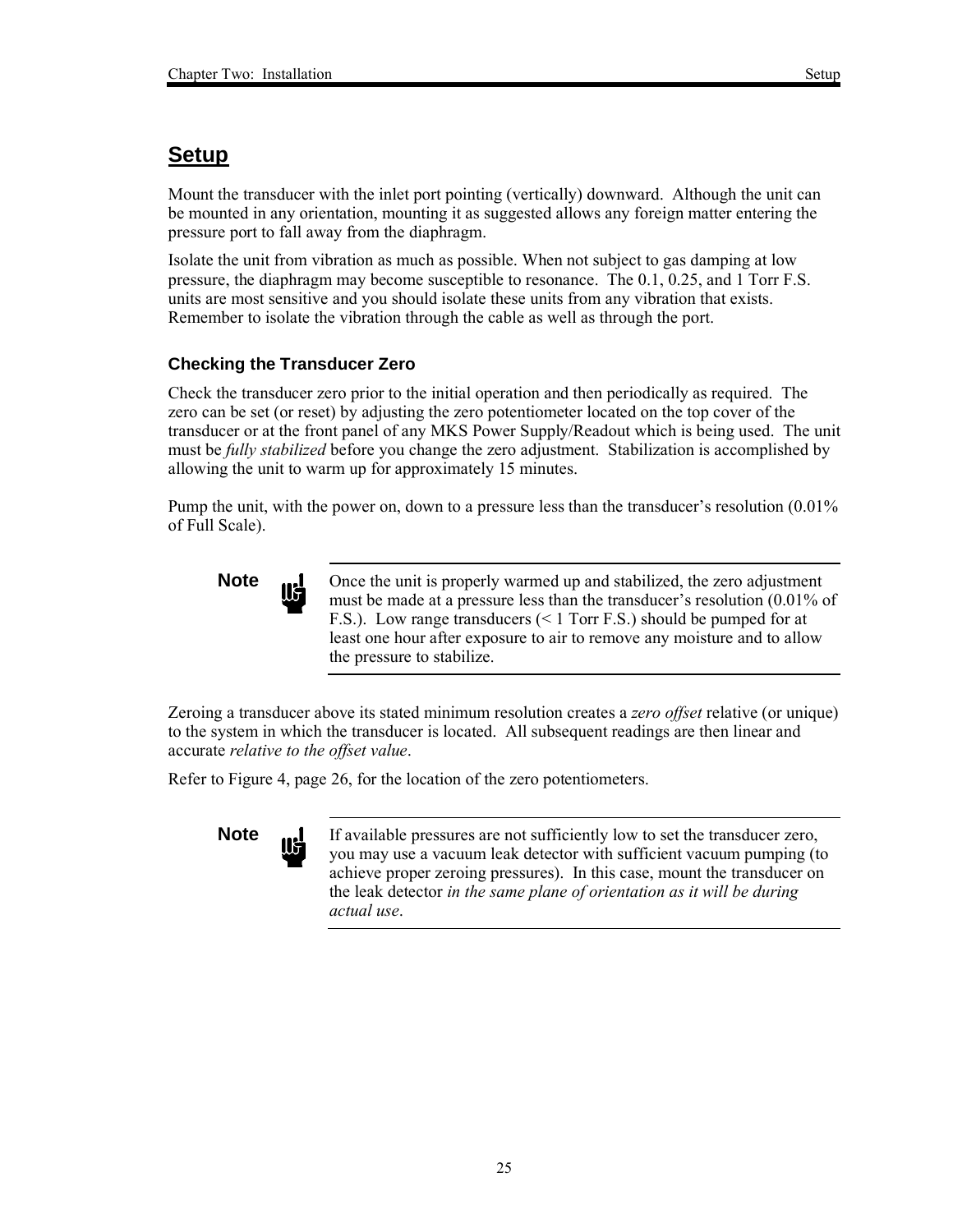

Figure 4: Location of the Zero Pot on Transducer Endcaps

To properly zero a transducer, follow this procedure:

- 1. Install the transducer a system with a power supply/readout.
- 2. Power the transducer and allow it to warm up. Warm up time is 15 minutes.
- 3. Pump the unit down to a pressure below its resolution (refer to Table 6 for recommended pressure levels).
- 4. Using a small screwdriver, adjust the ZERO pot until the readout displays zero (0000).

| <b>Highest Pressure Suggested for Proper Zero Adjustment</b> |                                                    |  |
|--------------------------------------------------------------|----------------------------------------------------|--|
| <b>Full Scale Range (Torr)</b>                               | <b>Highest Pressure for Zero Adjustment (Torr)</b> |  |
| $0.1*$                                                       | $< 5 \times 10^{-6}$                               |  |
| $0.25*$                                                      | $< 5 \times 10^{-6}$                               |  |
| 1                                                            | $< 5 \times 10^{-5}$                               |  |
| 2                                                            | $< 1 \times 10^{-4}$                               |  |
| 10                                                           | $< 5 \times 10^{-4}$                               |  |
| 100                                                          | $< 5 \times 10^{-3}$                               |  |
| 1000                                                         | $< 5 \times 10^{-2}$                               |  |
| Only available with Type 626D transducer                     |                                                    |  |

Table 6: Highest Pressure Suggested for Proper Zero Adjustment

#### **Coarse Zero Adjustment**

Some ranges of the 600 Series transducers provide additional zero range capability through the coarse zero adjustment feature. Please contact MKS applications for specific ranges and help on making this adjustment. The zero potentiometer provides ample control under normal conditions.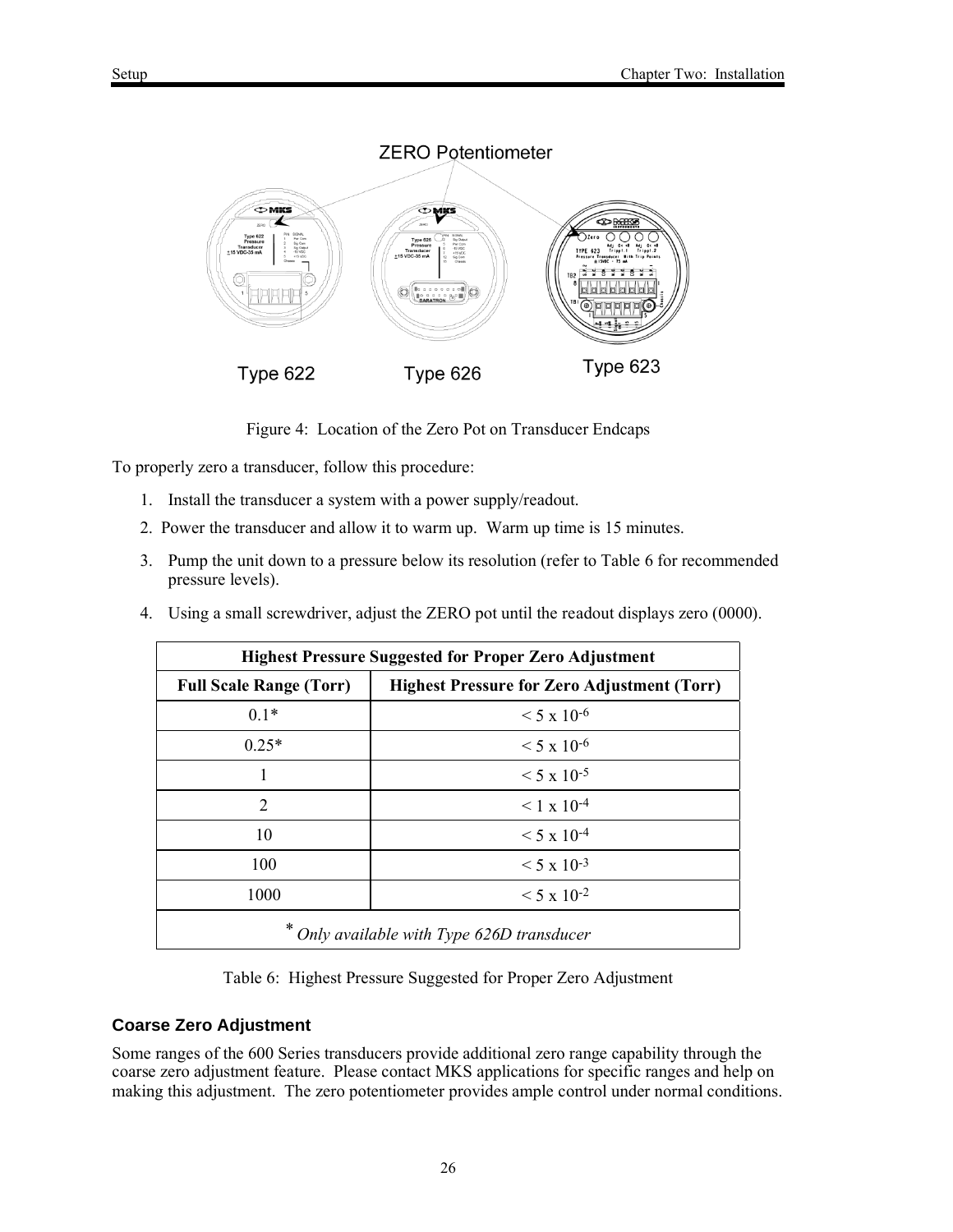**Note** Use the coarse zero adjustment only if the zero potentiometer fails to provide sufficient adjustment.

The COARSE ZERO control is accessible through the side of the instrument, as shown in Figure 5.



Figure 5: Location of the COARSE ZERO Adjustment Control

Follow the steps below to adjust the coarse zero:

- 1. Install the transducer in a system with a power supply/readout.
- 2. Turn the transducer on.
- 3. Be sure the transducer has been operating for at least 15 minutes and is pumped down below its resolution (refer to Table 6, page 26, for recommended pressure levels).
- 4. Center the ZERO pot located at the top of the transducer (adjust the screw to leave an equal amount of adjustment both clockwise and counterclockwise).
- 5. Remove the top plastic outer ring by rotating 45° CCW for 626D 0.10 Torr only.
- 6. Turn the COARSE ZERO's multi-position switch (located on the side of the unit) to a position that produces the output signal closest to zero Volts.
- 7. Re-install the plastic ring.
- 8. Adjust the ZERO pot (located on the top of the unit) to bring the output to exactly zero Volts.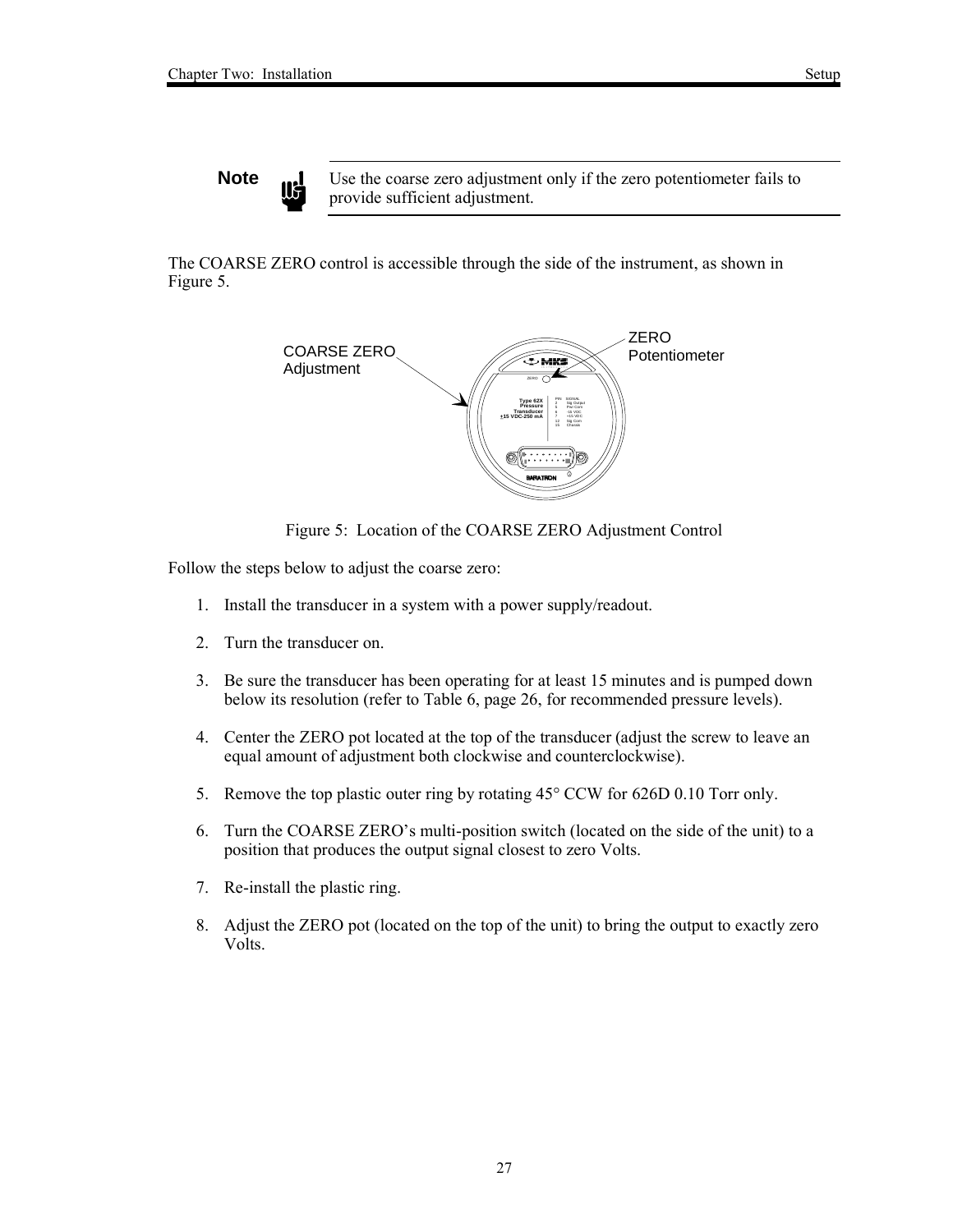### **Dimensions**



**Note** All dimensions are listed in inches with millimeters referenced in parentheses. parentheses.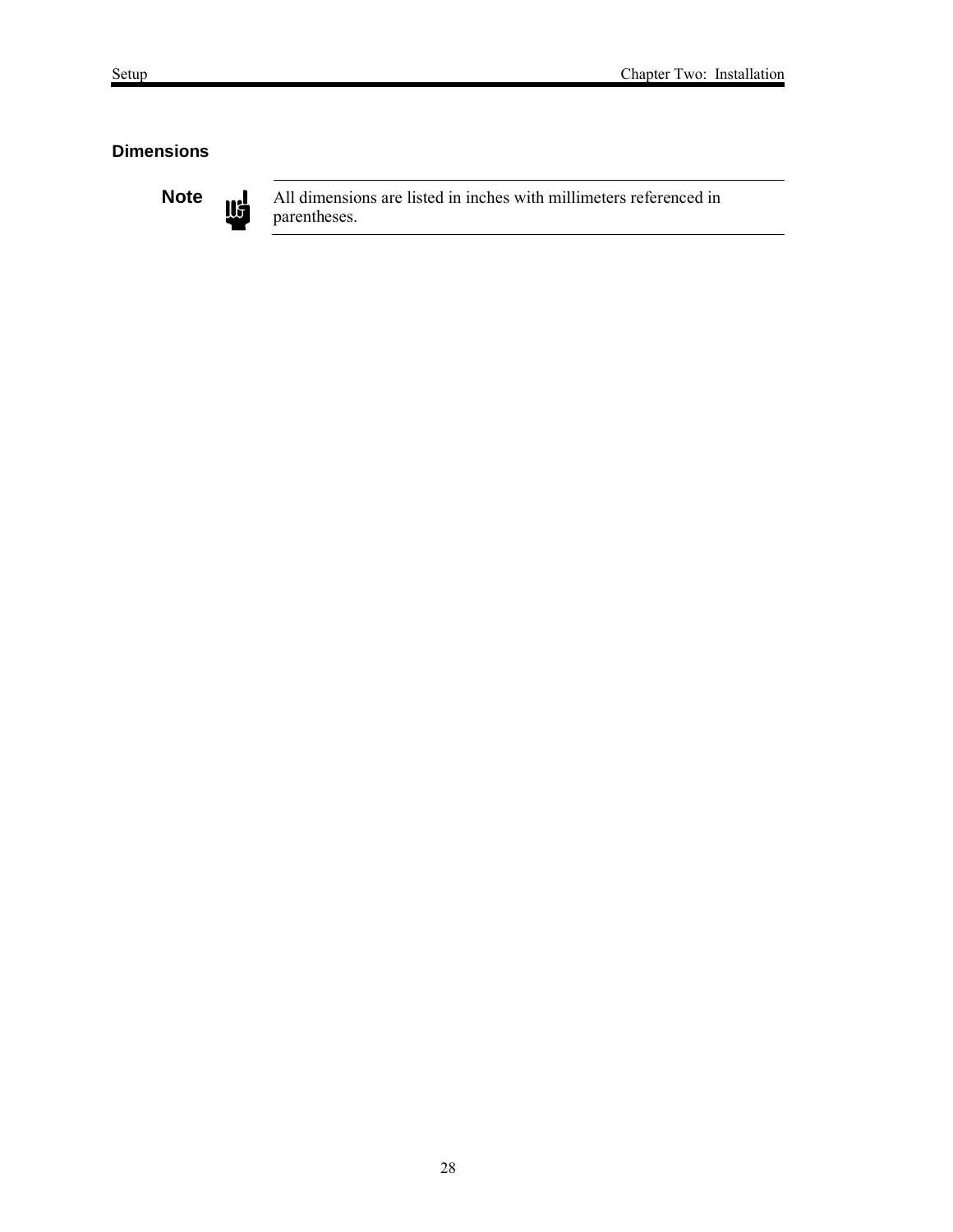

Figure 6: Dimensions of the Types 622B, 623H, and 626D Transducers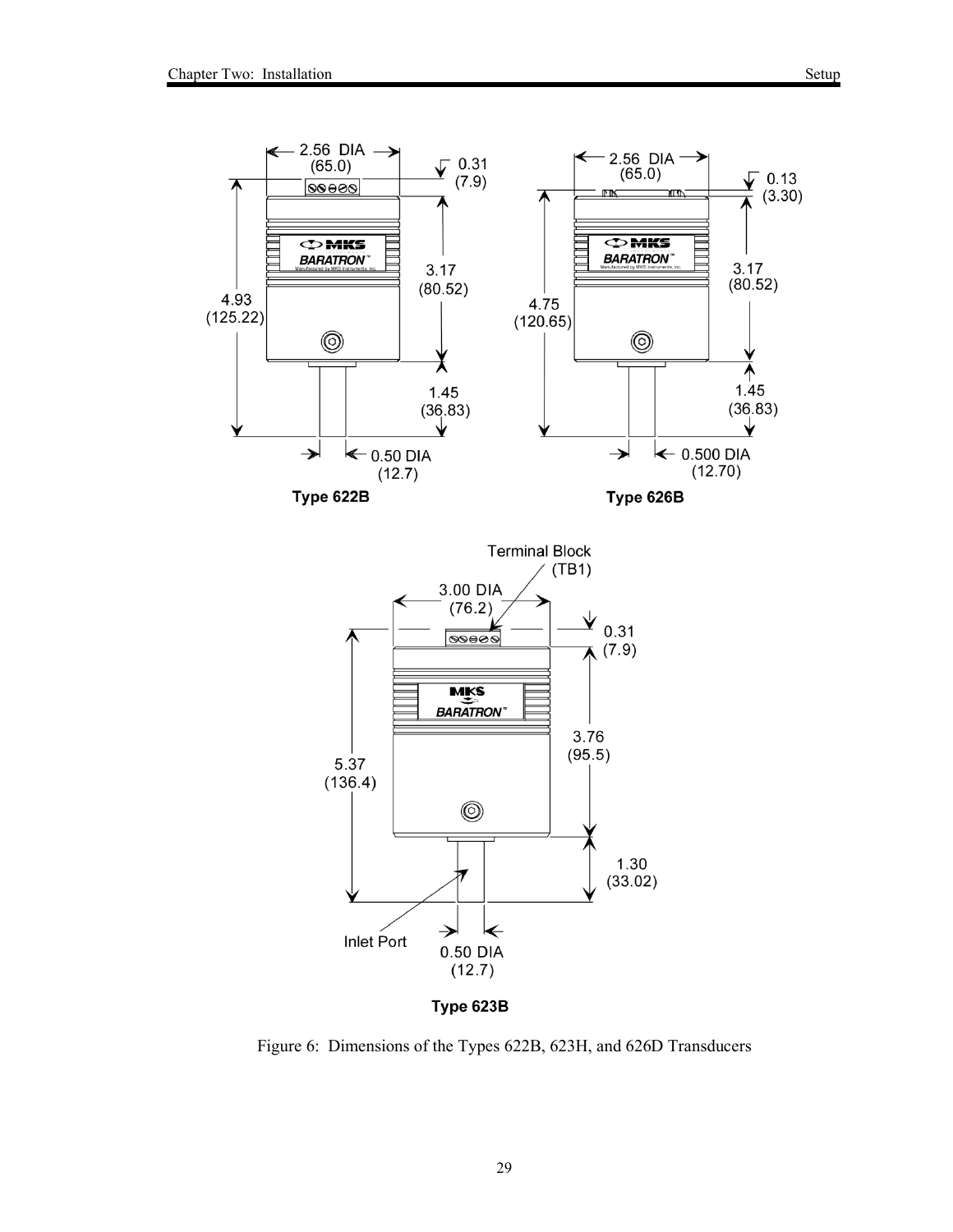### **Electrical Information**

The Types 622B, 623H, and 626D transducers require an external power source capable of supplying the voltages stated in Table 7. Noise and ripple should be less than 20 mV p-p. You may use any readout device which has input capabilities of less than 0 to greater than 10 VDC, and impedance greater than 10K ohms.



**Note I** The ground of any external power supply and readout should be the same as the transducer ground (chassis ground) to minimize any possible ground loops which can affect the performance and stability of the system.

| <b>Input Required</b>                 | Types $622D \&$<br>626B                                    | Type 623H                                        |
|---------------------------------------|------------------------------------------------------------|--------------------------------------------------|
| At Startup                            | $\pm 15$ VDC ( $\pm 5\%$ ) ( <i>a</i> )<br>$35 \text{ mA}$ | $\pm 15$ VDC ( $\pm 5\%$ ) @<br>75 mA            |
| After 1 hour of<br>operation at 25° C | $\pm 15$ VDC ( $\pm 5\%$ ) @<br>$35 \text{ mA}$            | $\pm 15$ VDC ( $\pm 5\%$ ) ( <i>a</i> )<br>75 mA |







**Connectors**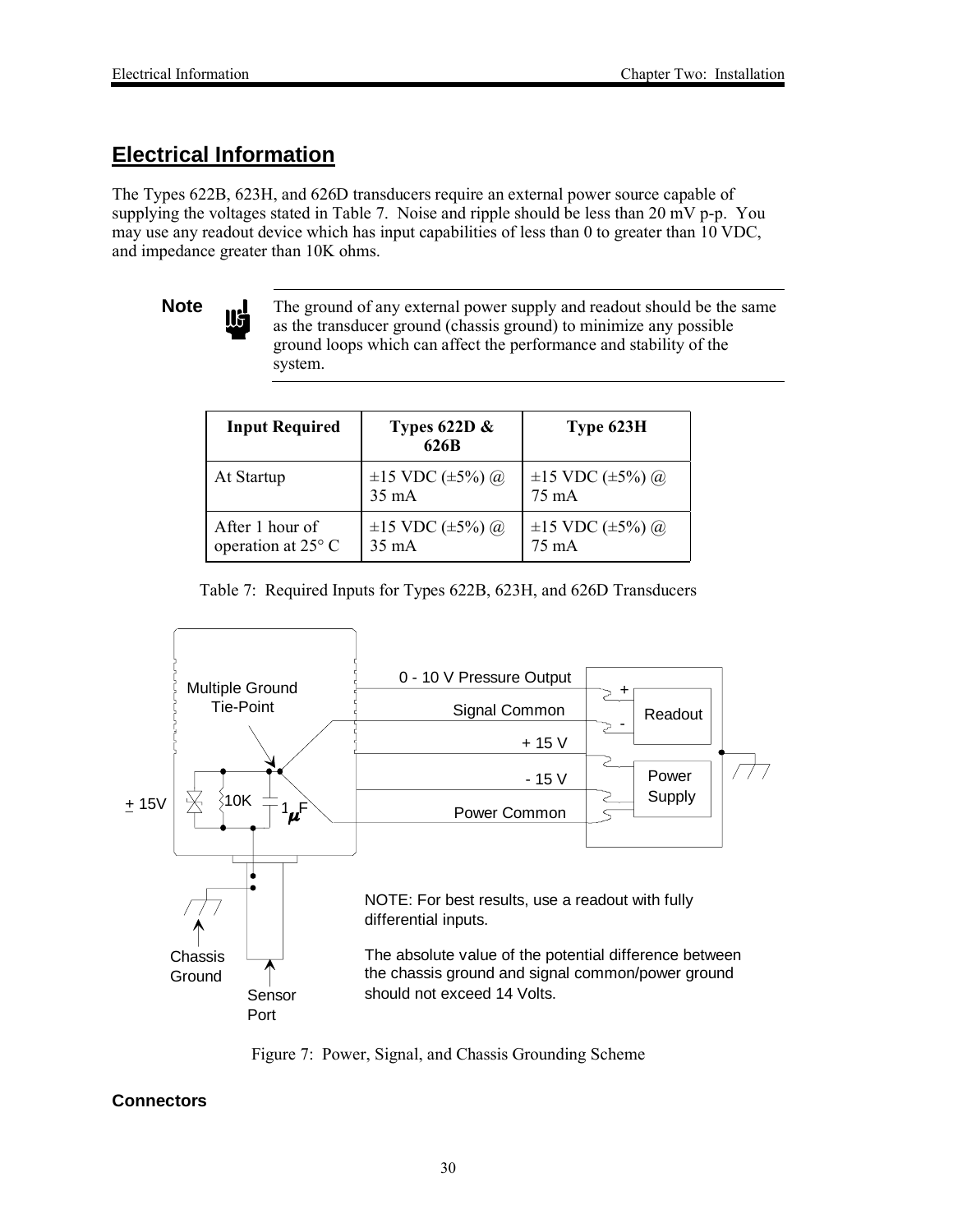The 622D unit has a 5-pin terminal block connector, whose post assignments are listed in Table 8. The 626D uses a 15-pin Type "D" connector; its pinouts are shown in Table 9. The 623H transducer uses two (2) terminal blocks: a 5-post block known as TB1, and an 8-post block designated as TB2. The post assignments for both of these blocks are shown in Tables 10 and 11.

| Post Assignments of Type 622D Transducer                                |                   |  |
|-------------------------------------------------------------------------|-------------------|--|
| <b>Post Number</b>                                                      | <b>Assignment</b> |  |
|                                                                         | Power Common      |  |
| $\mathcal{D}_{\mathcal{L}}$                                             | Signal Common     |  |
|                                                                         | Signal Output     |  |
|                                                                         | - 15 VDC          |  |
|                                                                         | $+15$ VDC         |  |
| Chassis Ground is made by using the screw labeled CHASSIS on the endcap |                   |  |

Table 8: Post Assignments of Type 622D Transducer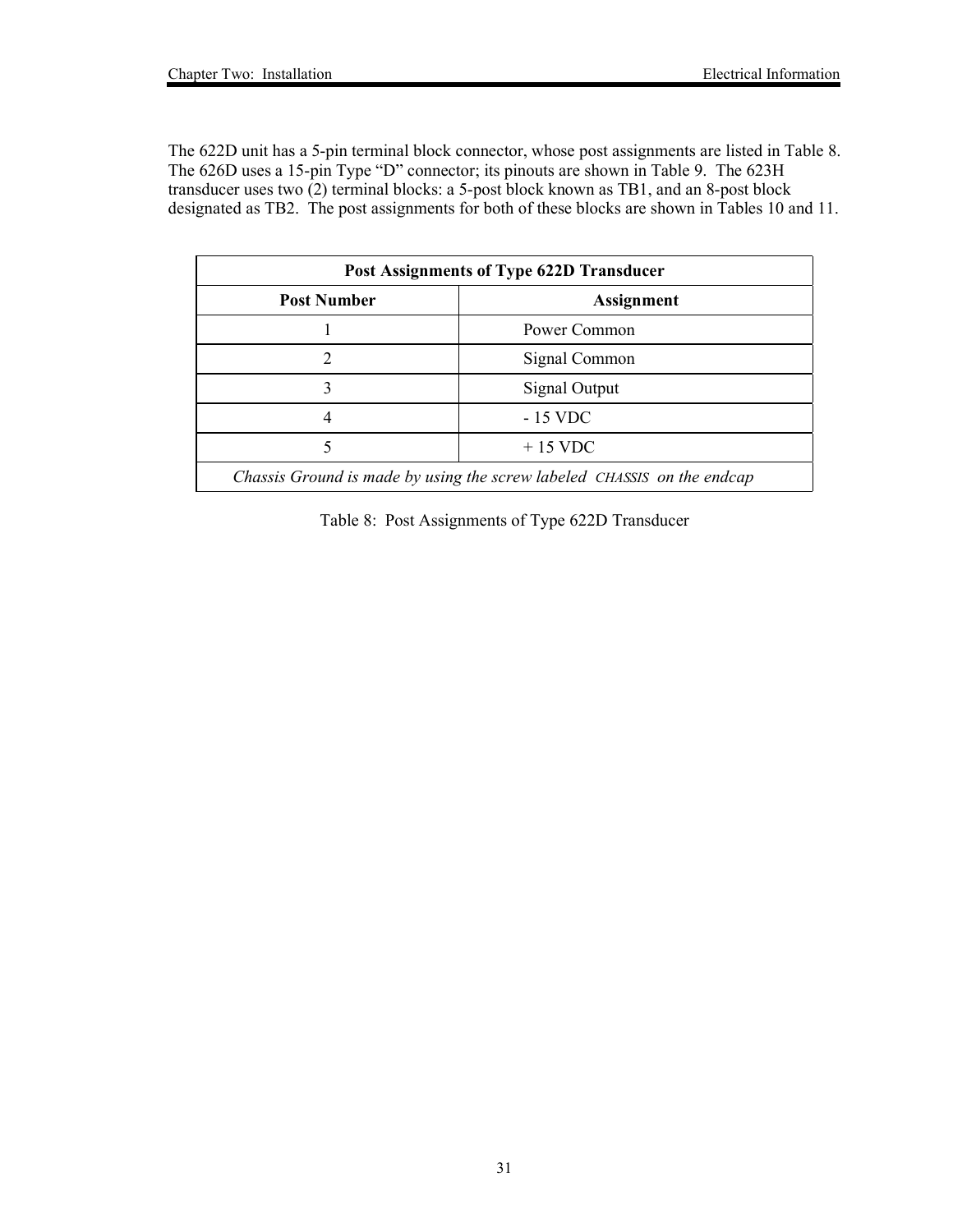| <b>Pinout of Type 626D Transducer</b> |                      |
|---------------------------------------|----------------------|
| <b>Pin Number</b>                     | Assignment           |
|                                       | No connection        |
| $\overline{2}$                        | <b>Signal Output</b> |
| 3                                     | No connection        |
| 4                                     | No connection        |
| 5                                     | Power Common         |
| 6                                     | $-15$ VDC            |
| 7                                     | $+15$ VDC            |
| 8                                     | No connection        |
| 9                                     | No connection        |
| 10                                    | No connection        |
| 11                                    | No connection        |
| 12                                    | Signal Common        |
| 13                                    | No connection        |
| 14                                    | No connection        |
| 15                                    | Chassis Ground       |

Table 9: Pinout of Type 626D Transducer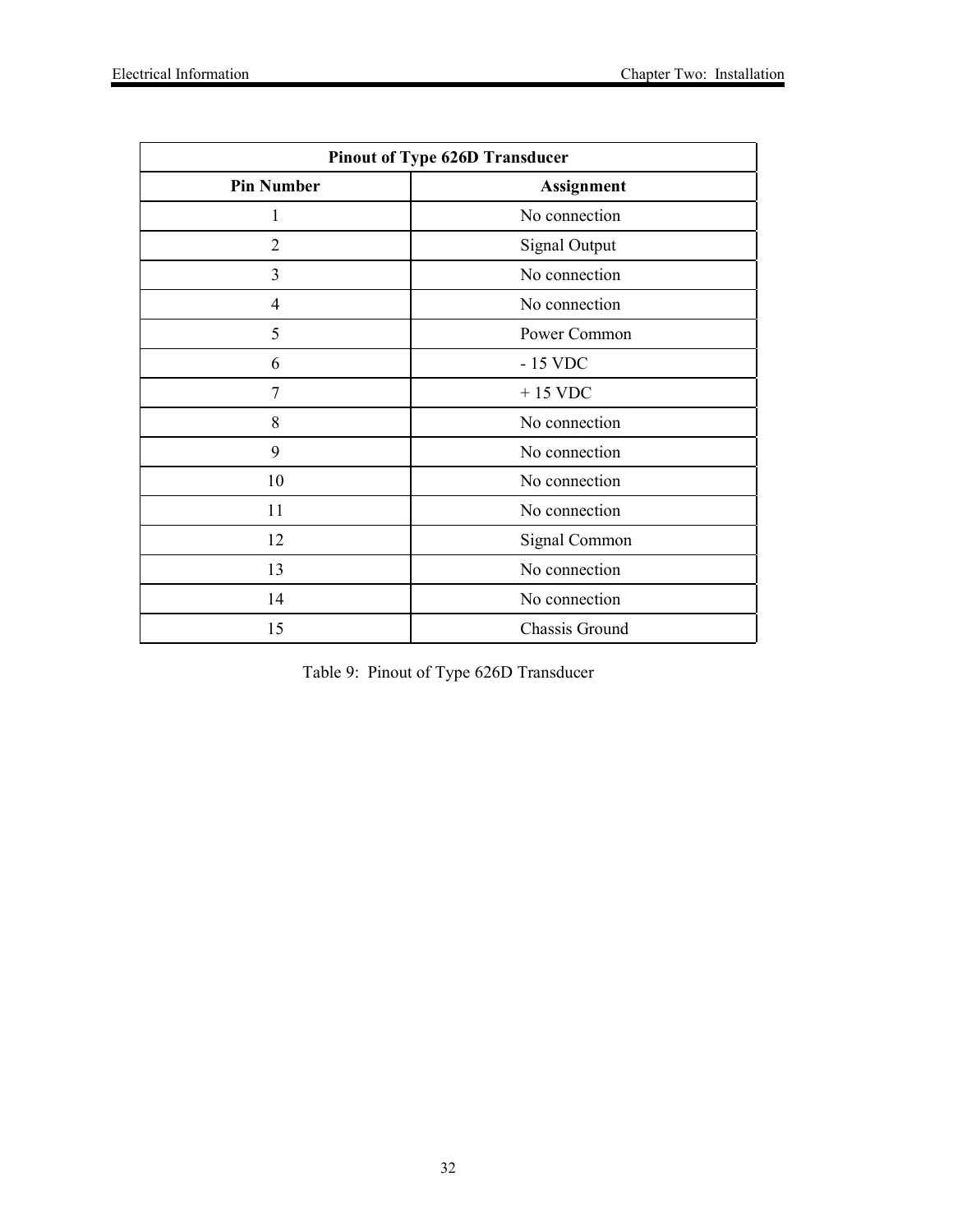| Terminal Block 1 (TB1) Pinout (Type 623H only)            |               |  |
|-----------------------------------------------------------|---------------|--|
| <b>Pin Number</b>                                         | Signal        |  |
|                                                           | Power Common  |  |
| 2                                                         | Signal Common |  |
| 3                                                         | Signal Output |  |
|                                                           | - 15 VDC      |  |
| $+15$ VDC<br>5                                            |               |  |
| Chassis Ground is made by using the screw labeled CHASSIS |               |  |

Table 10: Post Assignments of Type 623H Transducer, TB1

| Terminal Block 2 (TB2) Pinout (Type 623H only)  |                                     |
|-------------------------------------------------|-------------------------------------|
| <b>Pin Number</b>                               | Signal                              |
| 1                                               | Trip Point A Level (0 to 10 Volts)* |
| 2                                               | Trip Point A Relay, Normally Closed |
| 3                                               | Trip Point A Relay, Common          |
| 4                                               | Trip Point A Relay, Normally Open   |
| 5                                               | Trip Point B Relay, Normally Open   |
| 6                                               | Trip Point B Relay, Common          |
| 7                                               | Trip Point B Relay, Normally Closed |
| 8                                               | Trip Point B Level (0 to 10 Volts)* |
| * Use pin 2 of TB1 for trip point signal common |                                     |

Table 11: Post Assignments of Type 623H Transducer, TB2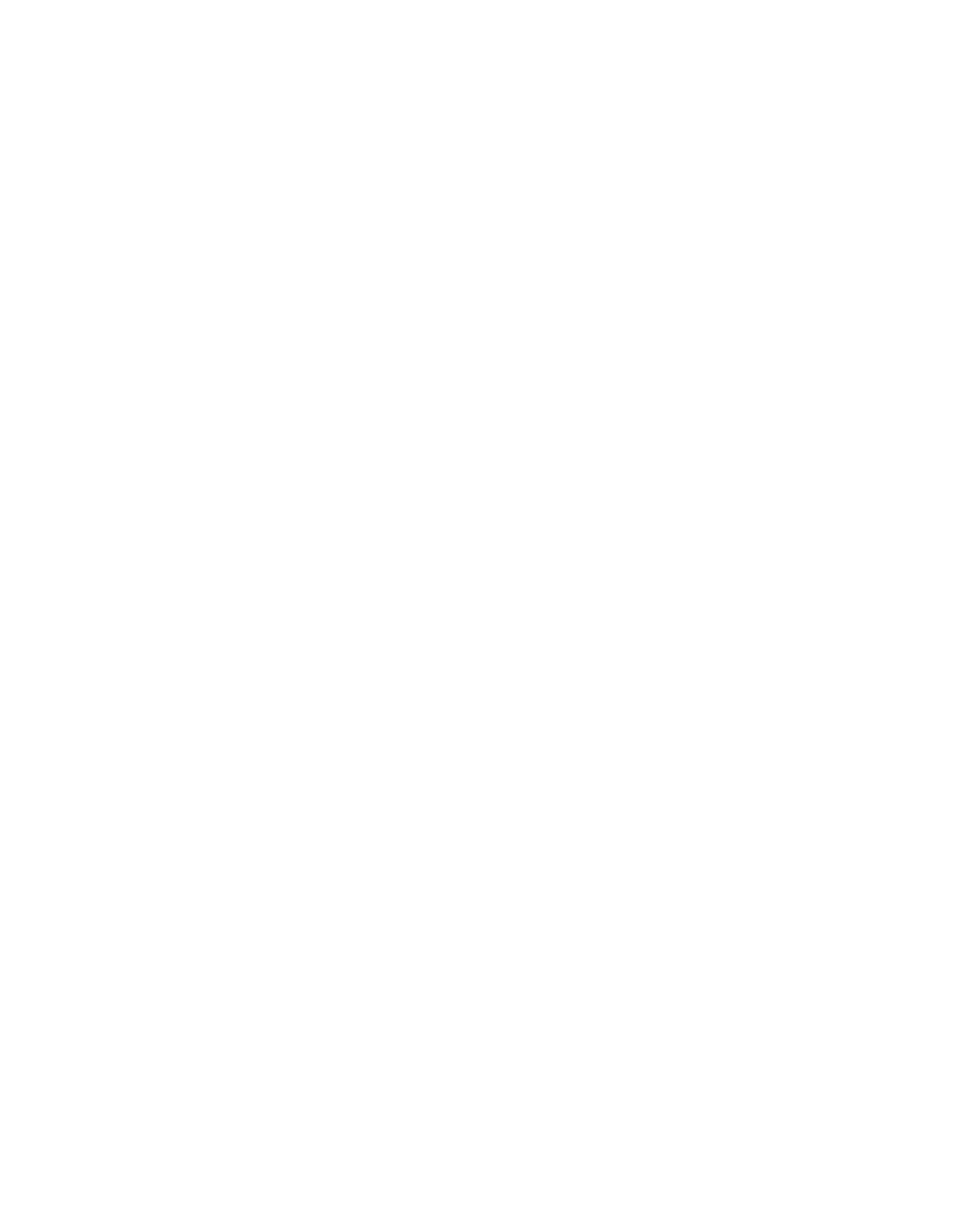### **Chapter Three: Overview**

### **General**

A complete pressure transducer system requires three components to convert pressure to a linear DC voltage output: a sensor, signal conditioner, and power supply. An analog or digital meter is required to display the DC output in pressure units.

MKS Types 622B, 623H, and 626D transducers contain two of the above components: the sensor and signal conditioner. An MKS or MKS-compatible power supply is required to complete the pressure to DC voltage output conversion, and an MKS or MKS-compatible display unit is required for direct pressure readout.

### **Sensor**

The variable capacitance sensor consists of a pressure inlet tube (port) connected to a small chamber in the transducer body. One wall of this chamber is an elastic metal diaphragm. The front side of the diaphragm is exposed to the gas whose pressure is to be measured. The back, or *reference,* side of the diaphragm faces a rigidly mounted ceramic disc containing two electrodes. The reference side is permanently evacuated  $(10^{-7}$  Torr) and its vacuum is maintained with a chemical getter system.

The diaphragm deflects with changing absolute pressure (force per unit area) independently of the gas type or composition of the measured gas. This deflection causes an imbalance of the sensor electrode capacitances since the distance to the diaphragm is now different for each electrode. The imbalance of capacitances is converted to a DC voltage in the bridge. This bridge is excited by a precision constant frequency oscillator. The resultant signal is then linearized, zeroed, and amplified via the signal conditioner electronics, to produce a precise 0 to 10 VDC signal scaled to the range of the transducer.

### **Signal Conditioner/Electronics**

The signal conditioner contains state-of-the-art, low impedance balanced bridge circuitry, selfcompensated for thermal stability with ambient temperature changes. Output is a DC voltage which is linear with pressure. The transducer is then calibrated against a pressure standard to provide a 0 to 10 Volt DC output over the range of the transducer.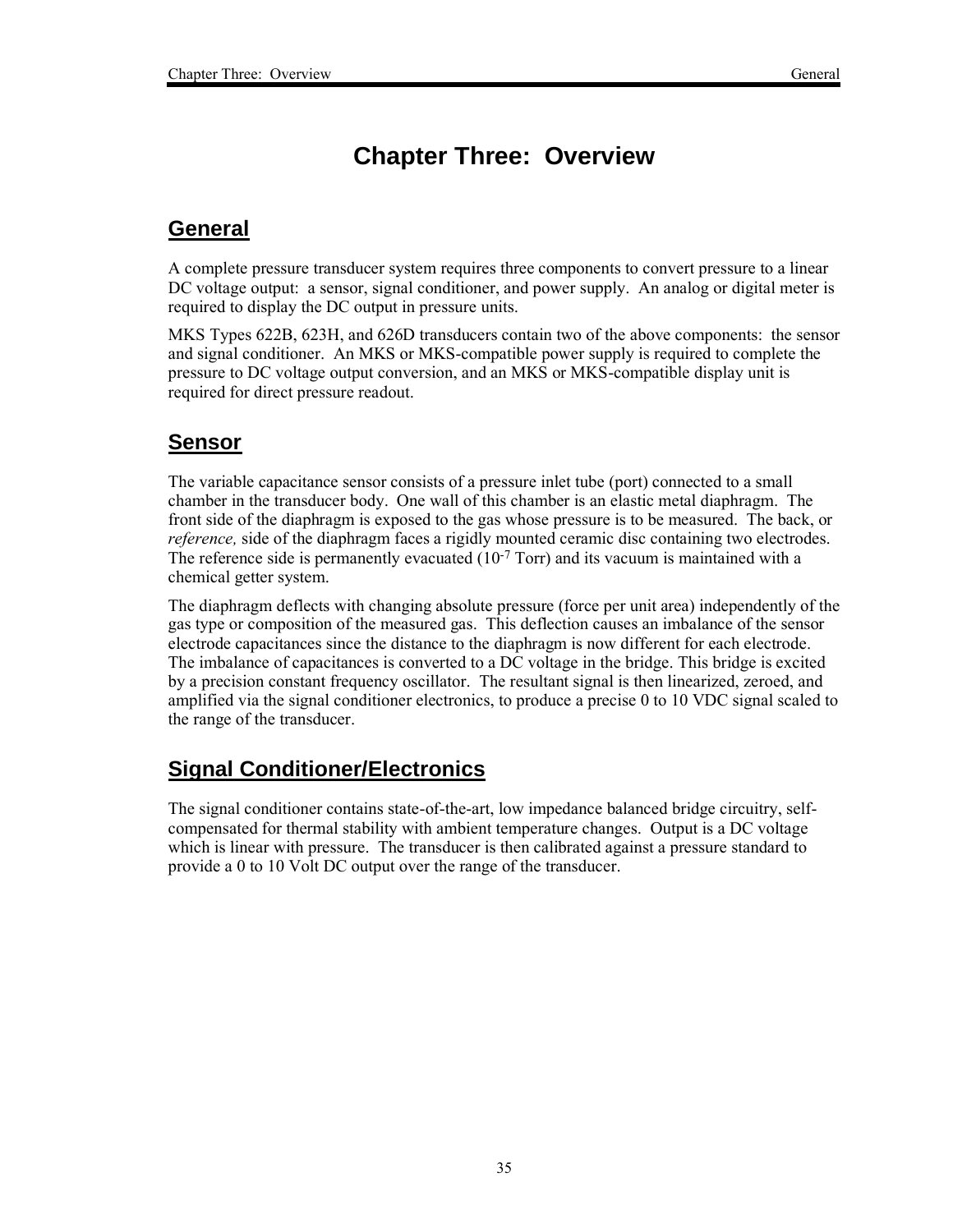## **Chapter Four: Operation**

### **General**

After installation and during periodic maintenance, check the transducer zero to verify proper output. If the output is incorrect, set the output by adjusting the zero potentiometer (refer to *Checking the Transducer Zero,* page 25, for zeroing instructions).

The transducer should be powered and allowed to warm up before use. Warm up time is15 minutes.

#### **Lowest Suggested Pressure Available for Reading**

The pressures listed in the middle column of Table **Error! Bookmark not defined.**2, page 36, reflect reliable and practical pressures for different range transducers. Lower readings may be obtained in environments which have stable temperature and air flow.

As noted in Table **Error! Bookmark not defined.**2, page 36, unheated transducers can obtain these measurements down to 1 x 10-4 Torr.

#### **Lowest Suggested Pressure to Use for Control**

The pressures listed in the last column of Table **Error! Bookmark not defined.**2, page 36, are for reference, and represent the pressure reading of the transducer at 50 mV signal output. A DC signal of at least  $50 \text{ mV}$  is the recommended minimum signal level to use when integrating any transducer into complex processing systems.

| <b>Suggested Pressures for Reading and Control</b> |                                                        |                                                        |
|----------------------------------------------------|--------------------------------------------------------|--------------------------------------------------------|
| <b>Full Scale Range (Torr)</b>                     | <b>Lowest Suggested Pressure</b><br>for Reading (Torr) | <b>Lowest Suggested Pressure</b><br>for Control (Torr) |
| $0.1$ (Type 626D only)                             | $5 \times 10^{-5}$                                     | $5 \times 10^{-4}$                                     |
| $0.25$ (Type 626D only)                            | $1 \times 10^{-4}$                                     | $1 \times 10^{-3}$                                     |
| 1 (Types 622D and 626B)                            | $5 \times 10^{-4}$                                     | $5 \times 10^{-3}$                                     |
| 2 (Types 622D and 626B)                            | $1 \times 10^{-3}$                                     | $1 \times 10^{-2}$                                     |
| 10                                                 | $5 \times 10^{-3}$                                     | $5 \times 10^{-2}$                                     |
| 20                                                 | $1 \times 10^{-3}$                                     | $1 \times 10^{-1}$                                     |
| 100                                                | $5 \times 10^{-2}$                                     | $5 \times 10^{-1}$                                     |
| 500                                                | $2.5 \times 10^{-1}$                                   | 2.5                                                    |
| 1000                                               | $5 \times 10^{-1}$                                     | 5                                                      |
|                                                    |                                                        |                                                        |

Table 12: Suggested Pressures for Reading and Control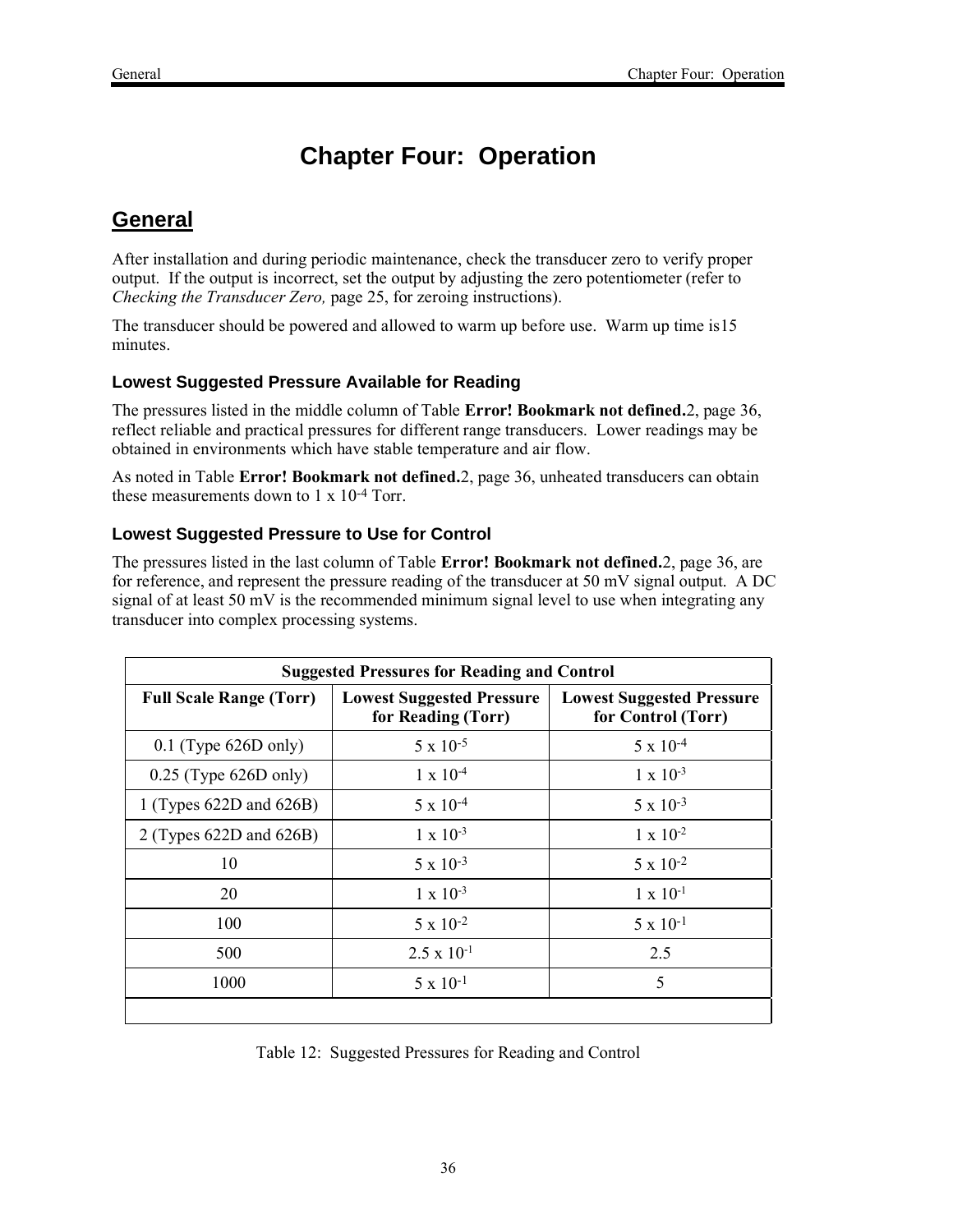### **Type 623H End Cap**

Figure 8 shows the endcap of a Type 623H instrument.



Figure 8: Type 623H Endcap

The endcap provides easy access for zero adjustment, electrical connections to terminal blocks TB1 and TB2, and trip point adjustment screws. The LEDs illuminate to indicate when the transducer is powered, and to indicate the status of the pressure relative to each of the trip points. A green LED indicates the pressure is *below* the alarm trip point, and a red LED indicates the pressure is *above* the alarm trip point.

### **Hysteresis of Type 623H Trip Relays**

Hysteresis is built into the operation of the two trip points to help compensate for the noise inherent in all systems. Without hysteresis, the noise may cause the relays to repeatedly switch states, a condition known as "relay chatter." Each trip point has a separate hysteresis setting.

Setting the hysteresis too high creates a *deadband* around the trip point. The deadband prevents the trip point relay from responding to changes in the pressure signal around the trip point. Ideally, the hysteresis should be close to, but not less than, the peak-to-peak noise to provide maximum immunity from relay chatter while providing the best possible accuracy. It may take some trial and error efforts to determine the best hysteresis setting for your system.

Figure 9, page 38, shows a system in which the relay is energized when the pressure falls *below* the trip point setting.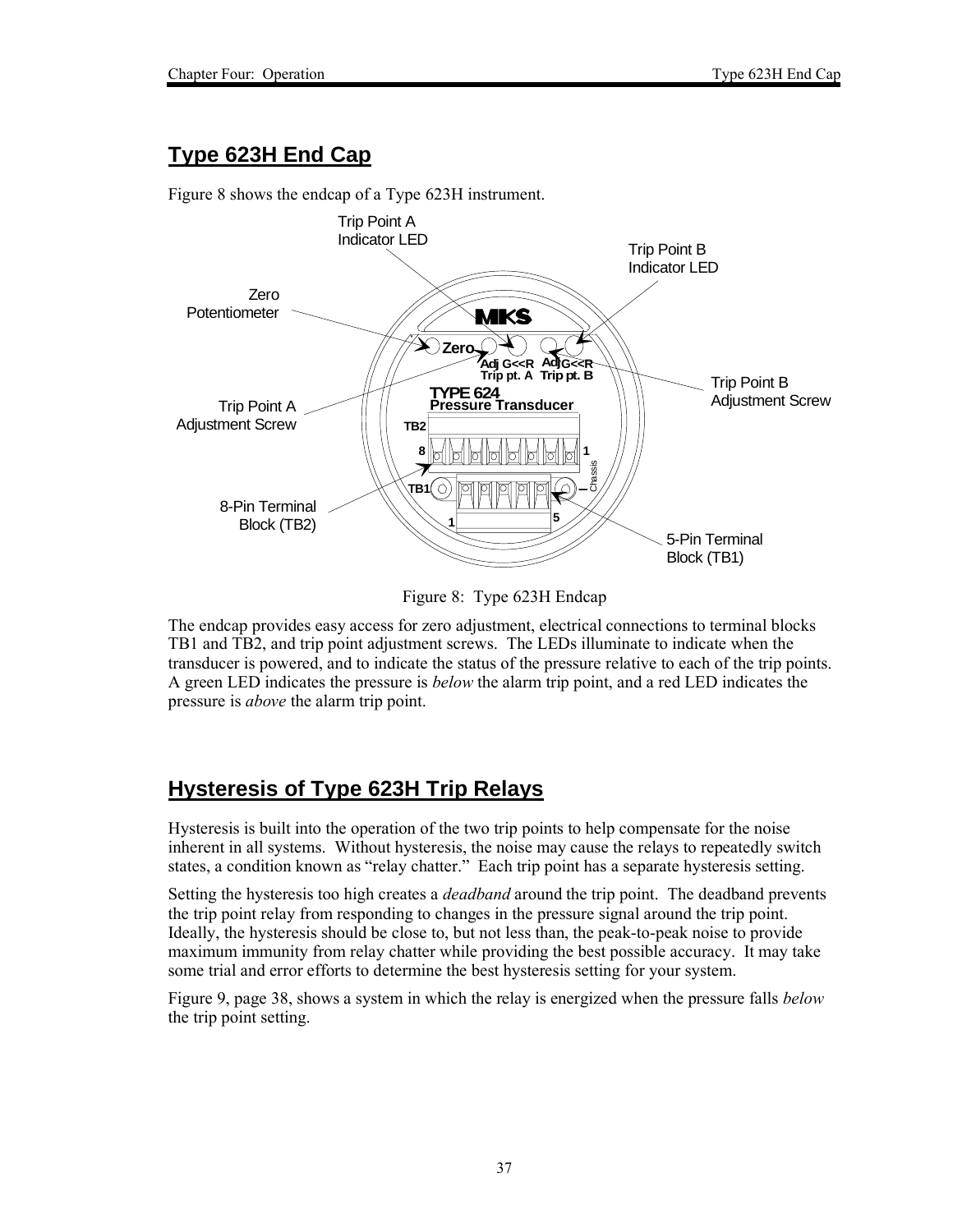| <b>Relay State</b><br>Energized<br>De-energized | Noise<br><del>&gt;</del><br>F.S.<br>0<br>Pressure                         | The noise in a system can cause the<br>pressure signal to vary back and forth<br>across an alarm trip point, causing the<br>relay to repeatedly change state. This<br>condition is known as relay chatter.                                                       |
|-------------------------------------------------|---------------------------------------------------------------------------|------------------------------------------------------------------------------------------------------------------------------------------------------------------------------------------------------------------------------------------------------------------|
| <b>Relay State</b><br>Energized<br>De-energized | Noise<br>Dead band<br>→<br>F.S.<br>0<br>Pressure                          | By incorporating hysteresis in the control<br>loop, relay chatter can be eliminated. If<br>the hysteresis is too great, however, a<br>deadband develops where changes in the<br>pressure signal around the trip point do not<br>trigger a change of relay state. |
| <b>Relay State</b><br>Energized<br>De-energized | Overlapping<br>peak-to-peak<br>noise<br>→<br>F.S.<br>0<br><b>Pressure</b> | To avoid the inaccuracy which results from<br>too much hysteresis, the hysteresis may be<br>reduced. Too little hysteresis, however,<br>may not be enough to overcome relay<br>chatter.                                                                          |
| <b>Relay State</b>                              |                                                                           |                                                                                                                                                                                                                                                                  |
| Energized<br>De-energized                       | Peak-to-peak<br><b>Hysteresis</b><br>noise level                          | Ideally, the hysteresis should be as close<br>to, but no less than, the peak-to-peak noise.<br>This setting will provide maximum<br>immunity from relay chatter while<br>providing the best possible accuracy.                                                   |
| 0                                               | F.S.<br>Pressure                                                          |                                                                                                                                                                                                                                                                  |

Figure 9: How Hysteresis Affects Accuracy and Relay Chatter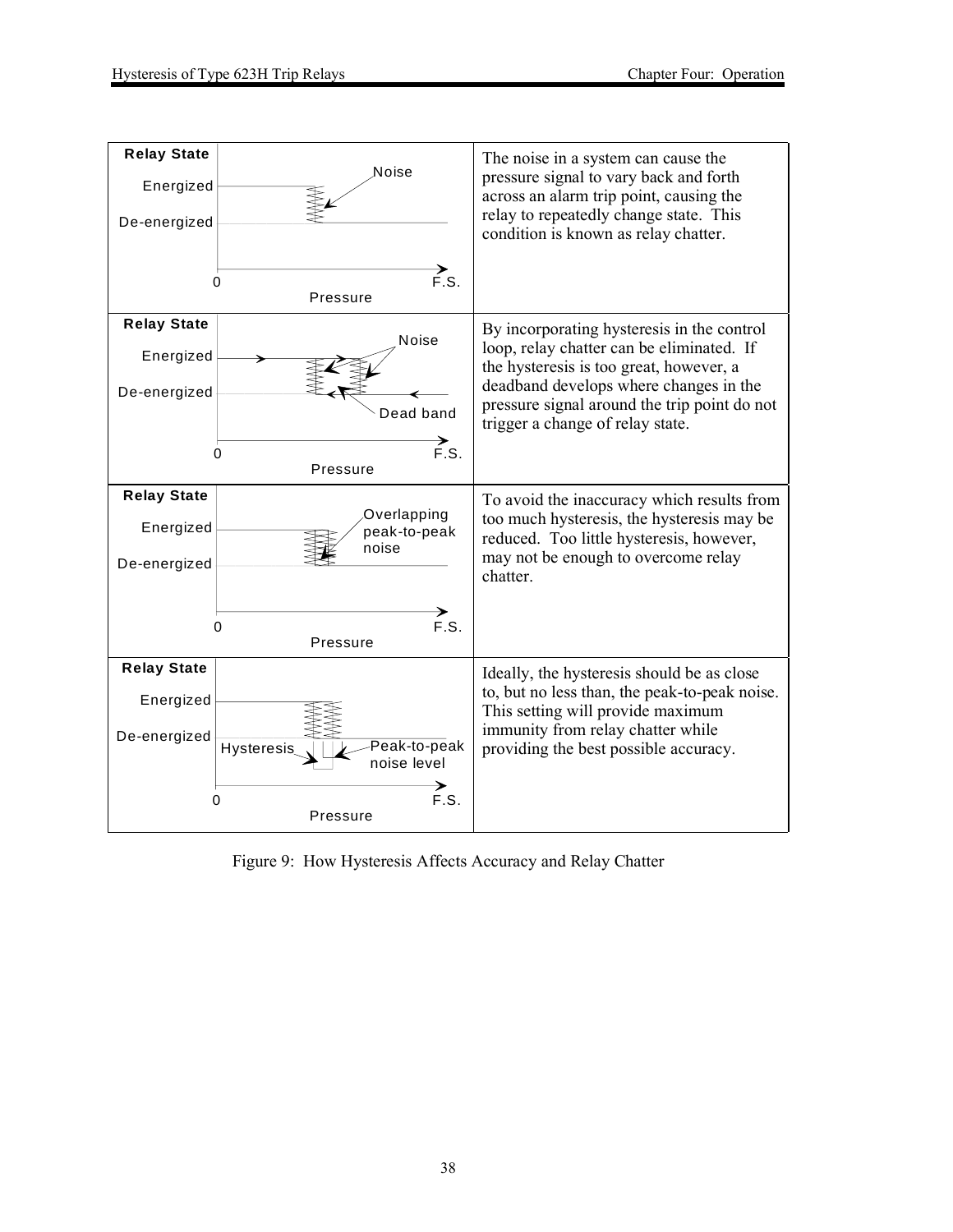### **How To Set the Trip Points on Type 623H**

There are two trip points, labeled as Trip Point A and Trip Point B, on the 623H transducer, each with its own trip point adjustment. The voltage for Trip Point A can be measured with a voltmeter across pins 1 (on TB2) and pin 2 (on TB1). The voltage for Trip Point B can be measured across pin 8 (on TB2) and pin 2 (on TB1).



Figure 10: How To Measure the Trip Point Voltage for Type 623H

To adjust a trip point, turn the appropriate trip point adjustment screw (refer to Figure 8, page 37) until the voltage displayed on the voltmeter equals the voltage of the pressure output signal at the desired trip point level.

For example, if at the desired trip point pressure the output signal is 8 Volts, turn the appropriate trip point adjustment screw until the voltmeter reads 8 Volts. If you want an output signal of 8 Volts at the trip point, turn the appropriate trip point adjustment screw until the voltmeter reads 8 Volts.

**Note D**ue to hysteresis, the actual relay trip point pressure may be slightly higher than the pressure for which the trip point was set. The difference between the *set* trip point pressure and the *actual* trip point pressure will vary depending upon the degree of hysteresis you have selected.

**Note**  $\mathbf{I}$  The electromechanical trip point relays in this product are fit for general purpose applications. If the manometer is intended for use in high cycle count applications including, but not limited to, Atomic Layer Deposition, please consult your local office for advice on more appropriate available MKS solutions.

Refer to *Hysteresis*, page 37, and *How To Adjust the Trip Point Hysteresis*, page 44, for more information.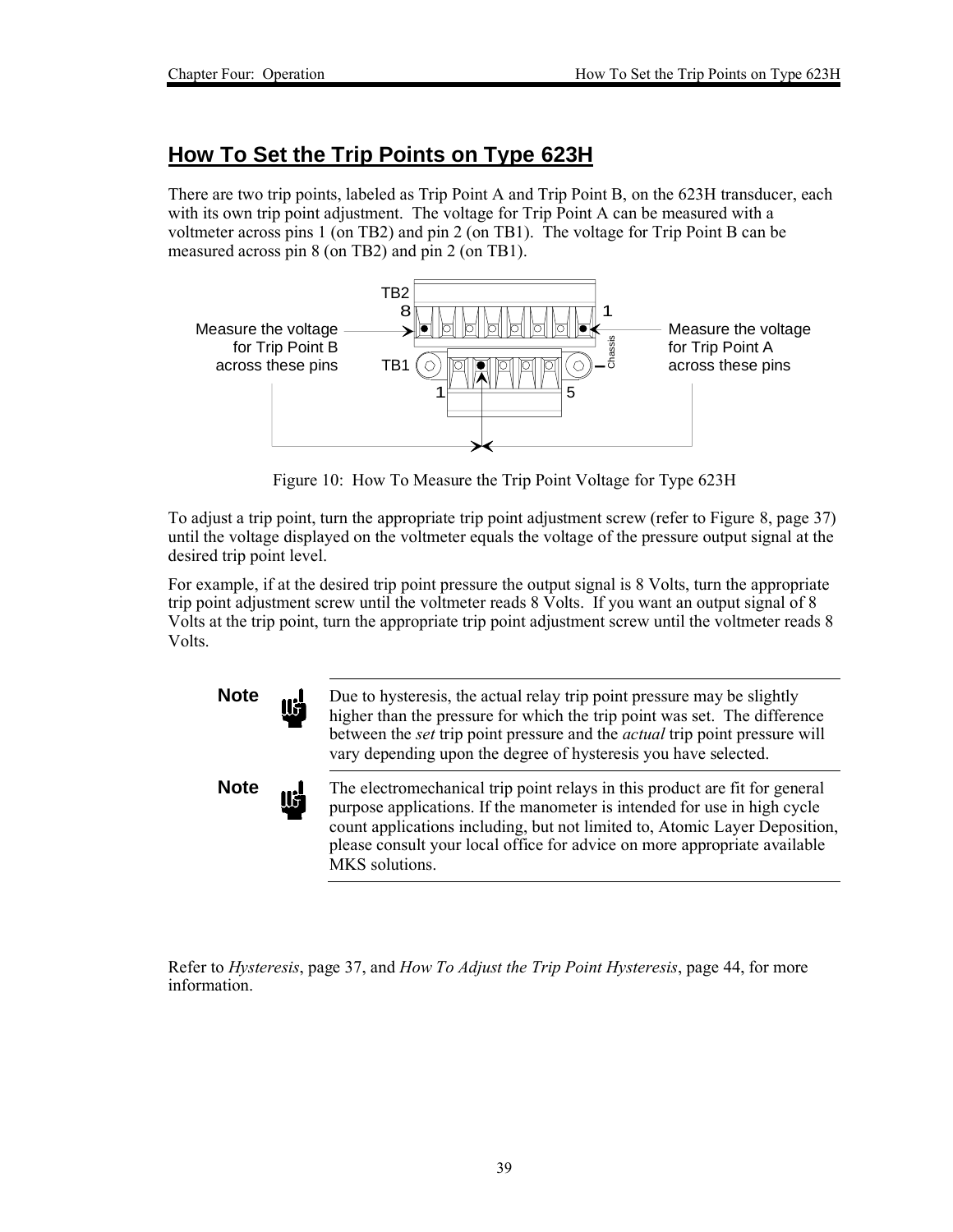### **How To Adjust the Trip Point Direction**

The trip point direction defines the direction of pressure change that will energize the trip point. The trip point direction for the Type 623H transducer is initially set "low"; the trip points are energized as the pressure falls *below* the specified trip point level. The trip point direction can be changed to "high"; so that the trip points energize as the pressure rises *above* their respective trip points.

To change the trip point direction:

- 1. Turn off power to the transducer and disconnect the cables from TB1 and TB2.
- 2. Push down on the colored ring on the endcap, turn it about  $\frac{1}{4}$  turn counterclockwise, and lift it off the endcap.
- 3. Remove the two screws on each side of TB1.
- 4. Lift off the graphics panel.

The Relay Board with jumpers J12, J13, J15, and J16 is now accessible. The Relay Board will be one of the two types shown in Figure 11, page 41, and Figure 12, page 42. You can easily identify whether your unit contains the Relay Board or alternate Relay Board by the location of the jumpers as shown in the figures.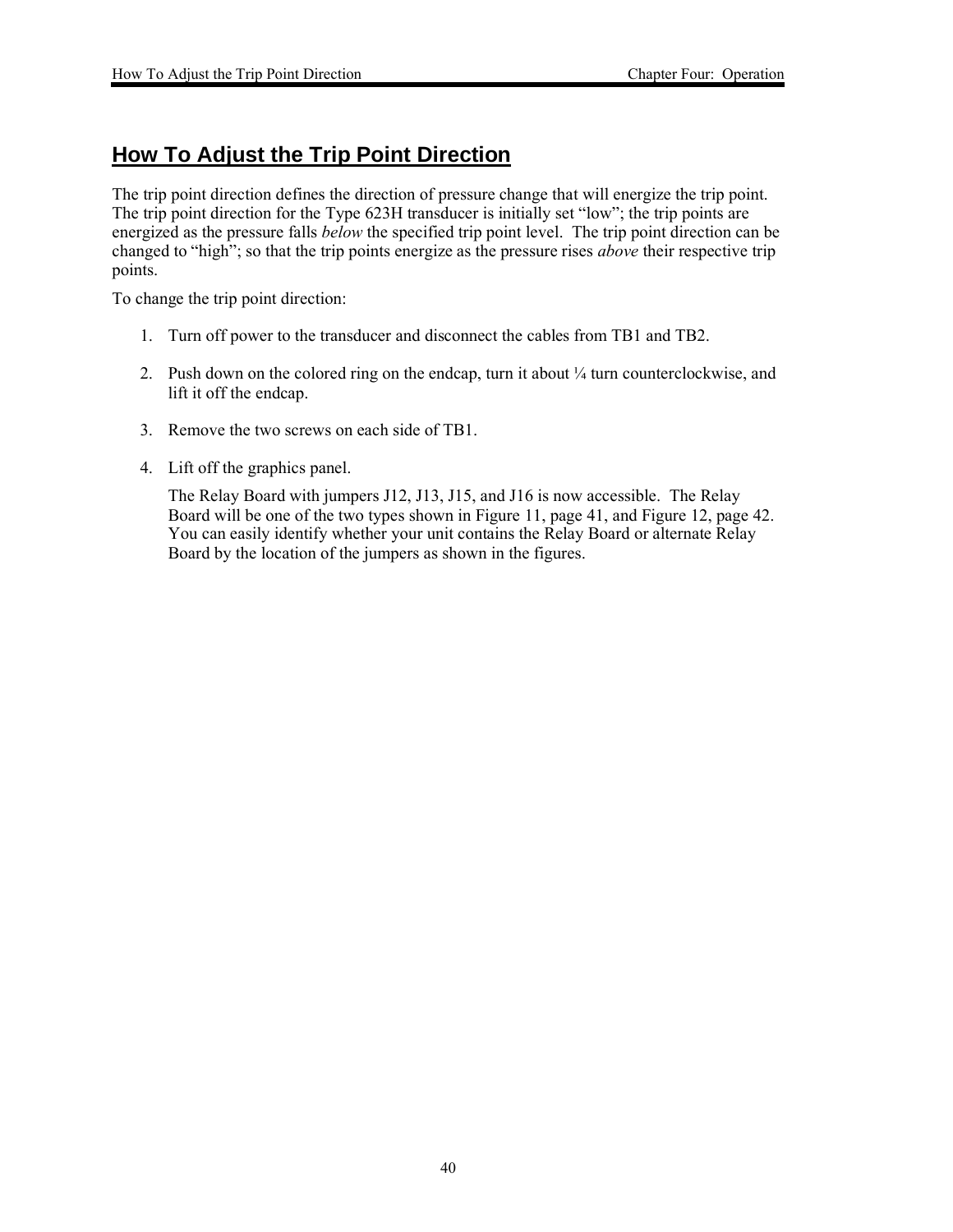

Figure 11: The Relay Board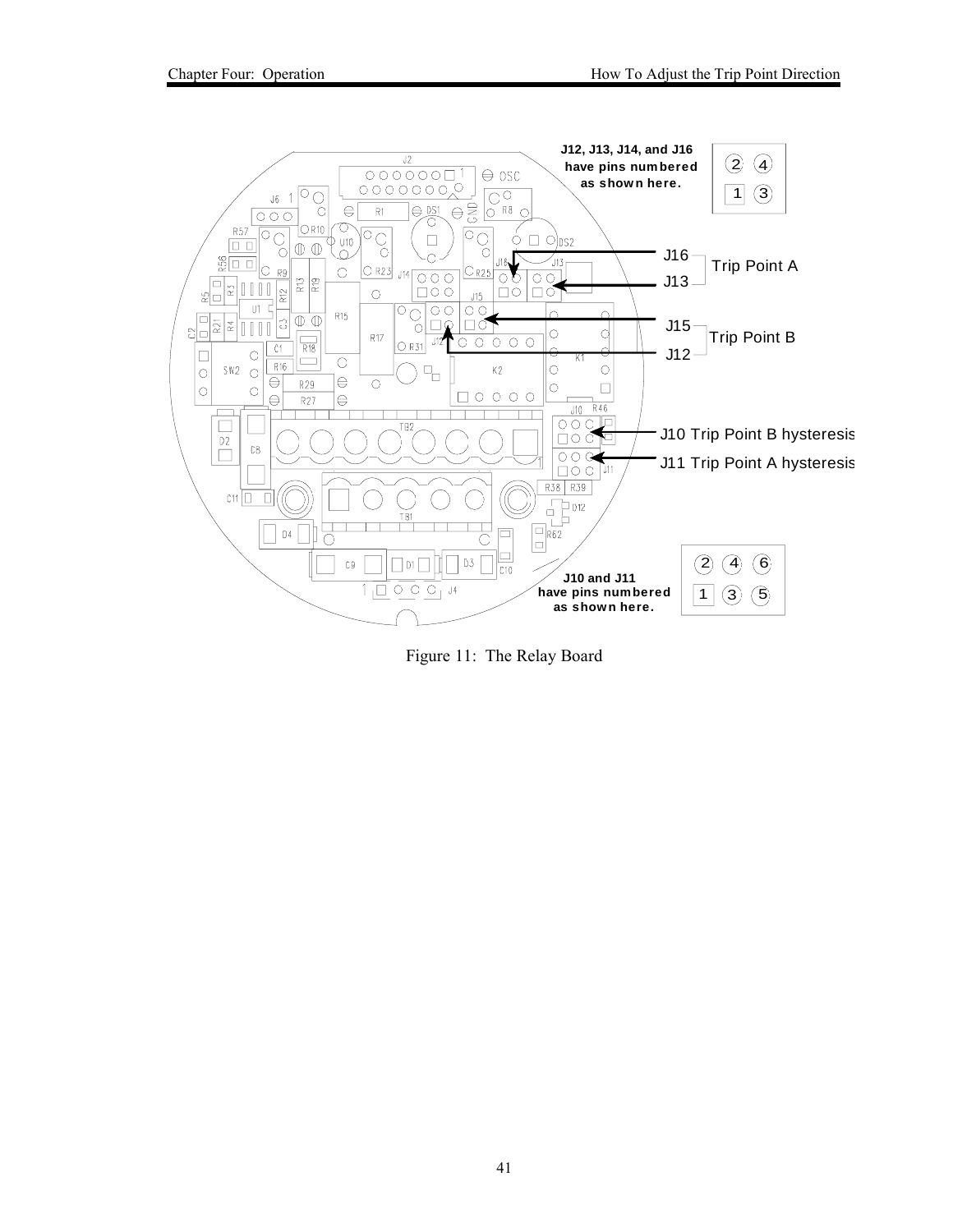

J11 Trip Point A hysteresis

Figure 12: The Alternate Relay Board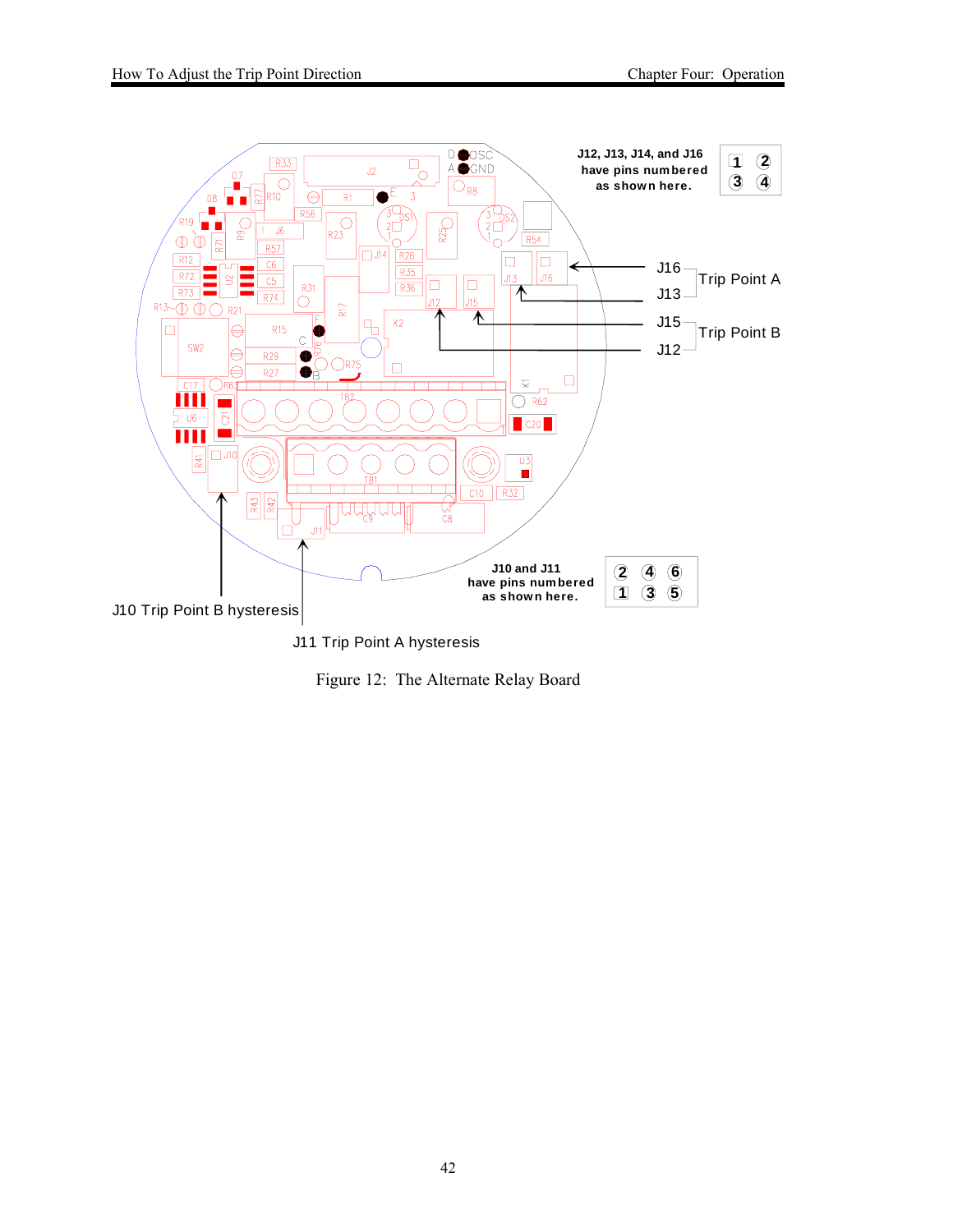5. Move the shorting jumpers on jumpers J13 and J16 to change the configuration of Trip Point A, and move the shorting jumpers on jumpers J12 and J15 to change the configuration of Trip Point B.

Refer to Figure 11, page 41, and Figure 12, page 42, for the location of the jumpers, and to Table 13, shown below, for the factory-set positions of the shorting jumpers.

| <b>Factory-Set Positions of the Shorting Jumpers</b> |                                    |                                    |
|------------------------------------------------------|------------------------------------|------------------------------------|
| <b>Trip Point</b>                                    | <b>Energized Below Trip Point</b>  | <b>Energized Above Trip Point</b>  |
| <b>Trip Point A</b>                                  | $J13: 1-3, 2-4$<br>$J16: 1-3, 2-4$ | $J13: 1-2, 3-4$<br>$J16: 1-2, 3-4$ |
| <b>Trip Point B</b>                                  | $J12: 1-3, 2-4$<br>$J15: 1-3, 2-4$ | $J12: 1-2, 3-4$<br>$J15: 1-2, 3-4$ |

| Table 13: Factory-Set Positions of the Shorting Jumpers |  |  |  |  |
|---------------------------------------------------------|--|--|--|--|
|---------------------------------------------------------|--|--|--|--|

- 6. Replace the graphics panel.
- 7. Replace the two screws on each side of TB1.
- 8. Replace the ring on the endcap and push down while turning it about  $\frac{1}{4}$  turn clockwise.
- 9. Reconnect the trip point cable to TB2.
- 10. Reconnect the power supply/readout cable to TB1.
- 11. Turn power back on to the transducer.

**Note** The trip points are automatically de-energized when the unit is without nower. To use either the open or closed contacts on the relay, make the power. To use either the open or closed contacts on the relay, make the appropriate connections to terminal block TB2.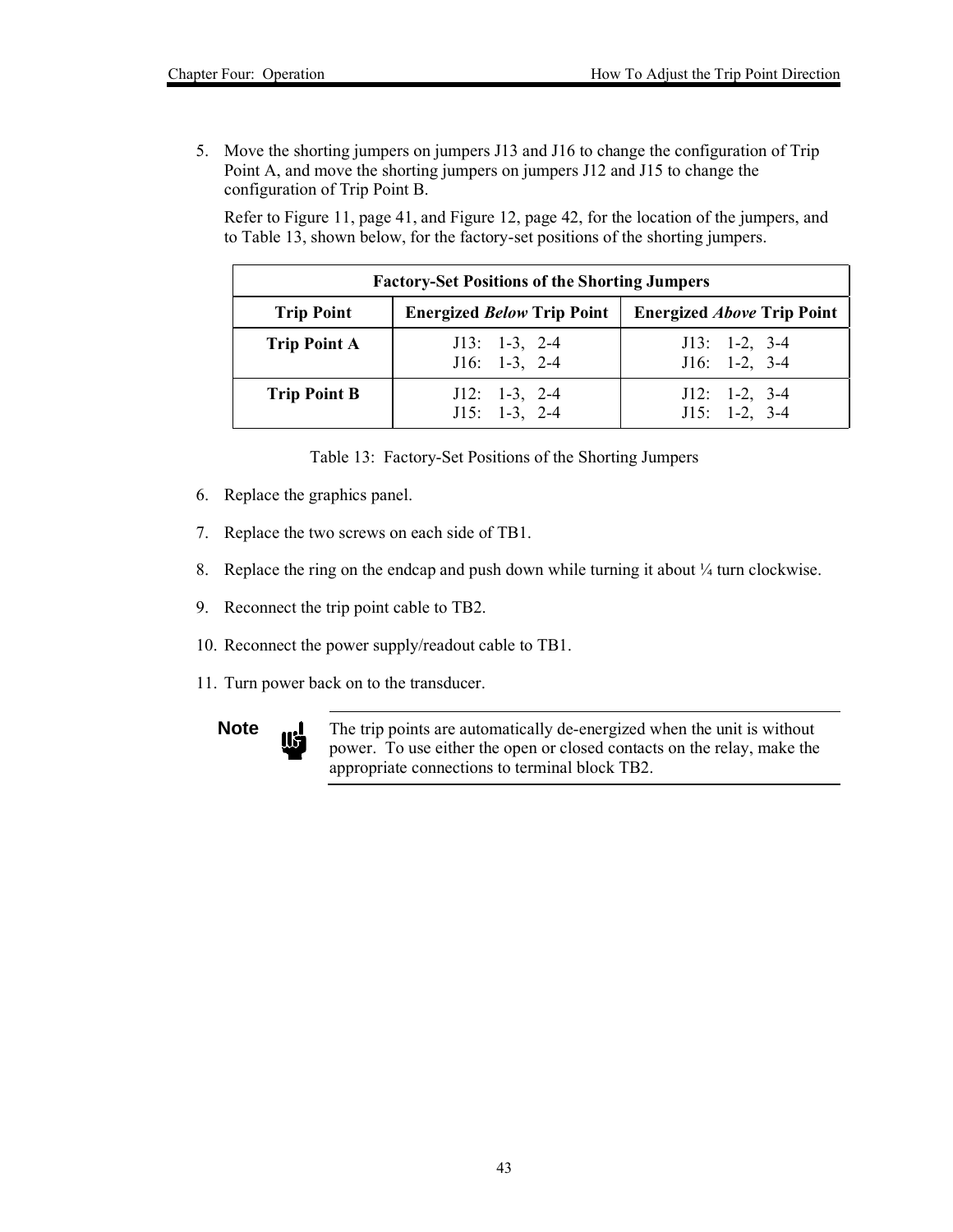### **How To Adjust the Trip Point Hysteresis on Type 623H**

Hysteresis is built into the operation of the two alarm relays on the Type 623H to help compensate for the noise inherent in all systems. Without hysteresis, the noise may cause the alarm relays to chatter (repeatedly switch states). On the Relay board in the types 623H unit are jumpers J11 (for Trip Point A) and J10 (for Trip Point B). You can adjust the amount of hysteresis separately for each alarm relay by placing shorting jumpers on J11 and J10.

Refer to *Hysteresis*, page 37, for an explanation of the effect of different amounts of hysteresis.

To change the transducer's configuration:

- 1. Turn off power to the unit and disconnect the cables from TB1 and TB2.
- 2. Push down on the colored ring on the endcap, turn it about  $\frac{1}{4}$  turn counterclockwise, and lift it off the endcap.
- 3. Remove the two screws on each side of TB1.
- 4. Lift off the graphics panel.

The relay board with jumpers J10, J11, J12, J13, J15, and J16 is now accessible.

Refer to Figure 10, page 41, and Figure **Error! Bookmark not defined.**1, page 42, for the location of jumpers J10 and J11.

5. Move the shorting jumpers on jumper J11 to change the hysteresis of Trip Point A and move the shorting jumpers on jumper J10 to change the hysteresis of Trip Point B.

Refer to Table 14 for the correct position of the shorting jumpers.

| <b>Shorting Jumper Positions for Hysteresis</b> |                     |                     |
|-------------------------------------------------|---------------------|---------------------|
| Hysteresis $(\%$ of FS)                         | <b>Trip Point A</b> | <b>Trip Point B</b> |
| $0.1\%$                                         | $J11: 2-4$          | $J10: 2 - 4$        |
| $0.2\%$                                         | $J11: 4-6$          | $J10: 4-6$          |
| $0.5\%$                                         | $J11: 1 - 3$        | $J10: 1 - 3$        |
| <i>Factory-set position</i>                     |                     |                     |
| $1\%$                                           | $J11: 3-5$          | $J10: 3 - 5$        |
| $2\%$                                           | $J11: 3-4$          | $J10: 3 - 4$        |

Table 14: Shorting Jumper Positions for Hysteresis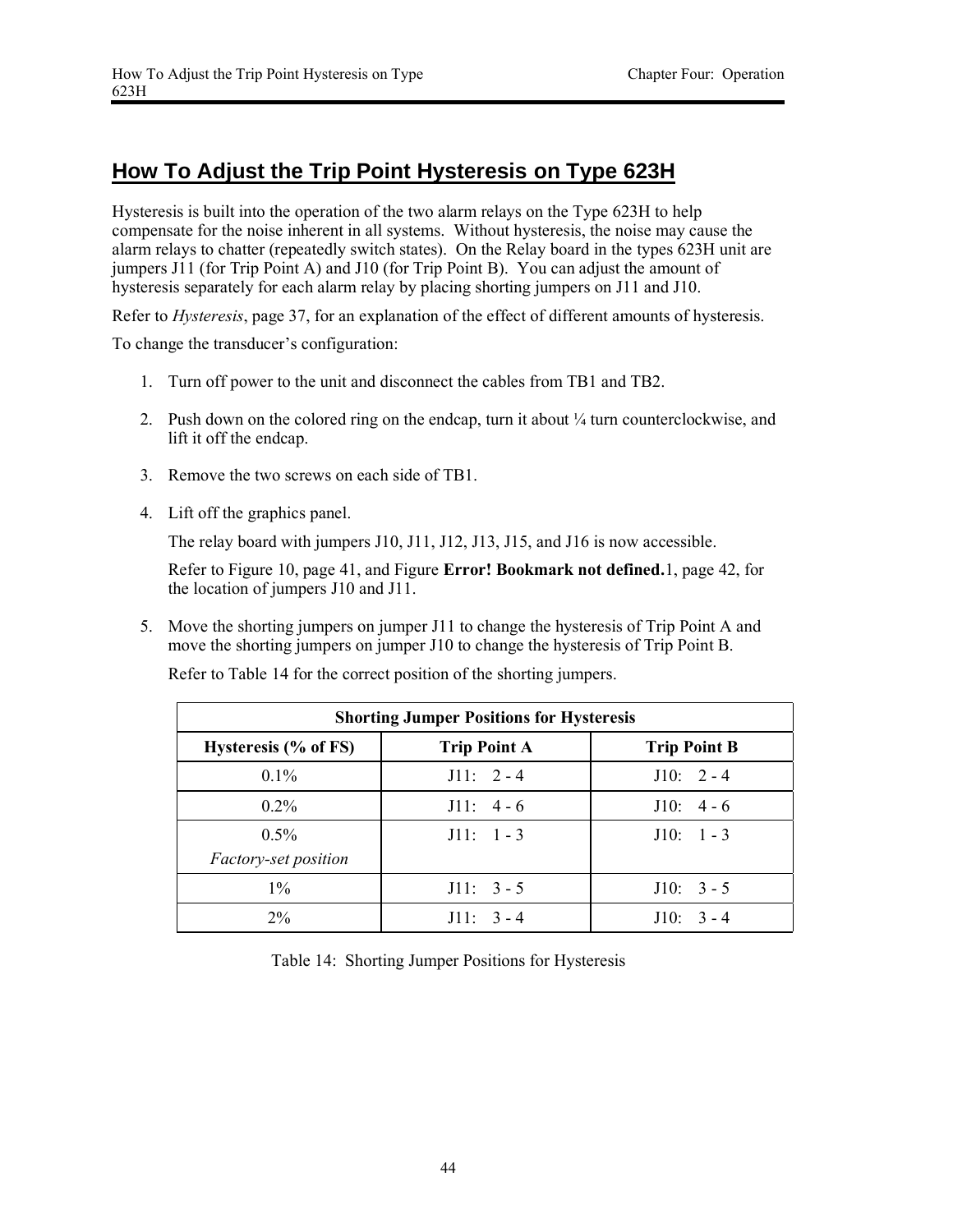- 6. Replace the graphics panel.
- 7. Replace the two screws on each side of TB1.
- 8. Replace the ring on the endcap and push down while turning it about  $\frac{1}{4}$  turn clockwise.
- 9. Reconnect the trip point cable to TB2.
- 10. Reconnect the power supply/readout cable to TB1.
- 11. Turn power back on to the transducer.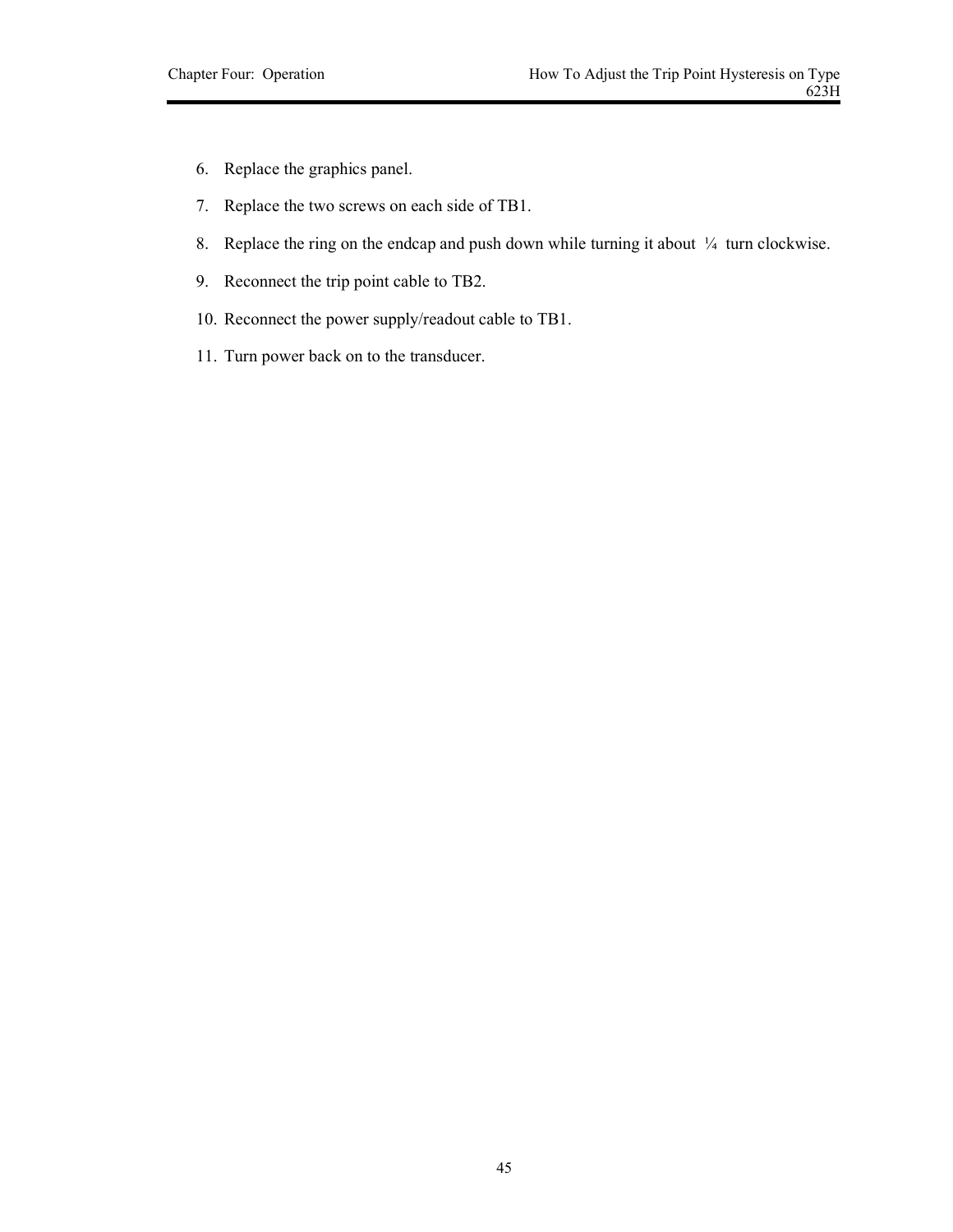## **Chapter Five: Maintenance and Troubleshooting**

### **General**

In general, no maintenance is required other than proper installation and operation, and an occasional zero adjustment. If a transducer fails to operate properly upon receipt, check for shipping damage, and check the power/signal cable for correct continuity. Any damage should be reported to the carrier and MKS Instruments immediately. If there is no obvious damage and the continuity is correct, obtain an RMA (Return Material Authorization) number before returning the unit to MKS Instruments for service.

In production operations such as semiconductor manufacturing, verify the transducer zero (and adjust if necessary) each time the equipment is shut down for routine maintenance.



**Note nd** The ZERO adjustment is the *only* adjustment that can be made in the field. Return the transducer to MKS Instruments for other adjustments, calibration, or servicing.

Periodically check for wear on the cables and inspect the enclosure for visible signs of damage.

### **Zero Adjustment**

All pressure transducers require initial and periodic zero adjustments. Make these adjustments at a pressure lower than the transducer's minimum resolution to achieve the full dynamic range specified for the transducer. Refer to *Chapter Two: Installation*, page 19, for instructions on adjusting the zero setting.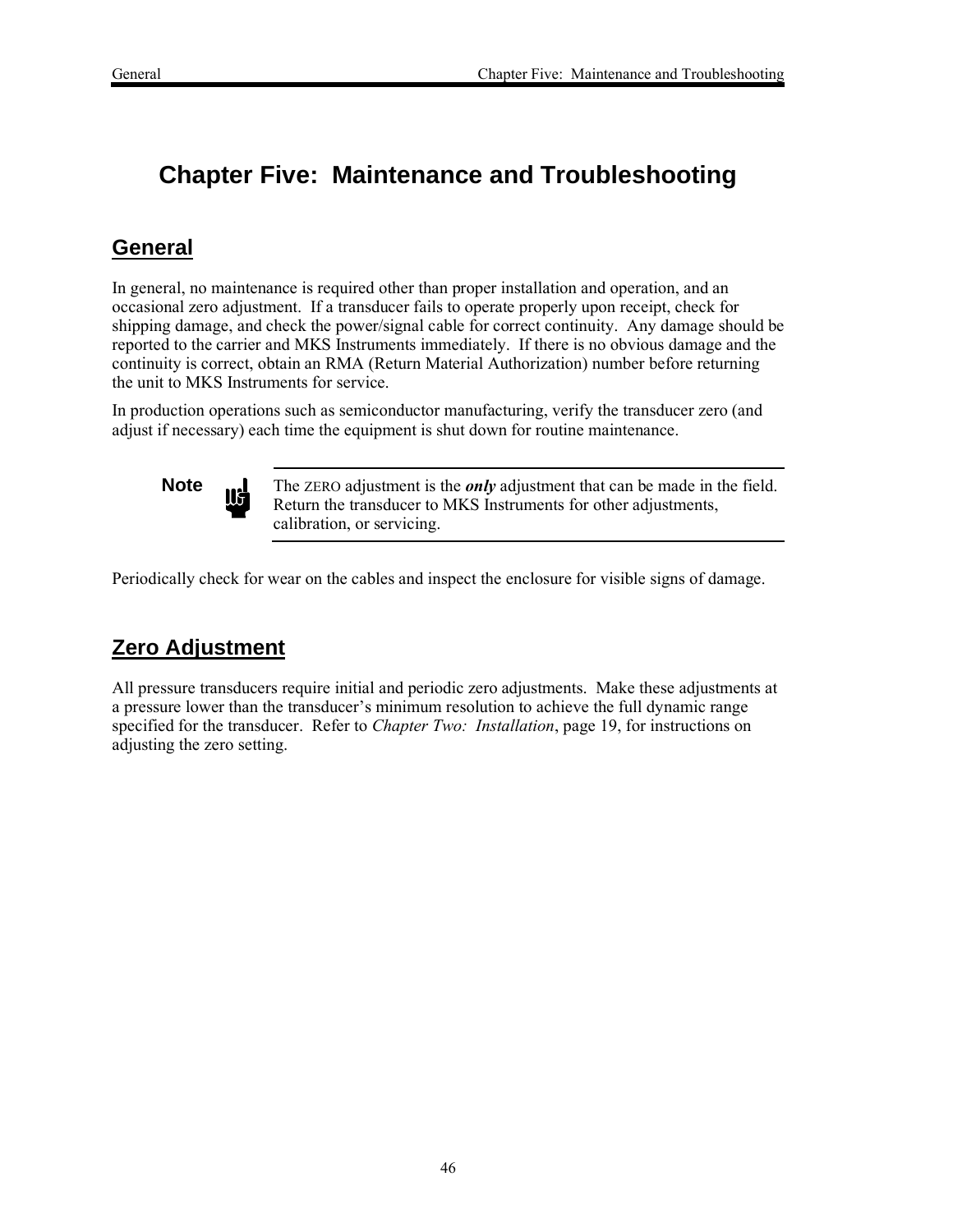### **Troubleshooting Chart**

| <b>Symptom</b>                                | <b>Possible Cause</b>                                                                                         | <b>Solution</b>                                                                                                                               |
|-----------------------------------------------|---------------------------------------------------------------------------------------------------------------|-----------------------------------------------------------------------------------------------------------------------------------------------|
| Overrange positive or<br>negative signal      | A shorted transducer or a<br>damaged interconnect cable<br>(transducer to electronics<br>module).             | Measure supply voltages at<br>the terminal block.<br>Inspect cable and transducer.<br>Replace if necessary.                                   |
| Measurement slowly goes<br>positive over time | Overpressure and/or a build-<br>up of contamination in the $P_x$<br>cavity.                                   | Return to MKS for servicing<br>or transducer replacement.                                                                                     |
| Unstable zero output                          | The ambient temperature may<br>be too high.<br>or<br>The ambient temperature is<br>varying over a wide range. | Refer to <i>Appendix A</i> :<br>Product Specifications, page<br>49, and be sure the ambient<br>temperature is within product<br>requirements. |

Table 115: Troubleshooting Chart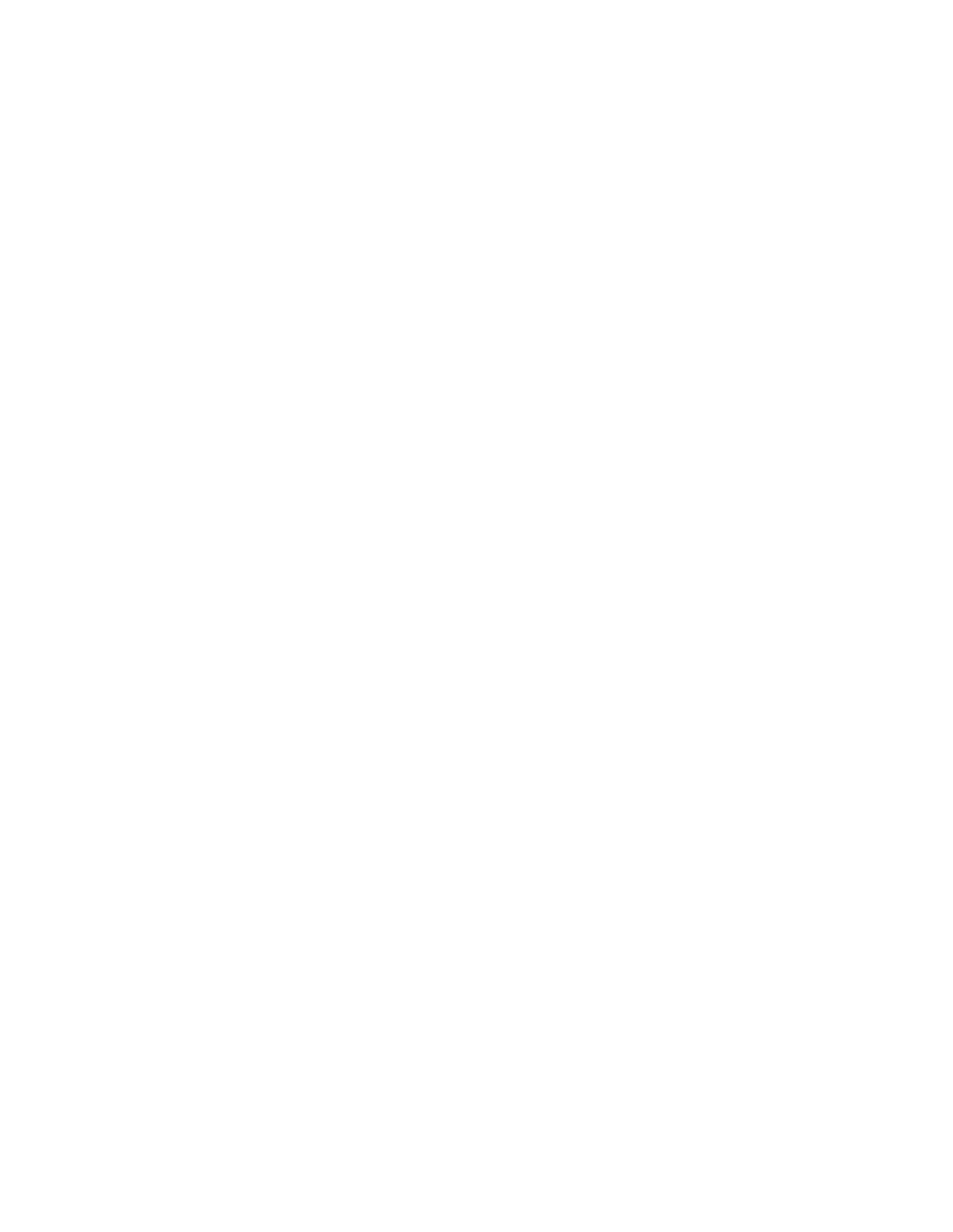### **Appendix A: Product Specifications**

| Accuracy (includes non-linearity,<br>hysteresis and non-repeatability) | 0.25% of Reading standard for ranges of 1 to 1000 Torr,<br>with option for 0.15% of reading <sup>1</sup> . For ranges of < 1<br>Torr, standard specification is 0.50% of reading. |
|------------------------------------------------------------------------|-----------------------------------------------------------------------------------------------------------------------------------------------------------------------------------|
| Ambient operating temperature range <sup>1</sup>                       | $0^{\circ}$ to 50° C (32° to 122° F) for ranges of 1 to 1000 Torr.<br>For ranges $\leq 1$ Torr, ambient temperature range is 15 $\degree$ to<br>40°C (59° to 104°F)               |
| Compliance                                                             | <b>CE</b> and UKCA compliant                                                                                                                                                      |
| RoHS (Restriction of Hazardous<br>Substances) Compliance               | Compliant to Directive 2002/95/EC                                                                                                                                                 |
| <b>Electrical Connector</b>                                            |                                                                                                                                                                                   |
| 622B                                                                   | 5-post terminal block                                                                                                                                                             |
| 626B                                                                   | 15-pin male D-subminiature                                                                                                                                                        |
| Fittings<br>Standard<br>Optional                                       | $\frac{1}{2}$ inch (12.7 mm) tubulation<br>NW16-KF, NW25-KF, mini-CF, Swagelok 8 VCR®<br>female, 8 VCO® female                                                                    |
| Full Scale Range (Torr)                                                | 0.10 (626D only), 0.25 (626D only), 1, 2, 10, 20, 100,<br>500, 1000                                                                                                               |
| Input required                                                         | $\pm 15$ VDC ( $\pm 5\%$ ) @ 35 mA.                                                                                                                                               |
| Materials exposed to gases                                             | Inconel <sup>®</sup> and Incoloy <sup>®</sup> . Some optional fittings may be<br>built from 300-series stainless steel.                                                           |
| Output                                                                 | 0 to +10 VDC into $\geq$ 10K ohm load                                                                                                                                             |
| Overpressure limit without damage                                      | 45 psia (310 kPa)                                                                                                                                                                 |
| Temperature coefficients<br>Zero<br>Span                               | $0.005\%$ F.S./°C <sup>2</sup><br>$0.04\%$ Reading/°C                                                                                                                             |
| Time constant                                                          | $\leq$ 20 msec                                                                                                                                                                    |
| Usable measurement range                                               | $1 \times 10^{-4}$ F.S.                                                                                                                                                           |
| Volume (Px side)                                                       | 6.3 cc                                                                                                                                                                            |

### **MKS Types 622D and 626D Units**

Due to continuing research and development activities, these specifications are subject to change without notice.

 $1$ Some specifications may vary outside this temperature range - consult factory for further information. 626D 0.10 and 0.25 T ambient operating temperature range 15°C to 40°C (59°F to 104°F)

<sup>2</sup>For Types 622D/626D *2 Torr* transducers, the zero temp. coef. is 0.010% F.S./°C.

For Types 622D/626D *1 Torr* transducers, the zero temp. coef. is 0.015% F.S./°C.

For Type 626D 0.10 Torr transducers, the zero temp. coef. is 0.02% F.S./°C.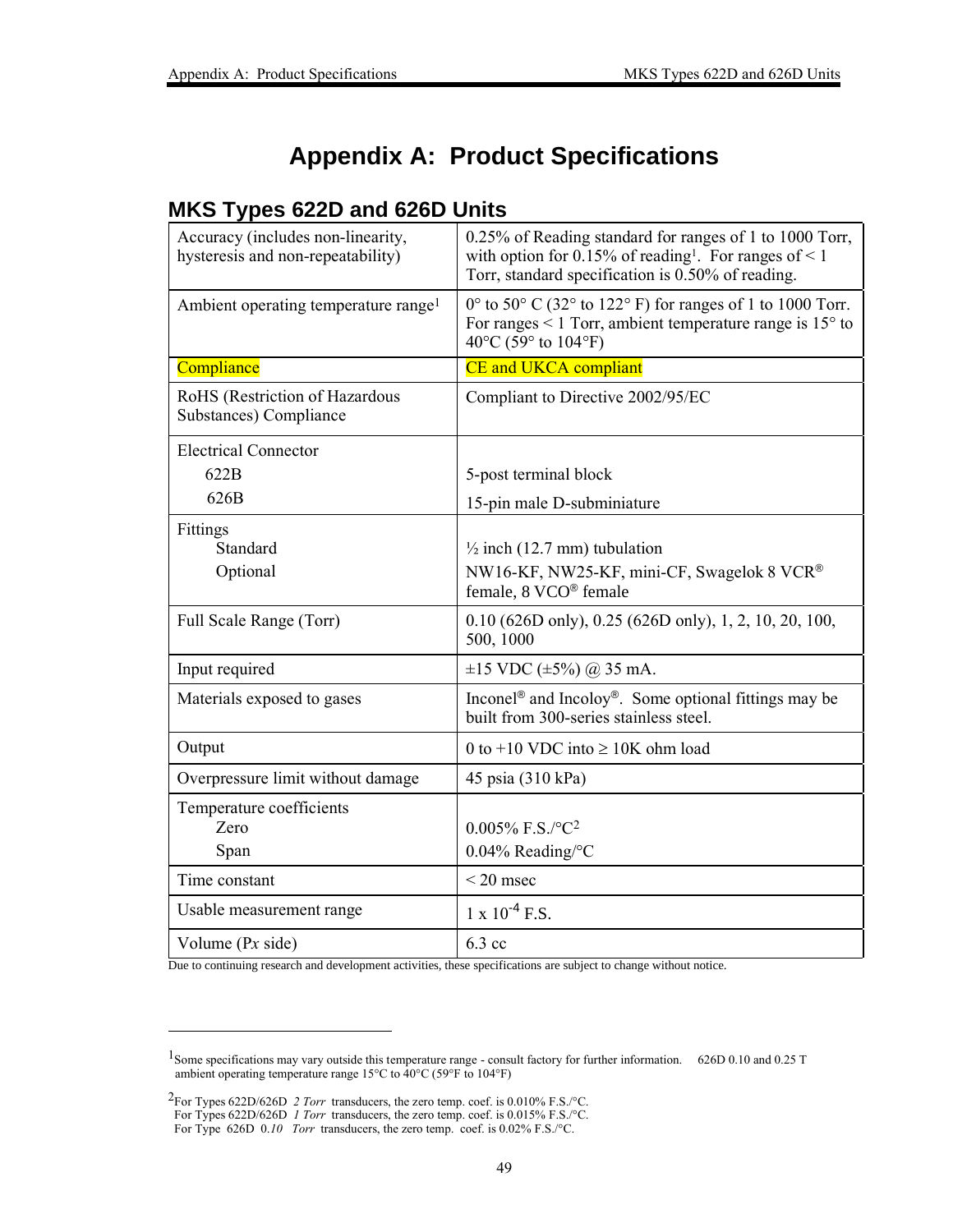### **Type 623H Transducer**

| Accuracy (including non-linearity,<br>hysteresis, and non-repeatability)       | $\pm$ 0.25% of Reading<br>Optional: 0.15% of Reading                                                                                                                                                                                                                                                                                         |
|--------------------------------------------------------------------------------|----------------------------------------------------------------------------------------------------------------------------------------------------------------------------------------------------------------------------------------------------------------------------------------------------------------------------------------------|
| Ambient operating temperature range<br>Sensor operating temperature is ambient | $0^{\circ}$ to 50° C (32° to 122° F)                                                                                                                                                                                                                                                                                                         |
| CE Compliance <sup>3</sup>                                                     | EMC Directive 2004/108/EC                                                                                                                                                                                                                                                                                                                    |
| RoHS (Restriction of Hazardous<br>Substances) Compliance                       | Compliant to Directive 2002/95/EC                                                                                                                                                                                                                                                                                                            |
| Fittings<br>Standard<br>Optional                                               | $\frac{1}{2}$ " diameter (12.7 mm) tubulation<br>Swagelok® 8-VCR® (female), 1.33 inch (33.7 mm)<br>Conflat® (rotatable), NW16-KF, NW25-KF,<br>Swagelok 8-VCO® (female)                                                                                                                                                                       |
| Full Scale Pressure ranges (mmHg)                                              | 10, 20, 100, 500, 1000                                                                                                                                                                                                                                                                                                                       |
| Input power required                                                           | $\pm 15$ VDC ( $\pm 5\%$ ) @ 75 mA                                                                                                                                                                                                                                                                                                           |
| Materials exposed to gases                                                     | Inconel <sup>®</sup> and Incoloy <sup>®</sup> . Some optional fittings may<br>be built from 300-series stainless steel.                                                                                                                                                                                                                      |
| Output                                                                         | 0 to 10 VDC into $\geq$ 10k ohm load                                                                                                                                                                                                                                                                                                         |
| Overpressure limit without damage                                              | 45 psia (310 kPa)                                                                                                                                                                                                                                                                                                                            |
| <b>Temperature Coefficients</b><br>Zero<br>Span                                | $0.005\%$ FS / $\circ$ C<br>0.04% Reading / $\circ$ C                                                                                                                                                                                                                                                                                        |
| Time constant                                                                  | $<$ 20 msec                                                                                                                                                                                                                                                                                                                                  |
| Trip points                                                                    | Two process trip point relays, each adjustable from<br>0.1% to 100% of FS, SPDT contacts rated at 1 A $\omega$<br>30 VDC or 0.5 A $\omega$ 30 VAC resistive<br>0 to 10 VDC output proportional to each trip point,<br>12.5K ohm maximum source impedance. Relays<br>are UL-listed and CSA-approved (UL file E41515<br>and CSA file LR24825). |
| Useable measurement range                                                      | $1 \times 10^{-4}$ FS                                                                                                                                                                                                                                                                                                                        |
| Volume $(Px \text{ side})$                                                     | 6.3 cc                                                                                                                                                                                                                                                                                                                                       |

Due to continuing research and development activities, these specifications are subject to change without notice.

<sup>3</sup>An overall metal braided shielded cable, properly grounded at both ends, is required during use.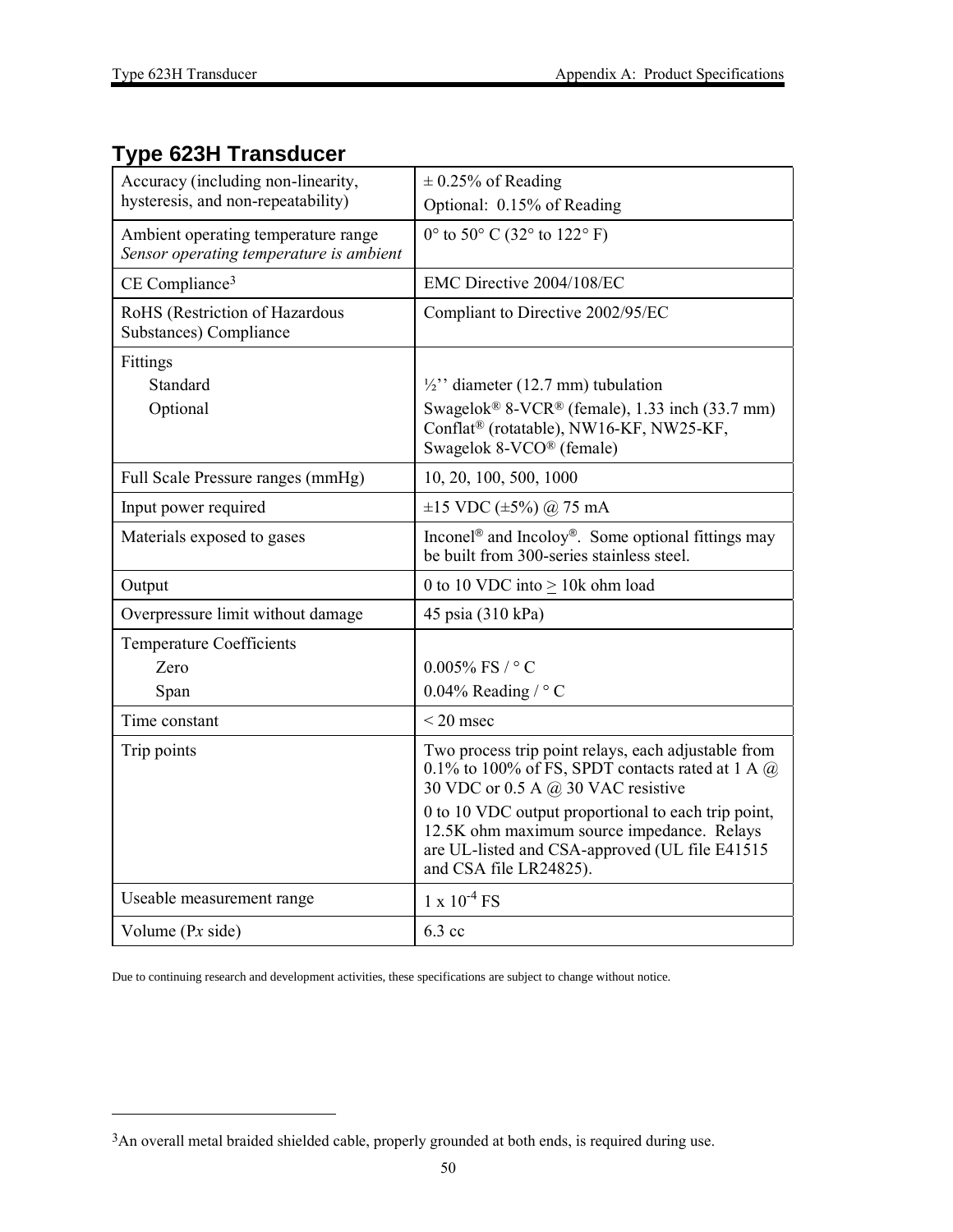## **Appendix B: Model Code Explanation**

### **Model Code**

The options of your unit are identified in the model code. The model code is identified as follows:

#### **62XBXXXYYZ**

where:



#### **Type Number (62XB)**

This designates the model number of the instrument.

622B - Terminal block electrical connector

623H – Two (2) trip relays with two (2) terminal block electrical connectors

626D – 15-pin D-subminiature electrical connector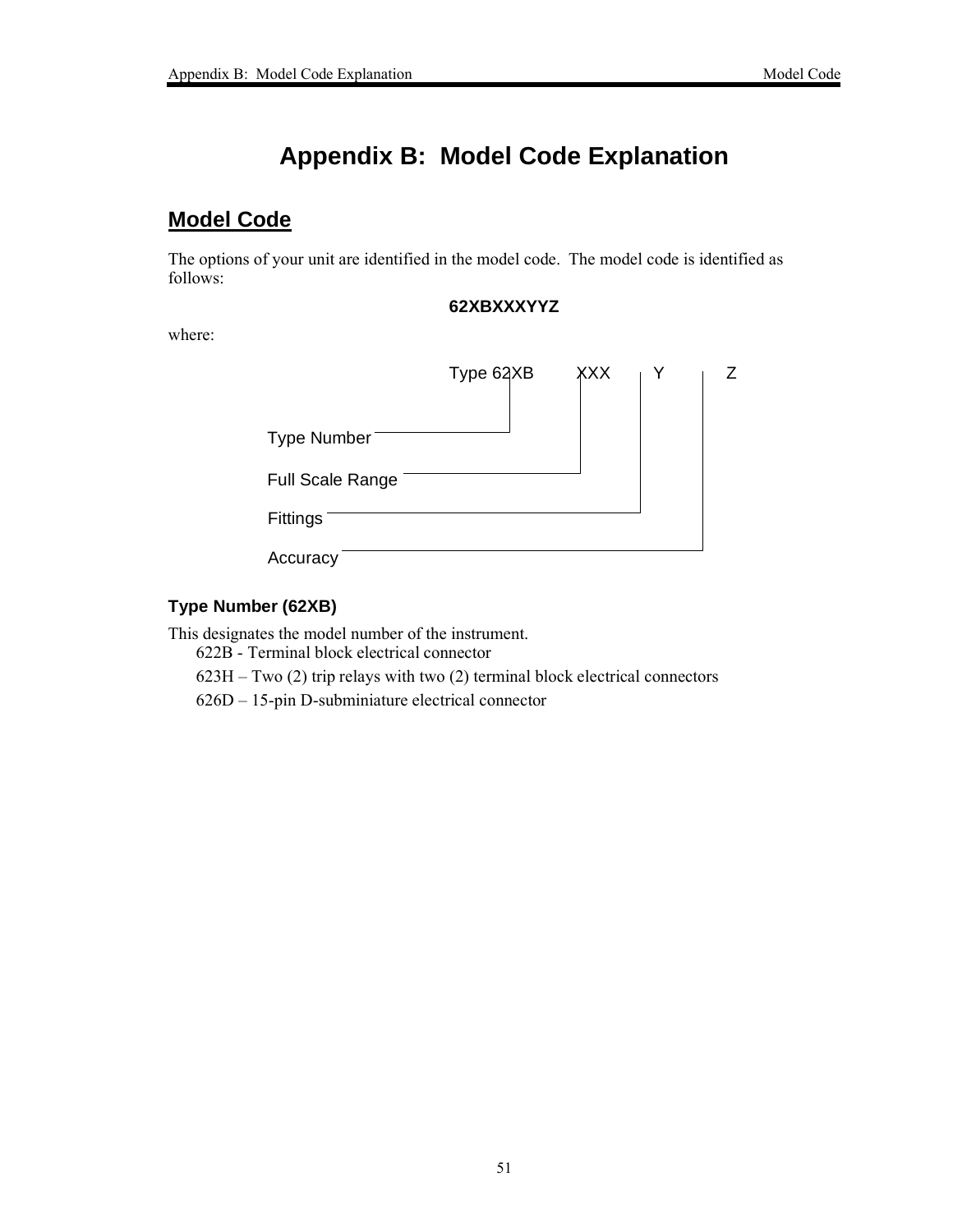#### **Full Scale Range (XXX)**

The full scale range is indicated by a three character code.

| <b>Full Scale Range</b>                  | <b>Ordering Code</b> |
|------------------------------------------|----------------------|
| $0.1*$                                   | .1T                  |
| $0.25*$                                  | <b>RET</b>           |
| $1***$                                   | 01T                  |
| $2**$                                    | 02T                  |
| 10                                       | 11T                  |
| 20                                       | 21T                  |
| 100                                      | 12T                  |
| 500                                      | 52T                  |
| 1000                                     | 13T                  |
| *Available on 626D models only           |                      |
| **Available on 622D and 626D models only |                      |

#### **Fittings (Y)**

The choice of fittings is designated by a single letter code.

| <b>Fittings</b>                         | <b>Ordering Code</b> |
|-----------------------------------------|----------------------|
| $\frac{1}{2}$ inch (12.7 mm) tubulation | A                    |
| Swagelok 8-VCR, female                  | B                    |
| 1.33 inch (33.8 mm) O.D. CF, rotatable  | C                    |
| <b>NW16-KF</b>                          | D                    |
| Swagelok 8-VCO, female                  | E                    |
| <b>NW25-KF</b>                          |                      |

#### **Accuracy (Z)**

The accuracy is designated by a single number code.

| Accuracy                                                                                                    | <b>Ordering Code</b> |
|-------------------------------------------------------------------------------------------------------------|----------------------|
| $\pm 0.15\%$ of Reading, optional for Type 622B, 623H, and 626D<br>$(10, 100$ and $1000$ Torr ranges only)  |                      |
| $\pm 0.25\%$ of Reading, standard for Type 622D and 626D with<br>ranges of $1 - 1000$ Torr, all 623H models | E                    |
| $\pm 0.5\%$ of Reading, standard for Types 626D with 0.1 and 0.25<br>Torr ranges                            | F                    |